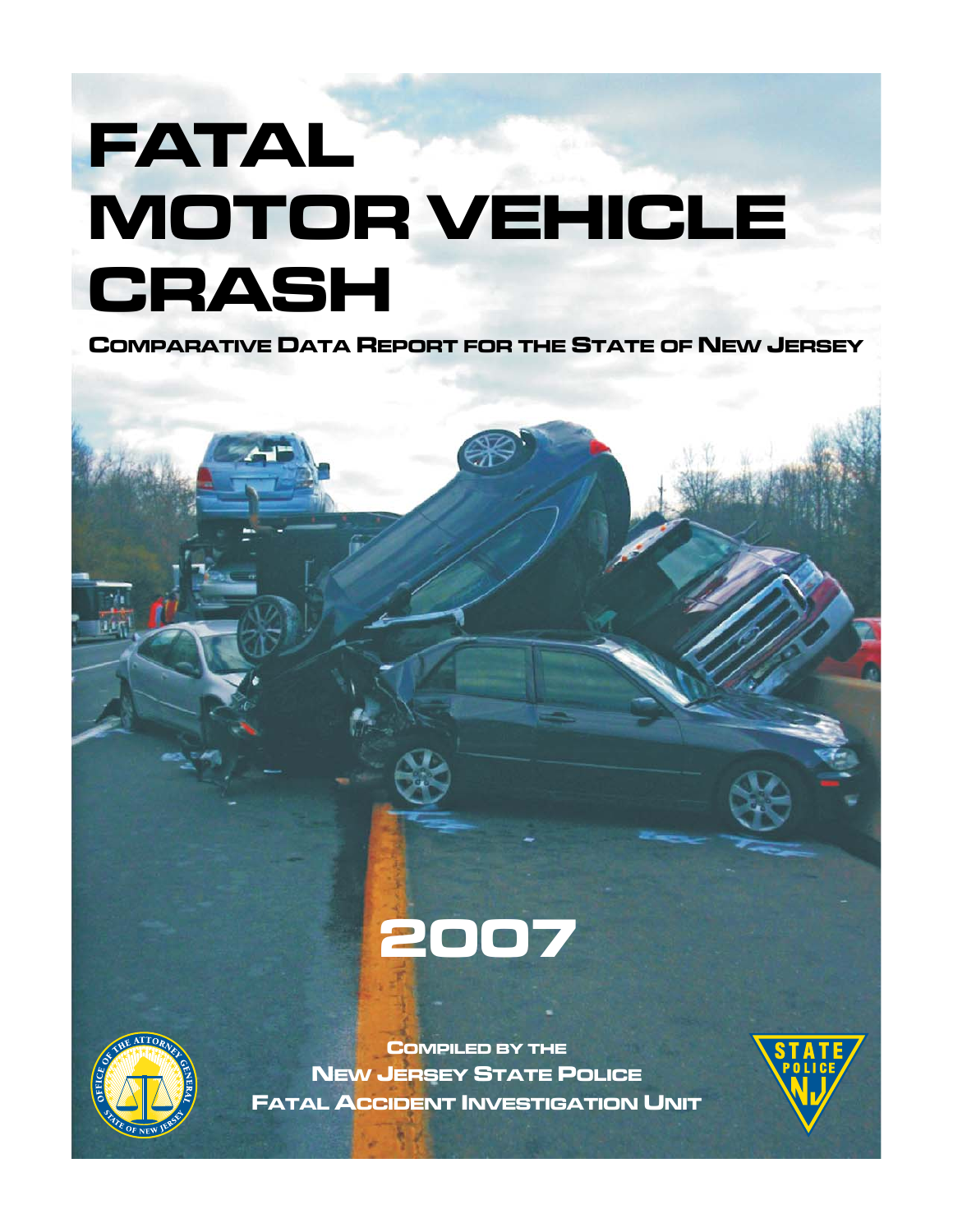

State of New Jersey

OFFICE OF THE ATTORNEY GENERAL JON S. CORZINE DEPARTMENT OF LAW AND PUBLIC SAFETY ANNE MILGRAM *Governor* DIVISION OF STATE POLICE *Attorney General* POST OFFICE BOX 7068 WEST TRENTON NJ 08628-0068 COLONEL JOSEPH R. FUENTES (609) 882-2000 *Superintendent*

Dear Reader:

In 2007, the number of fatal motor vehicle crashes in New Jersey fell to a near historic low. There were 674 fatal crashes resulting in 724 fatalities. The nationwide death toll of 41,059 also shows a decreasing number of overall traffic fatalities but still represents an average of more than 112 deaths per day. As highway fatalities remain a leading cause of death in New Jersey and the nation, our efforts in reducing motor vehicle deaths on our roadways must continue. The New Jersey State Police is committed in its efforts, through traffic enforcement and education of the motoring public, to reduce the number of people killed in motor vehicle crashes.

On the following pages you will find statistics of the fatal motor vehicle accident records compiled by the Fatal Accident Investigation Unit of the Division of State Police for 2007. This report constitutes a detailed look at the causes and results of fatal accidents throughout the state during 2007. Hopefully, the continued efforts and cooperation of the public, federal, state, and local agencies will help us maintain our traffic safety record in the years ahead.

> *New Jersey Is An Equal Opportunity Employer Printed on Recycled Paper and Recyclable*

Sincerely,

Joseph R. Fuentes Colonel Superintendent



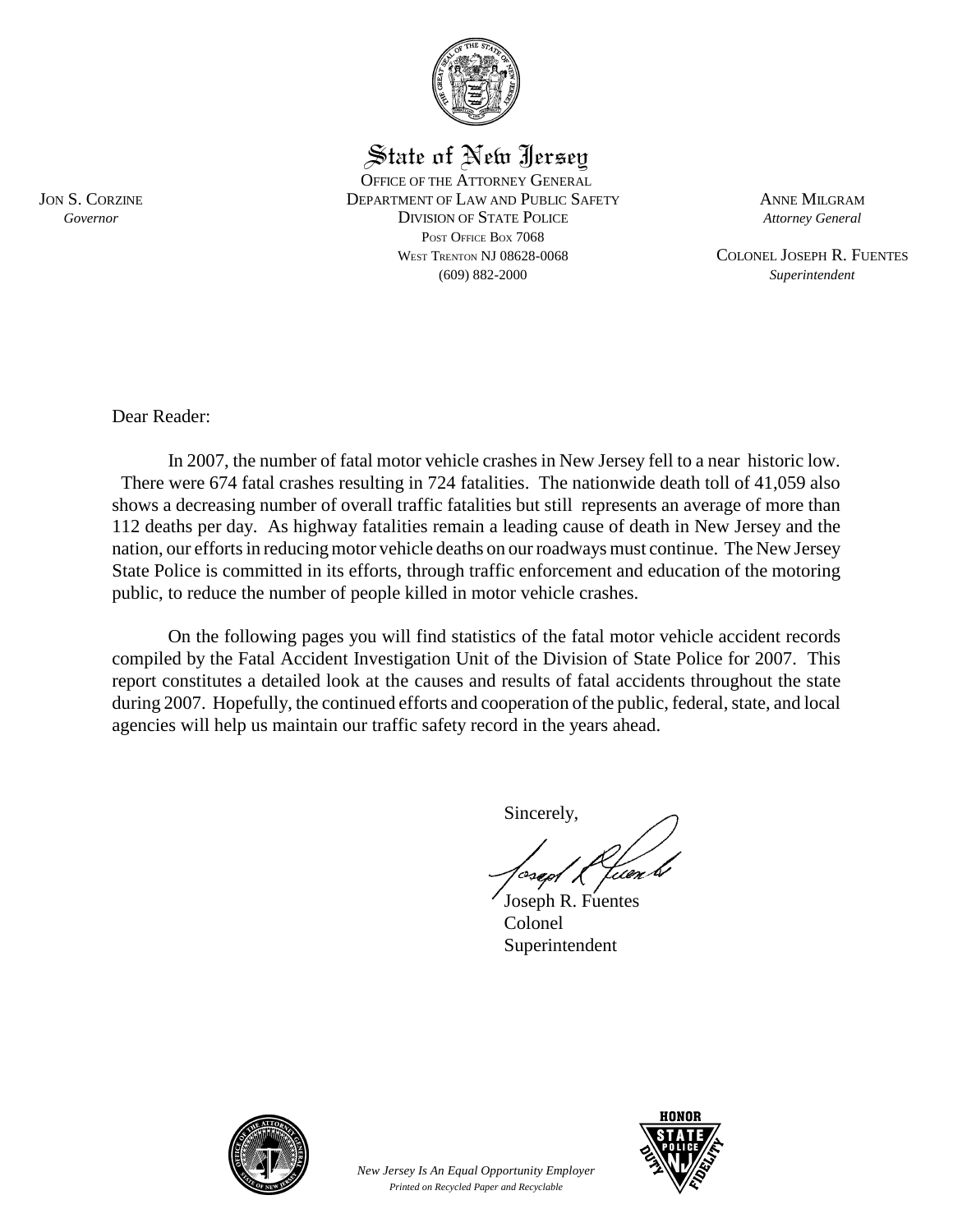# **TABLE OF CONTENTS**

#### **STATISTICAL SUMMARY**

|                | 2007 Motor Vehicle Fatal Crashes and Fatalities with a Comparison of the 1988-2007 Crashes and Fatalities . 2 |  |
|----------------|---------------------------------------------------------------------------------------------------------------|--|
| А.             |                                                                                                               |  |
| В.             |                                                                                                               |  |
| C.             |                                                                                                               |  |
| D.             |                                                                                                               |  |
| Е.             |                                                                                                               |  |
| F.             |                                                                                                               |  |
| G.             |                                                                                                               |  |
| Н.             |                                                                                                               |  |
| L.             |                                                                                                               |  |
| J.             |                                                                                                               |  |
| Κ.             |                                                                                                               |  |
| L.             |                                                                                                               |  |
| М.             |                                                                                                               |  |
|                |                                                                                                               |  |
|                |                                                                                                               |  |
| N.             |                                                                                                               |  |
| $\mathsf{O}$ . |                                                                                                               |  |
| Р.             |                                                                                                               |  |
| Q.             |                                                                                                               |  |
| R.             |                                                                                                               |  |
| S.             |                                                                                                               |  |
| Τ.             |                                                                                                               |  |
| U.             |                                                                                                               |  |
| V.             |                                                                                                               |  |
| W.             |                                                                                                               |  |

#### **SPECIFIC AREAS OF CONCERN**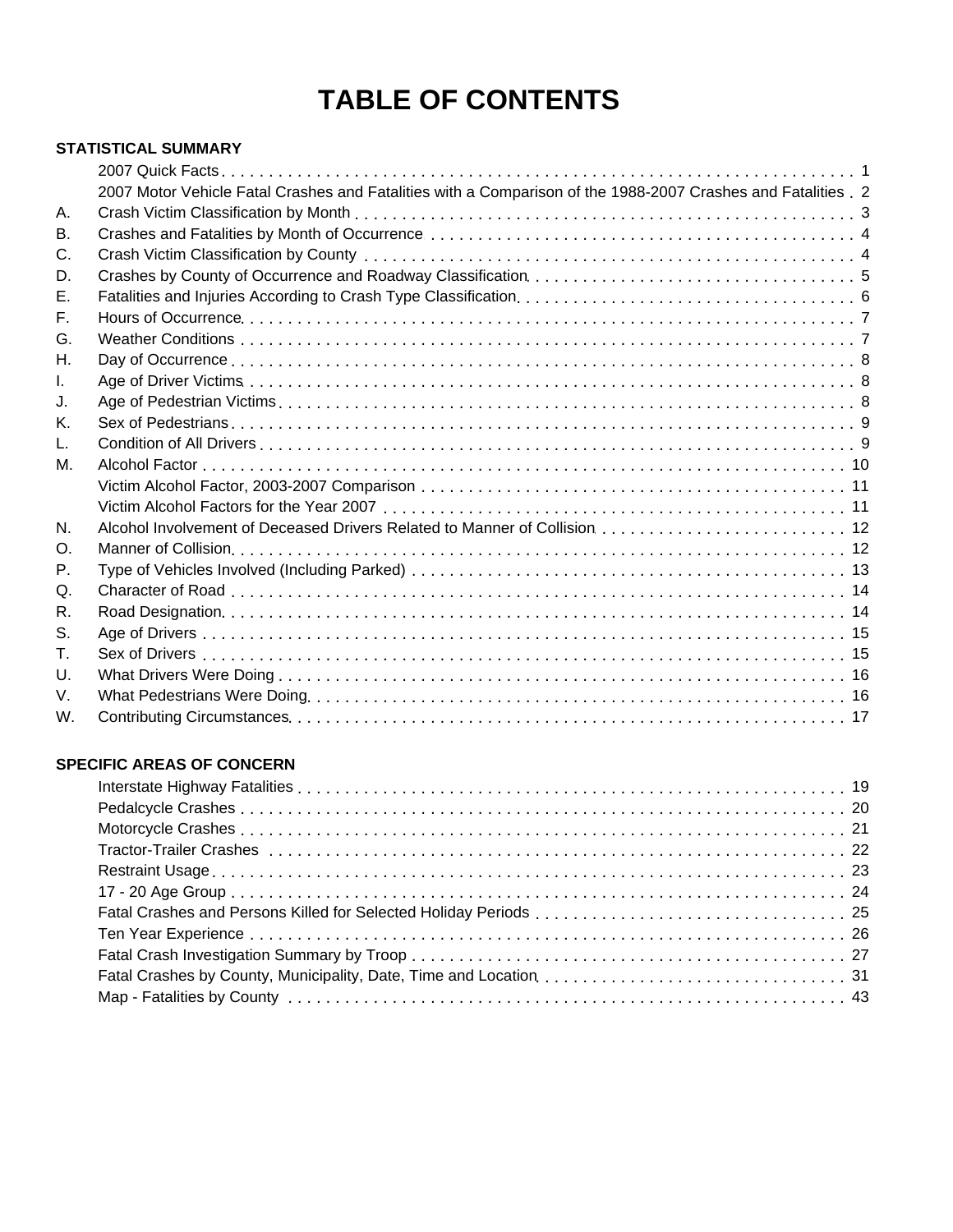# **QUICK FACTS**

- Nationwide, the fatality rate remained at a historic low of 1.37 fatalities per hundred million vehicle miles traveled.  $\bullet$
- Nationwide preliminary statistics indicate there were 41,059 people killed.
- In New Jersey, there were 674 fatal crashes with 724 people killed.
- There was a decrease of 35 fatal crashes and a decrease of 47 fatalities.
- Of the fatalities, 28.5 % had consumed alcohol to some extent.
- Of all drivers, 14.7 % were legally intoxicated.  $\bullet$
- An average of 1.98 persons were killed every day.
- There were 84 fatal crashes involving 86 motorcycles.
- Pedalcyclists accounted for 12 fatal crashes.
- The pedestrian death toll was 150.
- There were a total of 37 hit and run fatal crashes involving 60 vehicles. The victims were comprised of 7 drivers, 5 passengers, 25 pedestrians and 1 pedalcyclist.
- Of the 1010 drivers listed, 41 New Jersey drivers and 4 out-of-state drivers were suspended. There were 6 drivers without valid licenses.
- There are 38,123 miles of public open roads in the state of New Jersey, indicating one death for every 52.7 miles.
- Straight roads were involved in 66.6 % of all fatal crashes.
- Of all fatal crashes, 81.0 % occurred during clear weather conditions.
- Of the known drivers involved in fatal crashes, 72.9 % were males.
- Of the vehicles involved in fatal crashes, 55.6 % involved passenger cars.
- There were 47 tractor-trailers involved in 43 fatal crashes which resulted in 45 fatalities.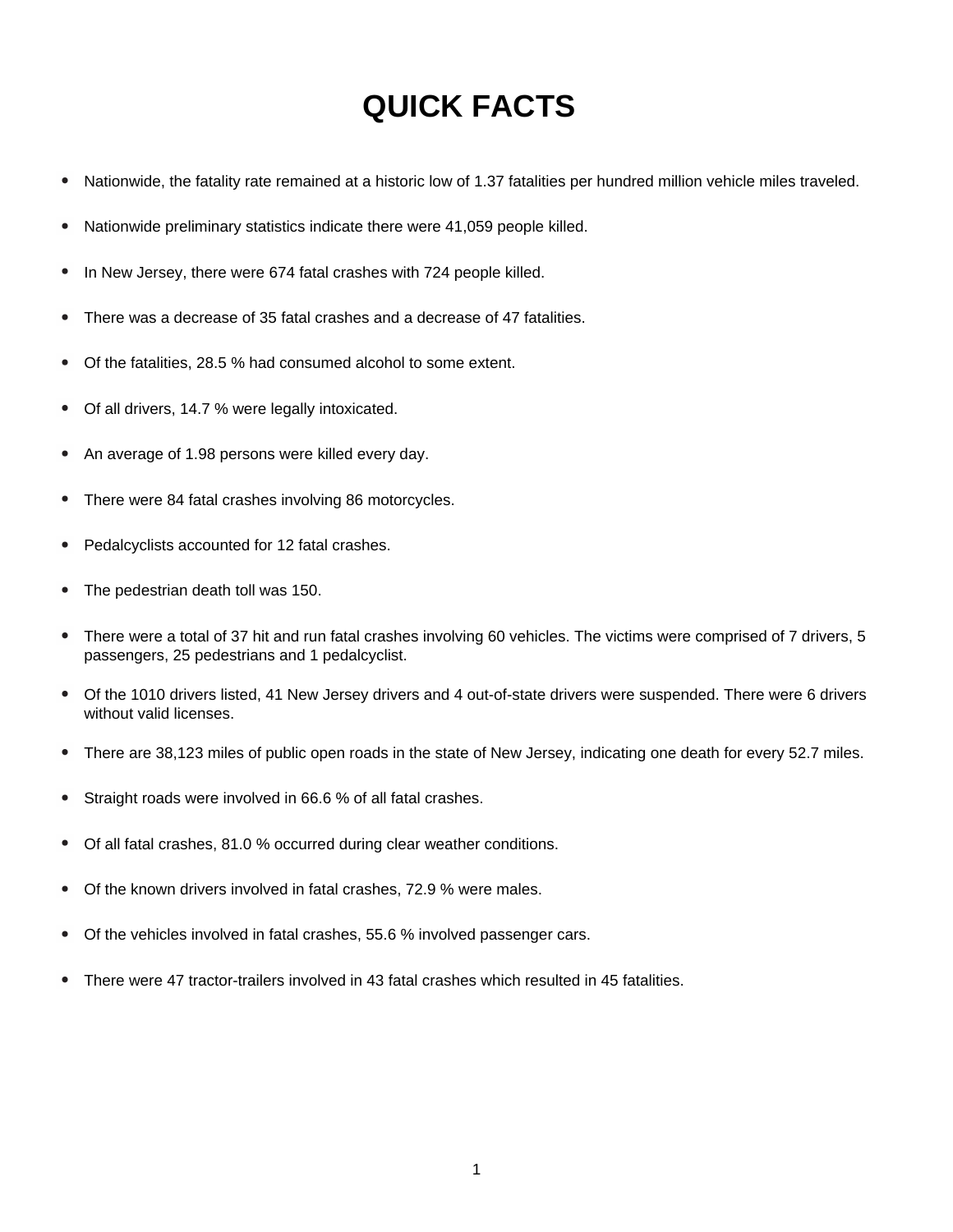# **SUBJECT**

Statistical Summary of 2007 Motor Vehicle Fatal Crashes and Fatalities with a Comparison of the 2003-2007 Crashes and Fatalities.

| <b>Statistics</b> | 2003 | 2004 | 2005 | 2006 | 2007 |
|-------------------|------|------|------|------|------|
| ∣Fatal Crashes    | 666  | 684  | 691  | 709  | 674  |
| <b>Fatalities</b> | 735  | 723  | 748  | 771  | 724  |



# **TREND IN FATALITIES**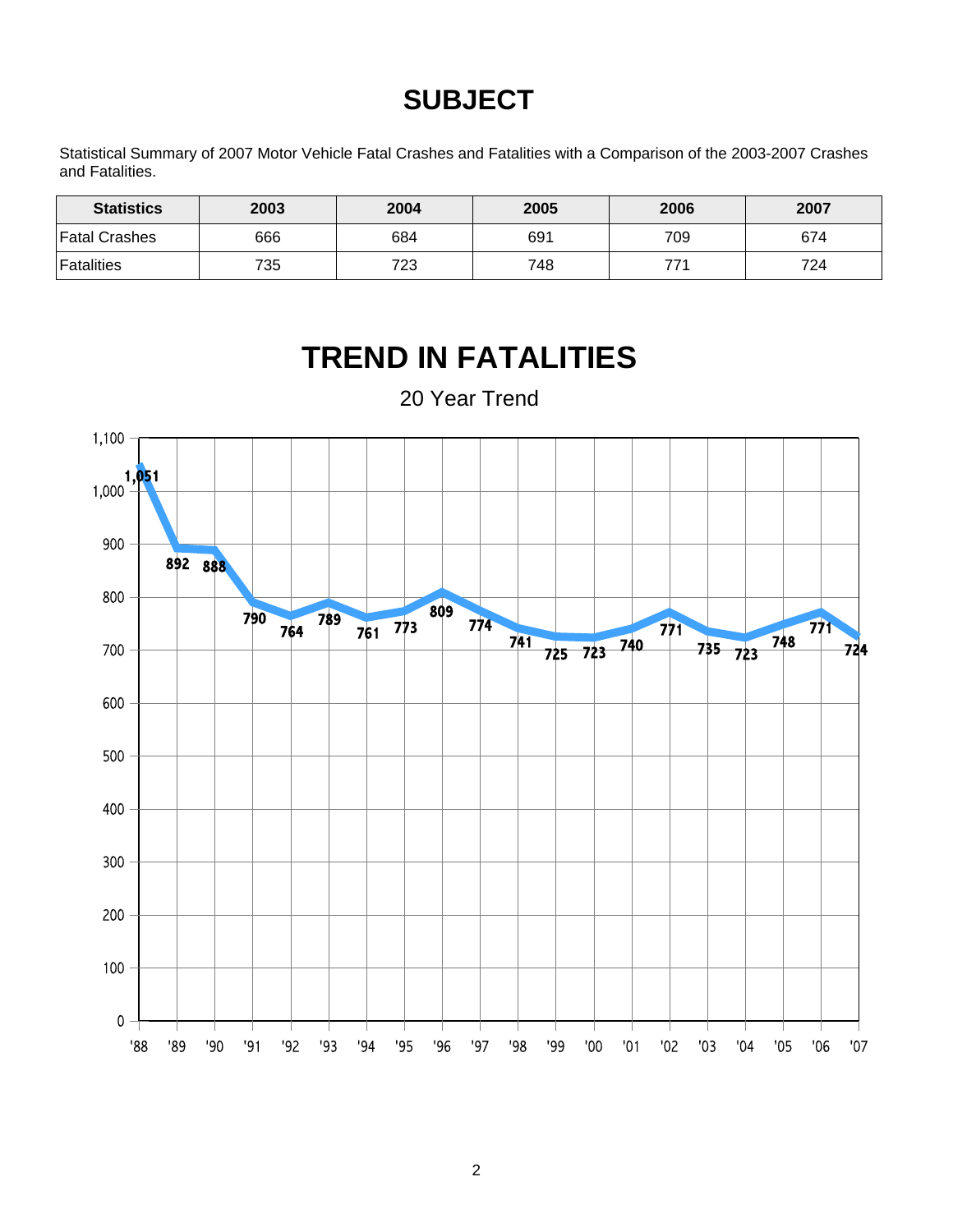### **A. VICTIM CLASSIFICATION BY MONTH - 2007**

| <b>Month</b>  | <b>Driver</b> | Passenger      | <b>Pedalcyclist</b> | <b>Pedestrian</b> | <b>Totals</b> |
|---------------|---------------|----------------|---------------------|-------------------|---------------|
| January       | 40            | 14             | 0                   | 15                | 69            |
| February      | 25            | 9              | $\mathbf 0$         | 11                | 45            |
| March         | 26            | 15             | $\mathbf 0$         | 16                | 57            |
| April         | 28            | $\overline{7}$ | $\pmb{0}$           | $6\phantom{1}6$   | 41            |
| May           | 45            | 7              | 0                   | 3                 | 55            |
| June          | 44            | 10             | $\overline{2}$      | 11                | 67            |
| July          | 51            | 16             | $\overline{2}$      | 10                | 79            |
| August        | 39            | 14             | $\mathbf 0$         | 13                | 66            |
| September     | 41            | 13             | $\overline{2}$      | $\overline{7}$    | 63            |
| October       | 37            | 12             | 3                   | 18                | 70            |
| November      | 27            | 9              | $\overline{2}$      | 15                | 53            |
| December      | 25            | 8              | 1                   | 25                | 59            |
| <b>Totals</b> | 428           | 134            | 12                  | 150               | 724           |

### **B. CRASHES AND FATALITIES BY MONTH OF OCCURRENCE**

|              |      |      | <b>Crashes</b> |      | <b>Fatalities</b> |      |      |      |      |      |
|--------------|------|------|----------------|------|-------------------|------|------|------|------|------|
| <b>Month</b> | 2003 | 2004 | 2005           | 2006 | 2007              | 2003 | 2004 | 2005 | 2006 | 2007 |
| January      | 56   | 49   | 46             | 63   | 62                | 60   | 52   | 49   | 69   | 69   |
| February     | 43   | 47   | 31             | 40   | 42                | 46   | 49   | 33   | 42   | 45   |
| March        | 47   | 45   | 52             | 60   | 51                | 51   | 48   | 59   | 63   | 57   |
| April        | 47   | 44   | 56             | 59   | 40                | 50   | 44   | 59   | 66   | 41   |
| May          | 54   | 58   | 50             | 67   | 54                | 70   | 60   | 51   | 72   | 55   |
| June         | 76   | 64   | 73             | 40   | 64                | 88   | 66   | 76   | 42   | 67   |
| July         | 56   | 62   | 60             | 67   | 76                | 59   | 68   | 66   | 72   | 79   |
| August       | 72   | 65   | 57             | 62   | 59                | 81   | 67   | 65   | 67   | 66   |
| September    | 53   | 64   | 70             | 69   | 57                | 56   | 69   | 72   | 76   | 63   |
| October      | 59   | 69   | 70             | 64   | 67                | 64   | 76   | 74   | 67   | 70   |
| November     | 57   | 55   | 68             | 55   | 47                | 60   | 58   | 78   | 63   | 53   |
| December     | 46   | 62   | 58             | 63   | 55                | 50   | 66   | 66   | 72   | 59   |
| <b>TOTAL</b> | 666  | 684  | 691            | 709  | 674               | 735  | 723  | 748  | 771  | 724  |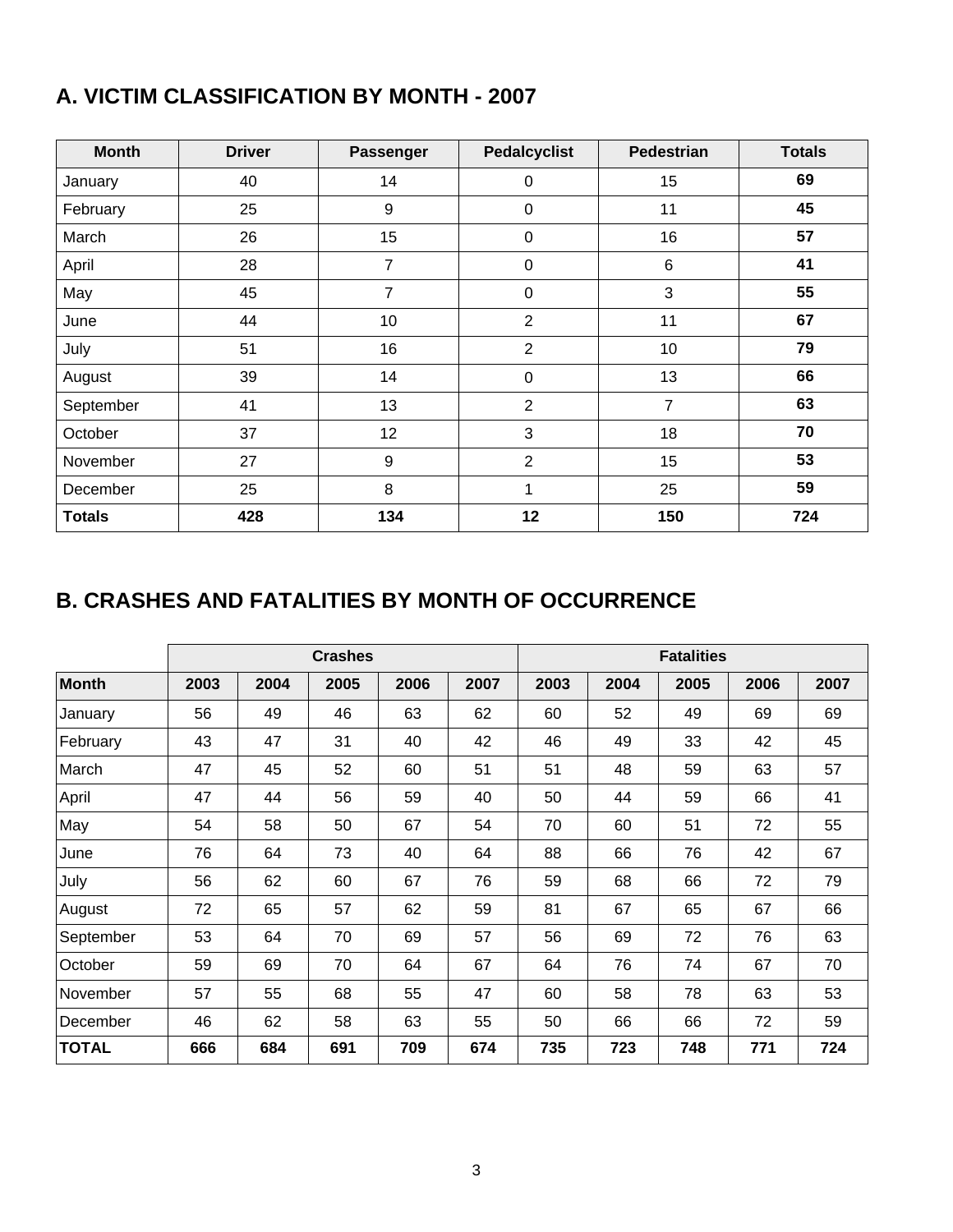### **C. CRASH VICTIM CLASSIFICATION BY COUNTY**

|               | <b>Victim Classification</b> |                |               |                         |                         |                     |  |  |  |  |
|---------------|------------------------------|----------------|---------------|-------------------------|-------------------------|---------------------|--|--|--|--|
| County        | <b>Crashes</b>               | <b>Killed</b>  | <b>Driver</b> | Passenger               | <b>Pedestrian</b>       | <b>Pedalcyclist</b> |  |  |  |  |
| Atlantic      | 52                           | 55             | 34            | $\boldsymbol{9}$        | 11                      | 1                   |  |  |  |  |
| Bergen        | 38                           | 40             | 21            | $\overline{\mathbf{4}}$ | 15                      | $\pmb{0}$           |  |  |  |  |
| Burlington    | 52                           | 54             | 36            | $\overline{7}$          | 11                      | $\pmb{0}$           |  |  |  |  |
| Camden        | 43                           | 45             | 24            | $\overline{7}$          | 11                      | 3                   |  |  |  |  |
| Cape May      | 18                           | 21             | 16            | 4                       | $\mathbf{1}$            | $\pmb{0}$           |  |  |  |  |
| Cumberland    | 21                           | 22             | 14            | 8                       | $\mathbf 0$             | $\mathbf 0$         |  |  |  |  |
| Essex         | 47                           | 49             | 25            | $\,6$                   | 16                      | $\overline{2}$      |  |  |  |  |
| Gloucester    | 44                           | 48             | 30            | 12                      | $\overline{\mathbf{4}}$ | $\overline{2}$      |  |  |  |  |
| Hudson        | 26                           | 26             | 10            | 5                       | 11                      | $\mathbf 0$         |  |  |  |  |
| Hunterdon     | $\overline{7}$               | $\overline{7}$ | 5             | $\overline{2}$          | $\pmb{0}$               | $\pmb{0}$           |  |  |  |  |
| Mercer        | 23                           | 27             | 14            | $\boldsymbol{9}$        | 3                       | $\mathbf{1}$        |  |  |  |  |
| Middlesex     | 52                           | 54             | 29            | $\,6$                   | 18                      | 1                   |  |  |  |  |
| Monmouth      | 46                           | 55             | 30            | 14                      | 10                      | $\mathbf{1}$        |  |  |  |  |
| Morris        | 27                           | 28             | 22            | 4                       | $\overline{2}$          | $\boldsymbol{0}$    |  |  |  |  |
| Ocean         | 68                           | 74             | 47            | 15                      | 12                      | $\mathbf 0$         |  |  |  |  |
| Passaic       | 29                           | 30             | 14            | 5                       | 11                      | $\pmb{0}$           |  |  |  |  |
| Salem         | 11                           | 13             | 8             | $\overline{\mathbf{4}}$ | 1                       | $\pmb{0}$           |  |  |  |  |
| Somerset      | 19                           | 21             | 16            | $\overline{2}$          | 3                       | $\pmb{0}$           |  |  |  |  |
| <b>Sussex</b> | 14                           | 15             | 10            | $\overline{\mathbf{4}}$ | $\mathbf{1}$            | $\pmb{0}$           |  |  |  |  |
| Union         | 29                           | 31             | 17            | 5                       | 8                       | $\mathbf{1}$        |  |  |  |  |
| Warren        | 8                            | 9              | $\,6$         | $\overline{2}$          | $\mathbf{1}$            | $\pmb{0}$           |  |  |  |  |
| <b>TOTAL</b>  | 674                          | 724            | 428           | 134                     | 150                     | 12                  |  |  |  |  |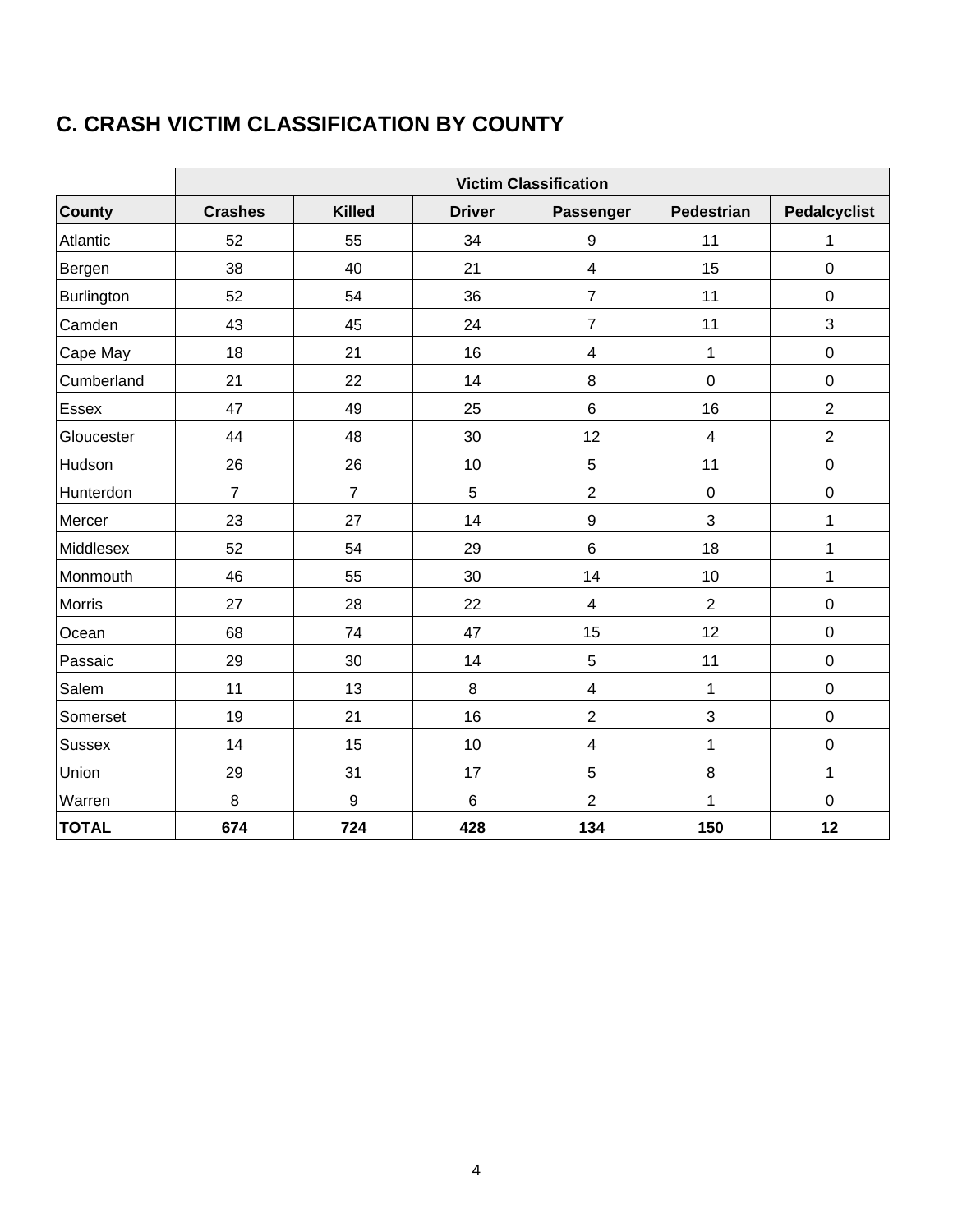| <b>County</b>     | Interstate     | <b>State</b>   | <b>County</b>           | <b>Municipal</b> | <b>Toll Roads</b>   | <b>Other</b> | <b>TOTALS</b>   |
|-------------------|----------------|----------------|-------------------------|------------------|---------------------|--------------|-----------------|
| Atlantic          | 0              | 16             | 22                      | 5                | 9                   | 0            | 52              |
| Bergen            | $\overline{2}$ | 15             | 9                       | 9                | 3                   | 0            | $\overline{38}$ |
| <b>Burlington</b> | 3              | 21             | 17                      | 11               | 0                   | 0            | $\overline{52}$ |
| Camden            | 3              | 15             | 12                      | 10               | 3                   | 0            | 43              |
| Cape May          | 0              | 9              | 4                       | $\overline{2}$   | 3                   | 0            | $\overline{18}$ |
| Cumberland        | 0              | 5              | 13                      | 3                | 0                   | 0            | 21              |
| Essex             | $\overline{c}$ | 8              | 13                      | 16               | 5                   | 3            | 47              |
| Gloucester        | 3              | 22             | 13                      | $6\phantom{1}$   | 0                   | 0            | 44              |
| Hudson            | 0              | 6              | 8                       | 10               | $\overline{c}$      | 0            | 26              |
| Hunterdon         | $\overline{2}$ | 4              | 1                       | 0                | 0                   | 0            | $\overline{7}$  |
| Mercer            | 3              | 5              | 11                      | 3                | 1                   | 0            | 23              |
| Middlesex         | $\overline{2}$ | 22             | 14                      | $\overline{7}$   | $\overline{7}$      | 0            | $\overline{52}$ |
| Monmouth          | 4              | 16             | 13                      | 6                | $\overline{7}$      | 0            | 46              |
| <b>Morris</b>     | 6              | 12             | 4                       | 5                | 0                   | 0            | 27              |
| Ocean             | 1              | 18             | 27                      | 9                | 13                  | 0            | 68              |
| Passaic           | 3              | 10             | 6                       | $\overline{7}$   | 3                   | 0            | $\overline{29}$ |
| Salem             | 1              | 4              | 4                       | 1                | 1                   | 0            | 11              |
| Somerset          | 9              | $6\phantom{1}$ | $\overline{\mathbf{4}}$ | $\mathbf 0$      | $\mathbf 0$         | 0            | $\overline{19}$ |
| <b>Sussex</b>     | $\mathbf 0$    | 9              | 3                       | $\overline{2}$   | $\mathsf{O}\xspace$ | 0            | 14              |
| Union             | 1              | 11             | 4                       | 8                | 5                   | 0            | 29              |
| Warren            | 4              | $\overline{2}$ | $\overline{2}$          | $\mathbf 0$      | 0                   | 0            | 8               |
| <b>TOTAL</b>      | 49             | 236            | 204                     | 120              | 62                  | 3            | 674             |

### **D. CRASHES BY COUNTY OF OCCURRENCE AND ROADWAY CLASSIFICATION**

NOTE: US roadways are included in the State Highway column. Other roadways include State, County and Municipal Parks and Institutions and US Government Property.

# **Breakdown in Percentages of 674 Accidents**

# during 2007

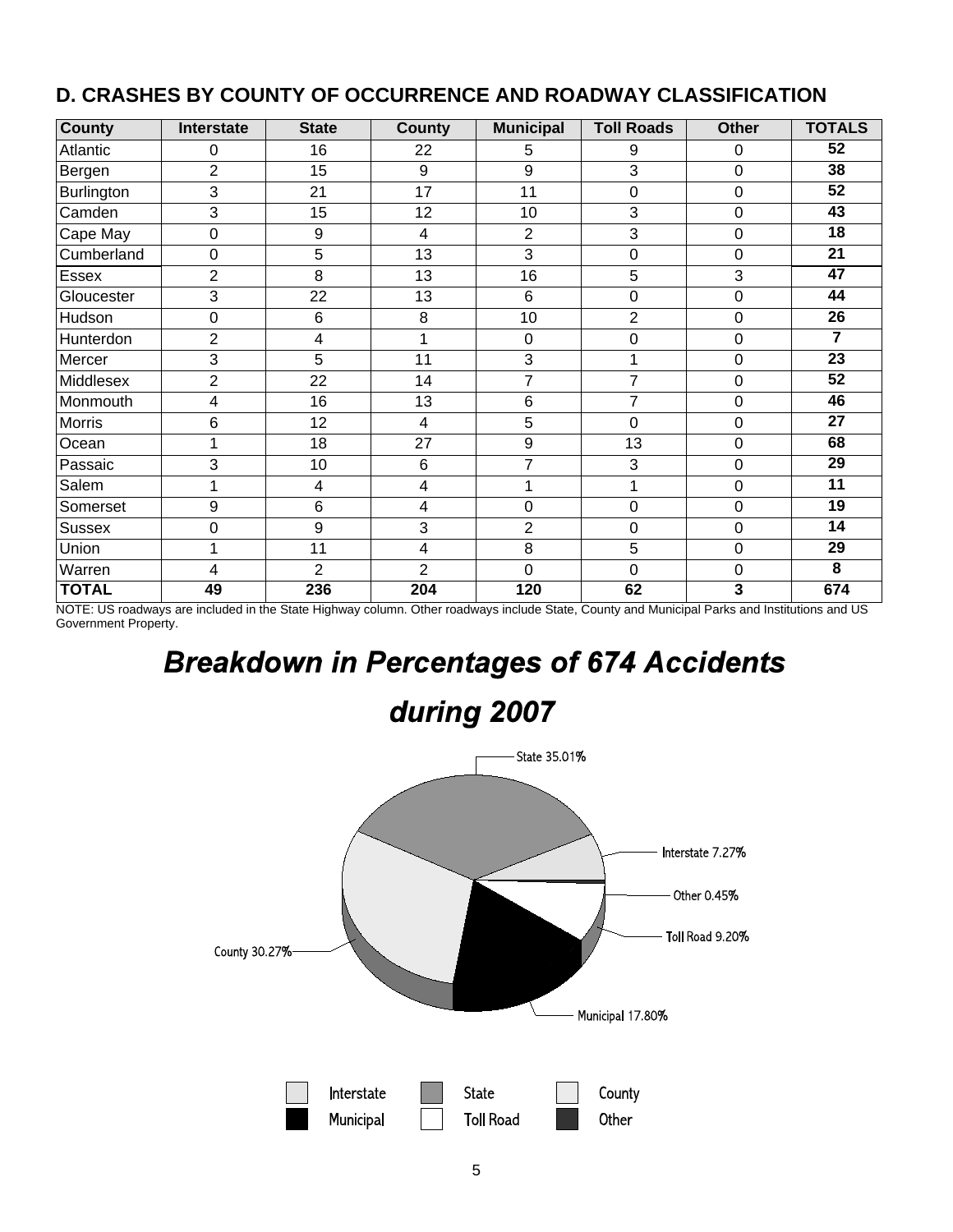### **E. FATALITIES AND INJURIES ACCORDING TO CRASH TYPE CLASSIFICATION**

|                            |                |             | <b>Total Crashes</b> |                |                 |                |      | <b>Total Fatalities</b> |                |      |                |                | <b>Total Injured</b> |             |              |
|----------------------------|----------------|-------------|----------------------|----------------|-----------------|----------------|------|-------------------------|----------------|------|----------------|----------------|----------------------|-------------|--------------|
| <b>Type</b>                | 2003           | 2004        | 2005                 | 2006           | 2007            | 2003           | 2004 | 2005                    | 2006           | 2007 | 2003           | 2004           | 2005                 | 2006        | 2007         |
| Pedestrian                 | 136            | 148         | 151                  | 163            | 146             | 137            | 152  | 155                     | 167            | 149  | 38             | 31             | 19                   | 34          | 21           |
| <b>Other Motor Vehicle</b> | 284            | 274         | 266                  | 279            | 249             | 330            | 297  | 298                     | 315            | 276  | 451            | 474            | 457                  | 422         | 381          |
| Railroad Train             | 3              | 4           | $\mathbf 1$          | 3              | 2               | 3              | 5    | $\overline{2}$          | 4              | 3    | $\mathbf 0$    | $\pmb{0}$      | $\pmb{0}$            | $\mathbf 0$ | $\mathsf 0$  |
| Parked Vehicle             | 9              | 11          | 14                   | 13             | 16              | 9              | 11   | 15                      | 14             | 16   | $\overline{7}$ | 10             | 5                    | 10          | $\mathbf{1}$ |
| Pedalcycle                 | 11             | 16          | 17                   | 12             | 12              | 11             | 16   | 17                      | 12             | 12   | 1              | $\overline{2}$ | 1                    | 6           | 4            |
| Animal                     | $\overline{c}$ | $\mathbf 1$ | $\mathbf 1$          | 1              | $\mathbf 0$     | $\overline{2}$ | 0    | $\mathbf{1}$            | 1              | 0    | $\mathbf 0$    | 0              | $\pmb{0}$            | $\mathbf 0$ | $\mathsf 0$  |
| Fixed/Other Object         | 205            | 205         | 209                  | 202            | 217             | 227            | 217  | 227                     | 218            | 236  | 160            | 109            | 121                  | 91          | 98           |
| Non-Collision              | 15             | 25          | 31                   | 34             | 27              | 15             | 25   | 32                      | 38             | 27   | 16             | 18             | 27                   | 34          | 30           |
| Other                      | $\mathbf 1$    | $\mathbf 0$ | $\mathbf 1$          | $\overline{2}$ | $5\phantom{.0}$ | 1              | 0    | $\mathbf{1}$            | $\overline{2}$ | 5    | $\mathbf{1}$   | 0              | $\mathbf{1}$         | $\mathbf 0$ | $\mathbf{1}$ |
| <b>TOTAL</b>               | 666            | 684         | 691                  | 709            | 674             | 735            | 723  | 748                     | 771            | 724  | 674            | 644            | 631                  | 597         | 536          |

In 2007 there were 674 fatal crashes in which 724 persons were killed and 536 persons injured.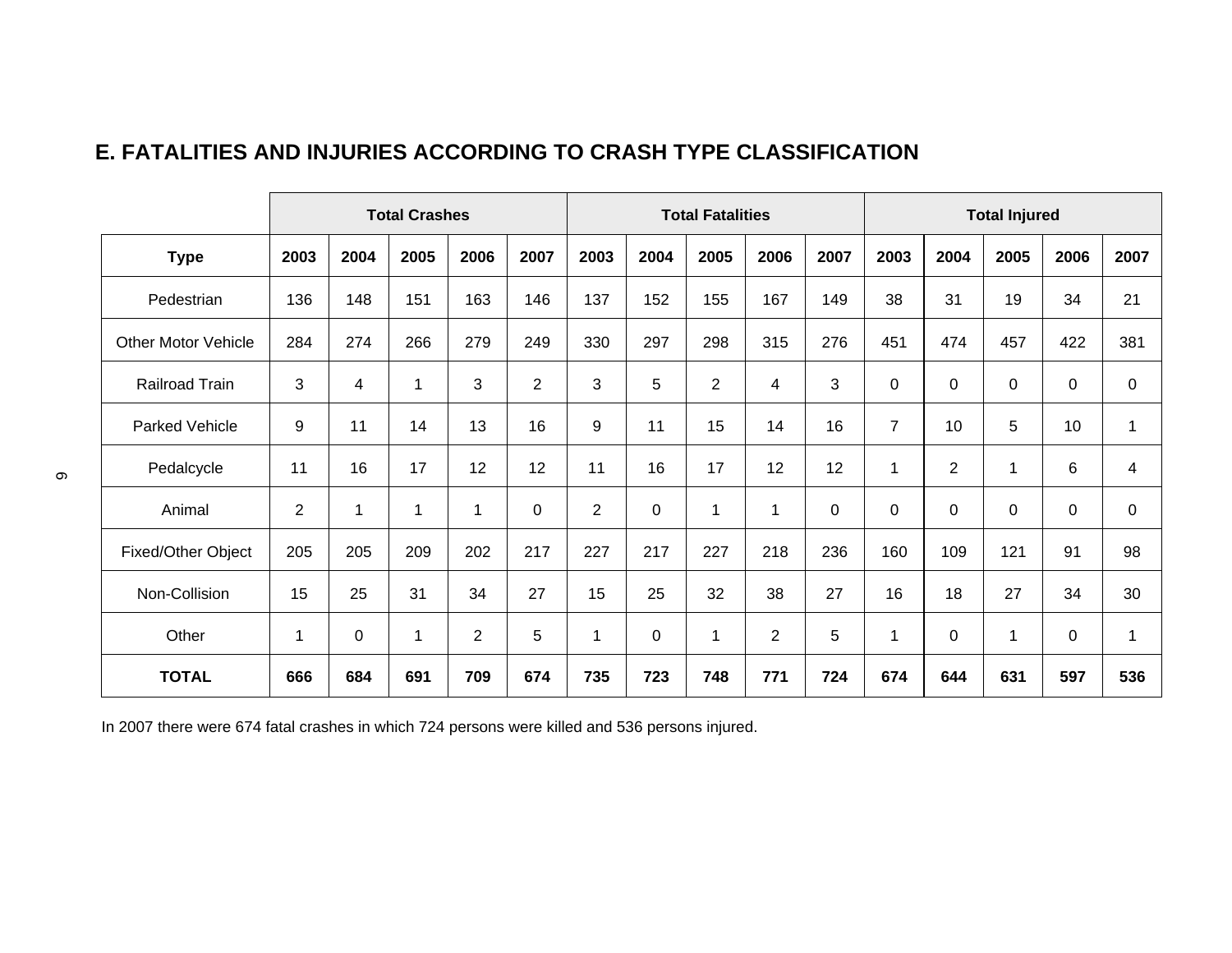### **F. HOURS OF OCCURRENCE**

| <b>Time Of Occurrence</b> | 2003 | 2004 | 2005 | 2006 | 2007 |
|---------------------------|------|------|------|------|------|
| 12:00 to 12:59 a.m.       | 38   | 26   | 31   | 36   | 31   |
| 1:00 to 1:59 a.m.         | 32   | 30   | 30   | 25   | 29   |
| 2:00 to 2:59 a.m.         | 28   | 32   | 31   | 24   | 26   |
| 3:00 to 3:59 a.m.         | 15   | 27   | 24   | 34   | 17   |
| 4:00 to 4:59 a.m.         | 12   | 20   | 12   | 12   | 21   |
| 5:00 to 5:59 a.m.         | 17   | 21   | 21   | 19   | 22   |
| 6:00 to 6:59 a.m.         | 21   | 25   | 20   | 21   | 22   |
| 7:00 to 7:59 a.m.         | 24   | 14   | 39   | 16   | 21   |
| 8:00 to 8:59 a.m.         | 27   | 20   | 16   | 20   | 19   |
| 9:00 to 9:59 a.m.         | 16   | 18   | 30   | 12   | 27   |
| 10:00 to 10:59 a.m.       | 23   | 28   | 24   | 26   | 16   |
| 11:00 to 11:59 a.m.       | 32   | 29   | 20   | 30   | 13   |
| 12:00 to 12:59 p.m.       | 23   | 29   | 33   | 16   | 29   |
| 1:00 to 1:59 p.m.         | 30   | 24   | 31   | 29   | 29   |
| 2:00 to 2:59 p.m.         | 36   | 37   | 24   | 38   | 33   |
| 3:00 to 3:59 p.m.         | 45   | 26   | 27   | 38   | 39   |
| 4:00 to 4:59 p.m.         | 33   | 38   | 32   | 30   | 30   |
| 5:00 to 5:59 p.m.         | 38   | 49   | 30   | 37   | 37   |
| 6:00 to 6:59 p.m.         | 38   | 31   | 32   | 39   | 41   |
| 7:00 to 7:59 p.m.         | 28   | 36   | 39   | 39   | 36   |
| 8:00 to 8:59 p.m.         | 18   | 34   | 40   | 46   | 39   |
| 9:00 to 9:59 p.m.         | 32   | 37   | 41   | 42   | 29   |
| 10:00 to 10:59 p.m.       | 26   | 24   | 35   | 43   | 37   |
| 11:00 to 11:59 p.m.       | 34   | 29   | 29   | 37   | 31   |
| <b>TOTAL</b>              | 666  | 684  | 691  | 709  | 674  |

## **G. WEATHER CONDITIONS**

| Clear | 546 |
|-------|-----|
| Rain  | 70  |
| Snow  | 20  |
| Fog   | я   |
| Other | 29  |
| Total | 674 |

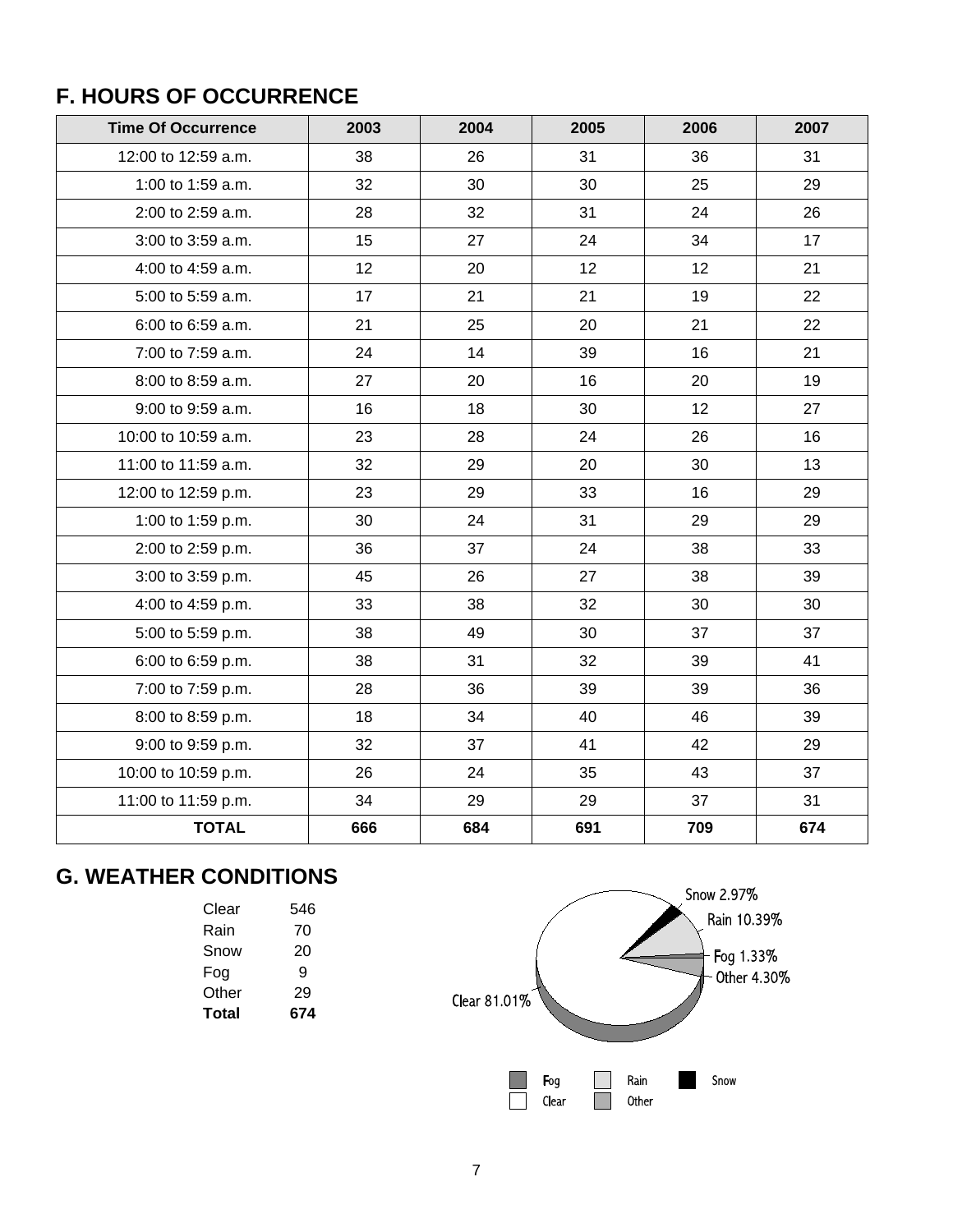### **H. DAY OF OCCURRENCE**

| Day of Occurrence | 2003 | 2004 | 2005 | 2006 | 2007 |
|-------------------|------|------|------|------|------|
| Sunday            | 89   | 127  | 115  | 127  | 102  |
| Monday            | 92   | 83   | 78   | 90   | 84   |
| Tuesday           | 88   | 64   | 74   | 87   | 93   |
| Wednesday         | 98   | 85   | 93   | 89   | 95   |
| Thursday          | 96   | 93   | 102  | 93   | 70   |
| Friday            | 98   | 129  | 118  | 120  | 103  |
| Saturday          | 105  | 103  | 111  | 103  | 127  |
| <b>TOTAL</b>      | 666  | 684  | 691  | 709  | 674  |

### **I. AGE OF DRIVER VICTIMS**

|                      | <b>Number Killed</b> |      |              |      |          |  |  |  |  |
|----------------------|----------------------|------|--------------|------|----------|--|--|--|--|
| <b>Age Of Driver</b> | 2003                 | 2004 | 2005         | 2006 | 2007     |  |  |  |  |
| 16 and under         | 5                    | 2    | 4            | 2    | 3        |  |  |  |  |
| Age 17               | 10                   | 6    | 12           | 13   | 6        |  |  |  |  |
| $18 - 20$            | 31                   | 40   | 30           | 33   | 28       |  |  |  |  |
| 21 - 24              | 42                   | 46   | 48           | 58   | 62       |  |  |  |  |
| 25 - 29              | 40                   | 42   | 46           | 46   | 38       |  |  |  |  |
| $30 - 39$            | 69                   | 79   | 78           | 68   | 66       |  |  |  |  |
| 40 - 49              | 71                   | 62   | 59           | 68   | 62       |  |  |  |  |
| $50 - 64$            | 75                   | 77   | 81           | 69   | 80       |  |  |  |  |
| 65 and older         | 73                   | 70   | 69           | 72   | 83       |  |  |  |  |
| Unknown              | $\Omega$             | 4    | $\mathbf{0}$ | 1    | $\Omega$ |  |  |  |  |
| <b>TOTAL</b>         | 416                  | 425  | 427          | 430  | 428      |  |  |  |  |

### **J. AGE OF PEDESTRIAN VICTIMS**

|                   | <b>Number Killed</b> |          |              |      |                |  |  |  |  |  |
|-------------------|----------------------|----------|--------------|------|----------------|--|--|--|--|--|
| Age Of Pedestrian | 2003                 | 2004     | 2005         | 2006 | 2007           |  |  |  |  |  |
| $ 0 - 4 $         | 2                    | 2        | 5            | 2    | 3              |  |  |  |  |  |
| $ 5 - 9 $         |                      | 2        | $\mathbf{0}$ | 3    | $\overline{2}$ |  |  |  |  |  |
| $10 - 14$         |                      | 7        | 2            | 5    | 4              |  |  |  |  |  |
| $15 - 19$         | 3                    | 12       | 6            | 6    | 13             |  |  |  |  |  |
| 20 - 24           | 11                   | 6        | 8            | 6    | 4              |  |  |  |  |  |
| 25 - 44           | 34                   | 44       | 45           | 56   | 37             |  |  |  |  |  |
| 45 - 64           | 45                   | 39       | 51           | 53   | 49             |  |  |  |  |  |
| 65 - 74           | 15                   | 16       | 11           | 8    | 18             |  |  |  |  |  |
| 75 and older      | 22                   | 23       | 25           | 28   | 20             |  |  |  |  |  |
| Unknown           | 3                    | $\Omega$ |              | 0    | $\Omega$       |  |  |  |  |  |
| <b>TOTAL</b>      | 137                  | 151      | 154          | 167  | 150            |  |  |  |  |  |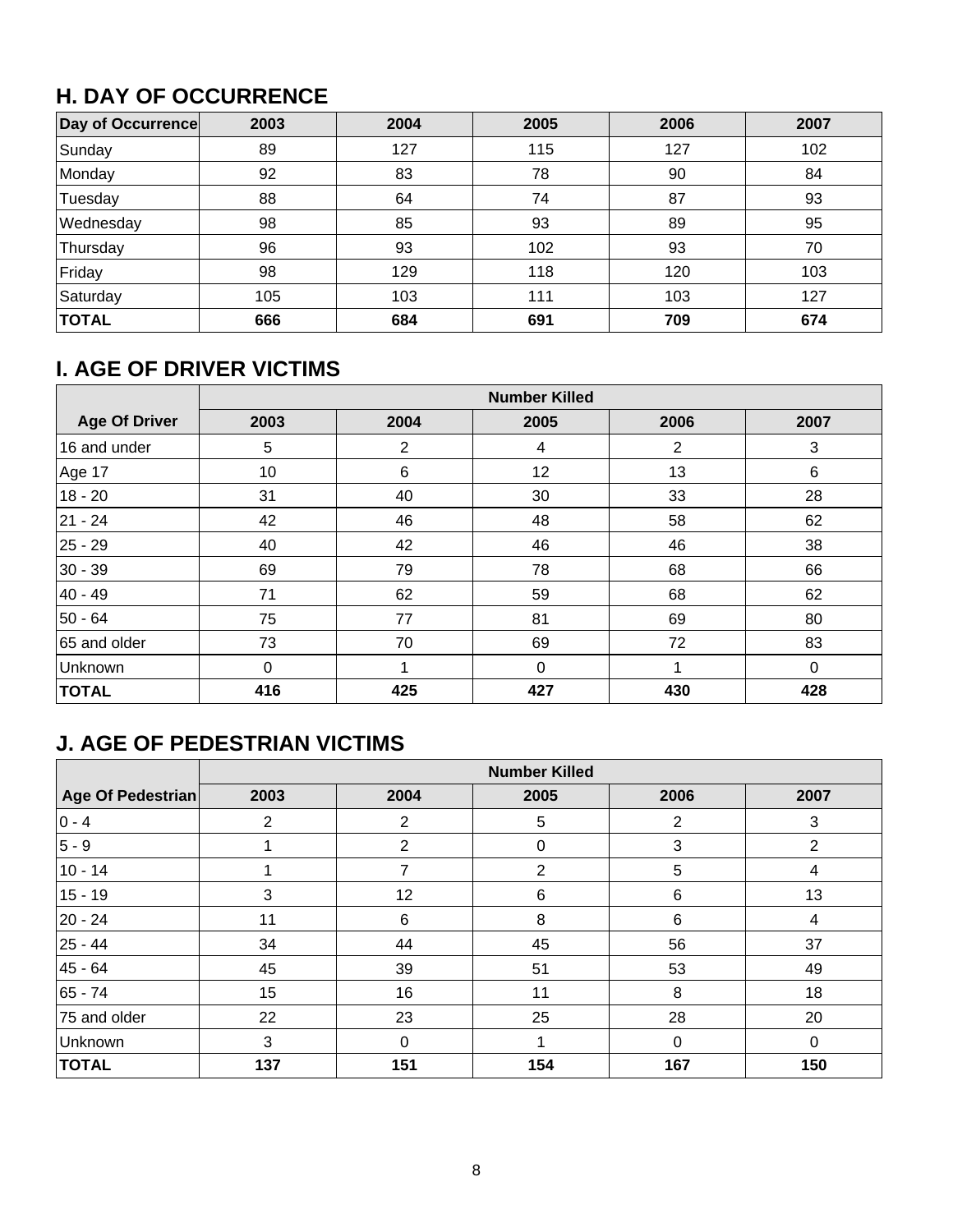### **K. SEX OF PEDESTRIANS**

| <b>Sex</b>   | 2003 | 2004 | 2005 | 2006 | 2007 |
|--------------|------|------|------|------|------|
| Male         | 96   | 93   | 88   | 124  | 95   |
| Female       | 41   | 58   | 66   | 43   | 55   |
| <b>TOTAL</b> | 137  | 151  | 154  | 167  | 150  |

### **L. CONDITION OF ALL DRIVERS**

| <b>Condition</b>              | <b>Drivers</b> |  |  |
|-------------------------------|----------------|--|--|
| Unknown                       | 19             |  |  |
| <b>Apparently Normal</b>      | 696            |  |  |
| Alcohol Use                   | 160            |  |  |
| Drug Use (Illicit)            | 49             |  |  |
| Medication                    | 15             |  |  |
| Alcohol & Drug/Medication Use | 35             |  |  |
| <b>Physical Handicaps</b>     | 3              |  |  |
| <b>Illness</b>                | 21             |  |  |
| Fatigue                       | 3              |  |  |
| <b>Fell Asleep</b>            | 9              |  |  |
| Other                         | O              |  |  |
| <b>TOTAL</b>                  | 1,010          |  |  |

# **20 YEAR TREND**

### Intoxicated Drivers Involved in Fatal Crashes

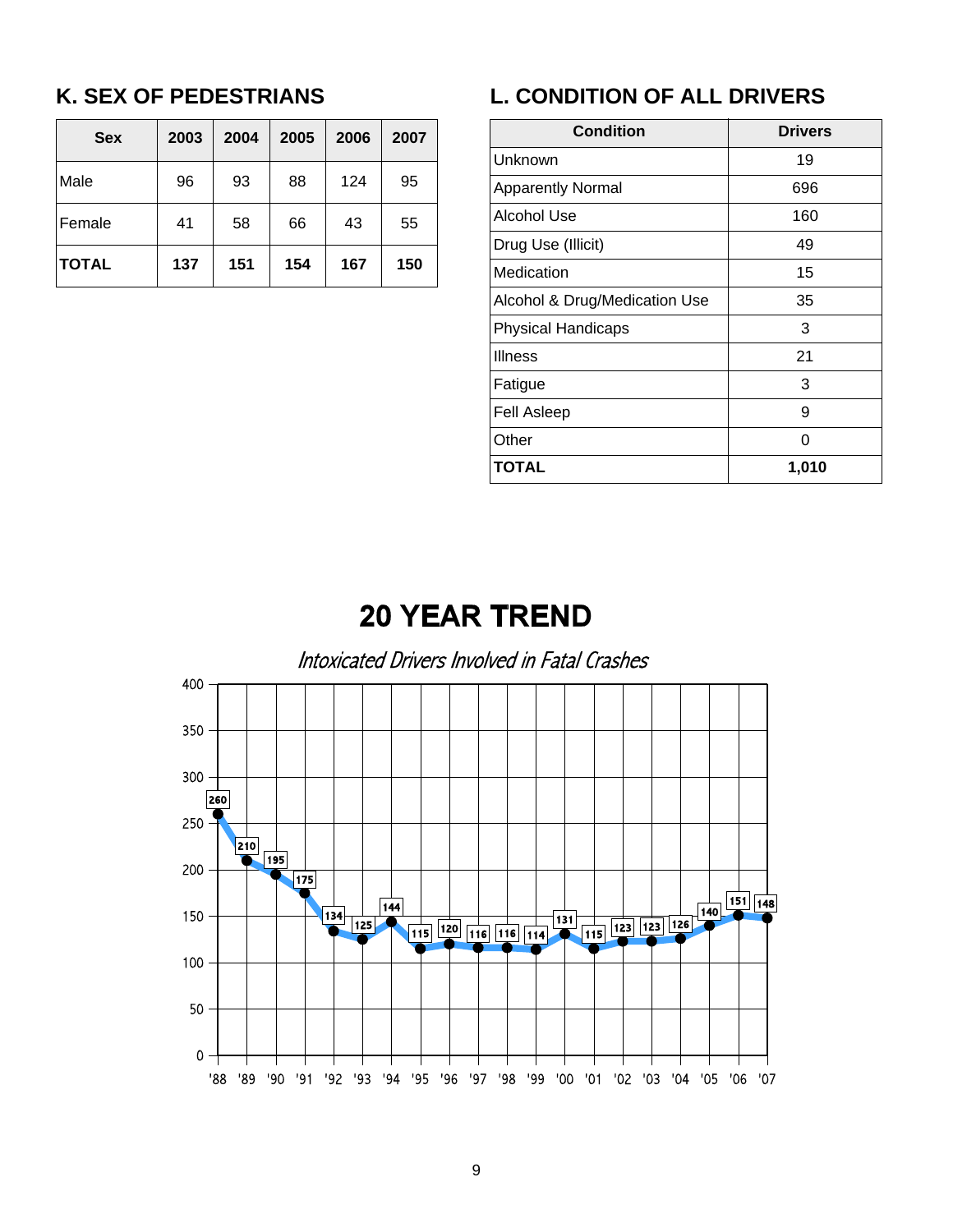### **M. ALCOHOL FACTOR**

 There were 724 fatalities during 2007. Of the fatalities, 428 were drivers, 134 were passengers, 150 were pedestrians and 12 were pedalcyclists. Of this total, 591 were tested for alcohol and 133 were not tested. Of the 591 tested, 206 were positive for alcohol in varying degrees and 385 were negative. This indicates that 34.9 % of the fatalities tested were positive for alcohol and 65.1 % were negative. Seventy-Two drivers, 15 passengers, 13 pedestrians and 3 pedalcyclists tested positive for drugs.

 In 189 of the 674 crashes, Driving While Intoxicated (alcohol and/or drugs) was listed as the major contributing factor. There were 209 people killed as a result of these 189 crashes.

#### 1.) **DRIVERS:**

- **Deceased:** There were a total of 428 drivers killed of which 371 were tested for alcohol. Of those tested, 141 were positive and 230 were negative, indicating 38.0 % had consumed an alcoholic beverage. Of the 141 imbibing drivers, 113 or 80.1 % had an alcohol level of .08 % or higher.
- **Surviving:** There were a total of 582 surviving drivers of which 216 were tested for alcohol. Of those tested, 51 were positive and 165 were negative, indicating 23.6 % had consumed an alcoholic beverage. Of the 51 imbibing drivers, 35 or 68.6 % had an alcohol level of .08 % or higher.
- 2.) **Passengers:** There were a total of 134 passengers killed of which 78 were tested for alcohol. Of those tested, 24 were positive and 54 were negative, indicating 30.8 % had consumed an alcoholic beverage.
- 3.) **Pedestrians:** There were a total of 150 pedestrians killed of which 132 were tested for alcohol. Of those tested, 38 were positive and 94 were negative, indicating 28.8 % had consumed an alcoholic beverage.
- 4.) **Pedalcyclists:** There were a total of 12 pedalcyclists killed of which 10 were tested for alcohol. Of those tested, 3 were positive and 7 were negative, indicating 30.0 % had consumed an alcoholic beverage.

#### **SURVIVING DRIVER ALCOHOL FACTORS**

|                |  |    | $\mid$ .01% - .03% $\mid$ .04% - .07% $\mid$ .08% - .10% $\mid$ .11% & over $\mid$ | <b>Negative</b> | No test | <b>Total</b> |
|----------------|--|----|------------------------------------------------------------------------------------|-----------------|---------|--------------|
| <b>Drivers</b> |  | 10 | 25                                                                                 | 165             | 365     | 581          |

#### **EVALUATION:**

2007 showed a 14.5 % decrease in alcohol-related fatalities. The number of fatal accident victims with blood alcohol readings above the legal limit decreased from 181 in 2006 to 162 in 2007, a decrease of 10.5 %. Deceased drivers with alcohol involvement showed a 2.8 % decrease when compared to 2006.

#### **ALCOHOL & DRUG USE:**

6 surviving drivers, 29 deceased drivers, 5 passengers, 6 pedestrians and 0 pedalcyclists tested positive for alcohol and drugs (Illicit & Medication).

19 surviving drivers, 43 deceased drivers, 10 passengers, 7 pedestrians and 0 pedalcyclists tested positive for drugs (Illicit & Medication) alone.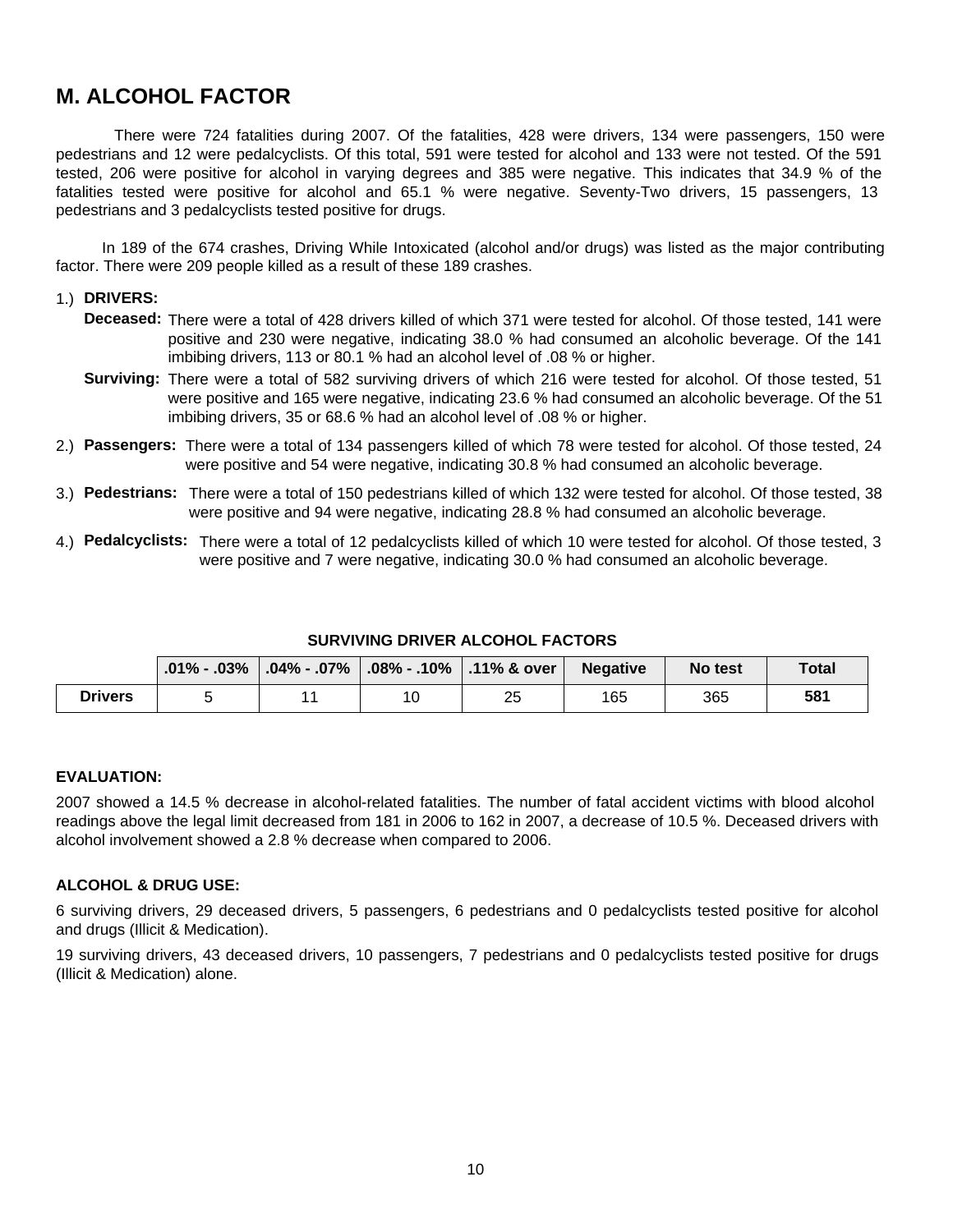|   |                      |      |                | $.01\% - .03\%$ |      |                |      | $.04\% - .07\%$ |                 |      | $.08\% - .10\%$ |                |                |                | Due to the Blood Alcohol Content<br>(BAC) threshold changing in 2004, |      |              |                                |      |      |                                  |
|---|----------------------|------|----------------|-----------------|------|----------------|------|-----------------|-----------------|------|-----------------|----------------|----------------|----------------|-----------------------------------------------------------------------|------|--------------|--------------------------------|------|------|----------------------------------|
|   |                      | 2003 | 2004           | 2005            | 2006 | 2007           | 2003 | 2004            | 2005            | 2006 | 2007            | 2003           | 2004           | 2005           | 2006                                                                  | 2007 |              |                                |      |      | the values prior to 2004 are not |
|   | <b>Drivers</b>       |      | 16             | 11              | 21   | 18             |      | 12              | 11              | 15   | 10              |                | 9              | 12             | 12                                                                    | 15   |              | shown. Please see prior year's |      |      |                                  |
|   | <b>Passengers</b>    |      | 3              |                 | 8    | $\overline{2}$ |      | 3               | 7               | 3    | 5               |                | 4              | 3              | 4                                                                     | 4    |              | reports for these values.      |      |      |                                  |
|   | <b>Pedestrians</b>   |      | $\overline{2}$ | 6               | 8    | 4              |      | 4               | 3               | 4    | 5               |                |                |                | $\overline{2}$                                                        |      |              |                                |      |      |                                  |
|   | <b>Pedalcyclists</b> |      | 0              | 0               |      | 0              |      | 0               | $\Omega$        | 0    | 0               |                | $\Omega$       | 0              | 0                                                                     | 0    |              |                                |      |      |                                  |
|   | <b>TOTAL</b>         |      | 21             | 24              | 38   | 24             |      | 19              | 21              | 22   | 20              |                | 14             | 16             | 18                                                                    | 20   |              |                                |      |      |                                  |
|   |                      |      |                | .11 % and Over  |      |                |      |                 | <b>Negative</b> |      |                 | <b>No Test</b> |                |                |                                                                       |      | <b>TOTAL</b> |                                |      |      |                                  |
|   |                      | 2003 | 2004           | 2005            | 2006 | 2007           | 2003 | 2004            | 2005            | 2006 | 2007            | 2003           | 2004           | 2005           | 2006                                                                  | 2007 | 2003         | 2004                           | 2005 | 2006 | 2007                             |
|   | <b>Drivers</b>       |      | 80             | 87              | 97   | 98             |      | 228             | 222             | 222  | 230             |                | 53             | 51             | 63                                                                    | 57   |              | 402                            | 396  | 430  | 428                              |
|   | <b>Passengers</b>    |      | 15             | 25              | 15   | 13             |      | 52              | 53              | 81   | 54              |                | 43             | 45             | 51                                                                    | 56   |              | 121                            | 140  | 162  | 134                              |
|   | <b>Pedestrians</b>   |      | 33             | 29              | 47   | 28             |      | 77              | 85              | 77   | 94              |                | 20             | 18             | 29                                                                    | 18   |              | 139                            | 142  | 167  | 150                              |
| ⇉ | <b>Pedalcyclists</b> |      | 3              | 3               | 4    | 3              |      | 9               | 12              | 7    | $\overline{7}$  |                | $\overline{2}$ | $\overline{2}$ | $\Omega$                                                              | 2    |              | 15                             | 17   | 12   | 12                               |
|   | <b>TOTAL</b>         |      | 131            | 144             | 163  | 142            |      | 366             | 372             | 387  | 385             |                | 118            | 116            | 143                                                                   | 133  |              | 677                            | 695  | 771  | 724                              |

#### **VICTIM ALCOHOL FACTOR 2003 - 2007 COMPARISON**

There were 103 victims that tested positive for drugs.

#### **VICTIM ALCOHOL FACTORS FOR THE YEAR 2007**

|                | $.01\% - .03\%$ | $.04\%$ - .07% | $.08\% - .10\%$ | .11% & over | <b>Negative</b> | <b>No Test</b> | <b>TOTAL</b> |
|----------------|-----------------|----------------|-----------------|-------------|-----------------|----------------|--------------|
| <b>Drivers</b> | 18              | 10             | 15              | 98          | 230             | 57             | 428          |
| Passengers     |                 |                |                 | 13          | 54              | 56             | 134          |
| Pedestrians    |                 |                |                 | 28          | 94              | 18             | 150          |
| Pedalcyclists  |                 |                |                 |             |                 |                | 12           |
| <b>TOTAL</b>   | 24              | 20             | 20              | 142         | 385             | 133            | 724          |

LEGEND NEGATIVE: Tested and found to be negative.

NO TEST: Because of delayed death, age factor, contamination of samples, and the failure on the part of some investigative agencies and medical examiners to cause a test to be performed on victims.

NOTE: Seventy-Two drivers, 15 passengers, 13 pedestrians and 3 pedalcyclists tested positive for drugs.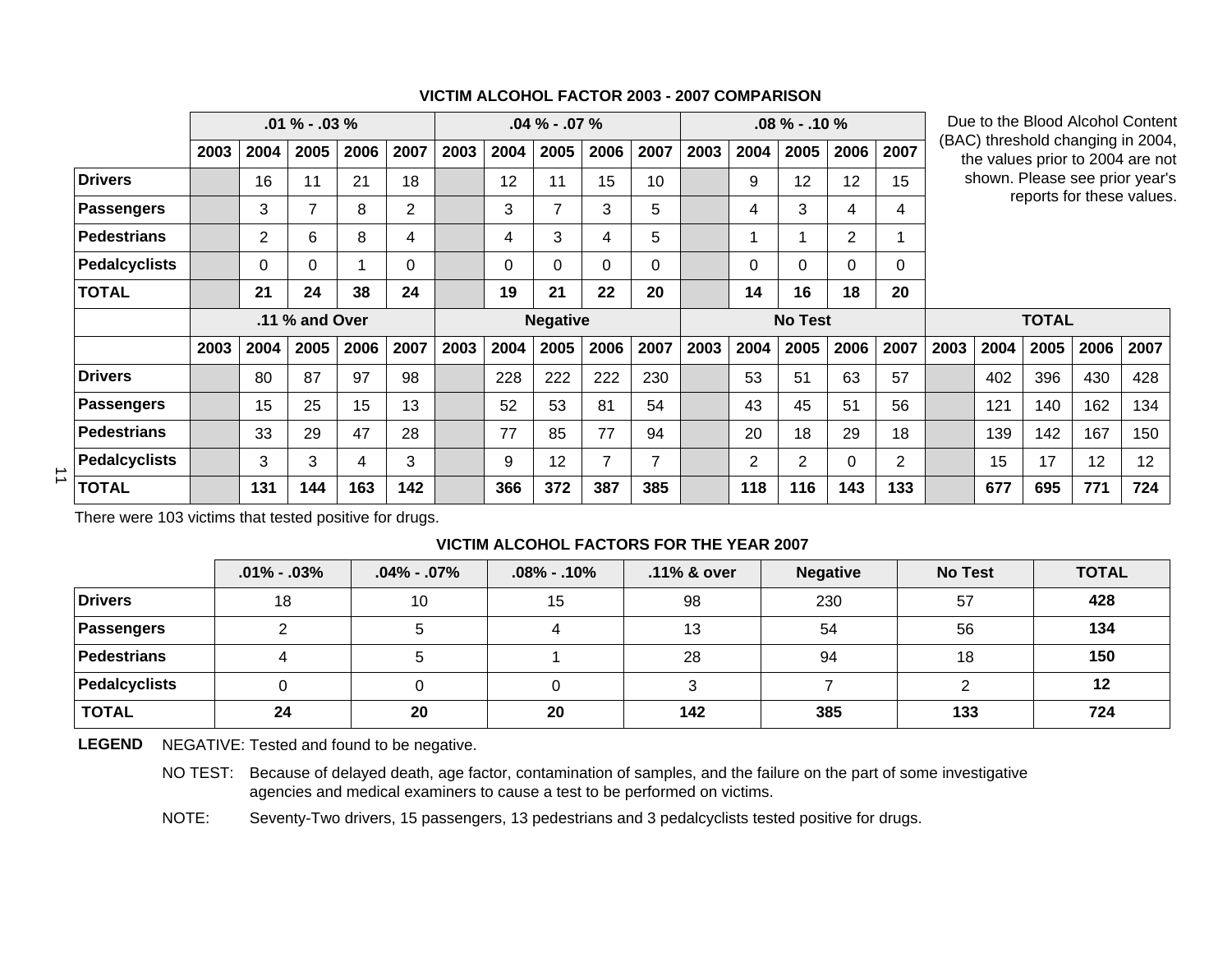### **ALCOHOL INVOLVEMENT OF DECEASED DRIVERS RELATED TO MANNER N. OF COLLISION**

| <b>Manner of Collision</b>           | $.01 - .07 \%$ |     | .08 % and above Alcohol & Drugs | <b>Drugs Alone</b> |
|--------------------------------------|----------------|-----|---------------------------------|--------------------|
| Angle                                | 5              | 5   | 1                               | 6                  |
| Same Direction - Rear End            | 1              |     | 0                               | 4                  |
| Opposite Direction - Head On/Angular | 3              | 11  |                                 | 9                  |
| Opposite Direction - Left/U-Turn     | $\overline{2}$ | 3   | $\overline{2}$                  | $\overline{2}$     |
| <b>Fixed Object</b>                  | 12             | 77  | 22                              | 16                 |
| Pedestrian                           | 1              | 0   | 0                               | 0                  |
| Railroad Train                       | $\mathbf 0$    |     |                                 | $\Omega$           |
| Pedalcycle                           | $\Omega$       | 0   | 0                               | $\Omega$           |
| <b>Struck Parked Vehicle</b>         | 2              | 3   | 0                               |                    |
| Overturned                           | $\overline{2}$ | 6   | $\overline{2}$                  | $\overline{2}$     |
| Other Object                         | $\Omega$       |     | 0                               | $\mathbf 0$        |
| Sideswipe                            | $\Omega$       | 5   | 0                               | 2                  |
| Encroachment                         | 0              | 0   | 0                               | 0                  |
| Animal                               | 0              | 0   | 0                               | 0                  |
| <b>Backing</b>                       | 0              | 0   | $\Omega$                        |                    |
| <b>TOTAL</b>                         | 28             | 113 | 29                              | 43                 |

NOTE: Drivers that test positive for both alcohol and drug use are counted in both the appropriate BAC column and in the Alcohol / Drugs column.

### **O. MANNER OF COLLISION**

| <b>Manner of Collision - All Crashes</b> | 2003 | 2004 | 2005 | 2006 | 2007 |
|------------------------------------------|------|------|------|------|------|
| Angle                                    | 138  | 113  | 116  | 58   | 65   |
| Same Direction - Rear End                | 52   | 36   | 45   | 65   | 41   |
| Opposite Direction - Head On/Angular     | 66   | 91   | 77   | 94   | 79   |
| Opposite Direction - Left/U-Turn         | 12   | 11   | 13   | 37   | 35   |
| <b>Fixed Object</b>                      | 205  | 180  | 149  | 201  | 215  |
| Pedestrian                               | 136  | 148  | 151  | 163  | 146  |
| Other*                                   | 50   | 94   | 129  | 33   | 38   |
| Sideswipe                                | 7    | 11   | 11   | 24   | 28   |
| Overturned                               |      |      |      | 34   | 27   |
| <b>TOTAL</b>                             | 666  | 684  | 691  | 709  | 674  |

\* Other categories include - Struck Parked Vehicle, Backing, Encroachment, Animal, Pedalcycle, Other Object and Railroad Train.

NOTE: Starting with 2006, Overturned Vehicles are tracked separately - they are included with "Other" in prior years.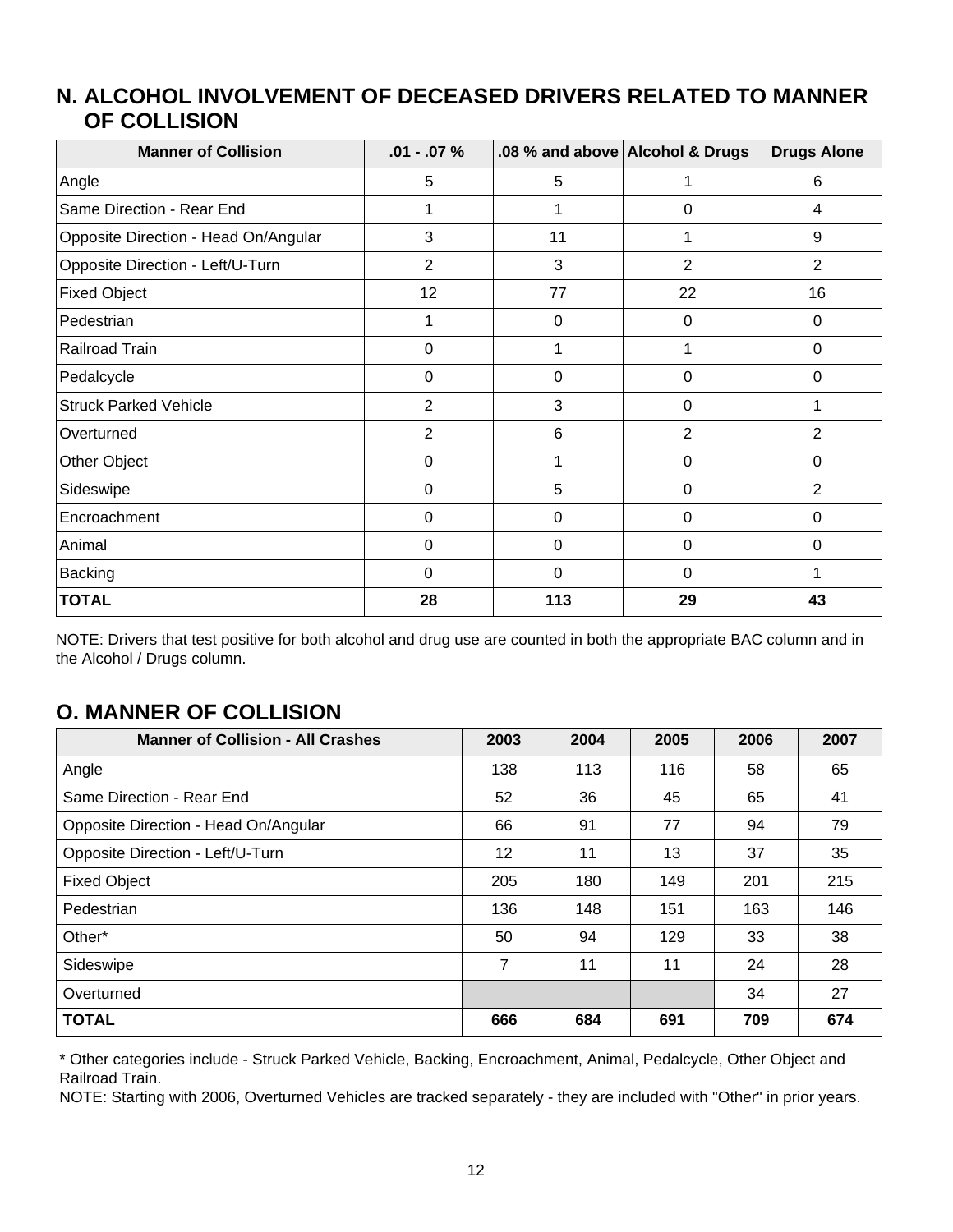# **P. TYPE OF VEHICLES INVOLVED (Including Parked)**

|                                |                         |                         | <b>Fatal Crashes</b>    |                |                |
|--------------------------------|-------------------------|-------------------------|-------------------------|----------------|----------------|
|                                | 2003                    | 2004                    | 2005                    | 2006           | 2007           |
| Passenger Vehicle              | 627                     | 622                     | 608                     | 593            | 596            |
| <b>Recreation Vehicle</b>      | $\pmb{0}$               | 1                       | $\mathbf 0$             | $\mathbf 0$    | $\mathbf 0$    |
| Taxicab / Limo                 | 5                       | 3                       | $\overline{2}$          | 8              | 6              |
| Motorcycle                     | 57                      | 74                      | 63                      | 104            | 86             |
| Moped                          | $\pmb{0}$               | $\overline{2}$          | $\pmb{0}$               | $\mathbf 0$    | 1              |
| Pickup                         |                         |                         |                         | 97             | 86             |
| <b>Sport Utility Vehicle</b>   | 203                     | 215                     | 239                     | 175            | 145            |
| Van                            | 49                      | 41                      | 29                      | 10             | $\overline{7}$ |
| Fire / Rescue                  | $\mathbf 0$             | $\mathbf 0$             | 1                       | 1              | $\mathbf 0$    |
| Police Vehicle                 | $\overline{2}$          | $\overline{\mathbf{4}}$ | $\mathbf{1}$            | $\overline{5}$ | 8              |
| Ambulance                      | $\mathbf{1}$            | 1                       | $\overline{2}$          | $\mathsf 0$    | $\mathbf{1}$   |
| <b>Bus</b>                     | 8                       | $\, 8$                  | 12                      | $\overline{7}$ | 5              |
| <b>School Bus</b>              | $\overline{\mathbf{4}}$ | $\overline{5}$          | 3                       | $\overline{4}$ | 5              |
| Single Unit 2-Axle             | 24                      | 38                      | 30                      | 23             | 21             |
| Single Unit 3-Axle             | 10                      | 23                      | 21                      | 13             | 13             |
| Truck / Trailer                | 14                      | $\overline{5}$          | $\overline{\mathbf{4}}$ | 3              | $\overline{7}$ |
| Truck (Bobtail)                | $\overline{5}$          | $\mathbf 0$             | $\mathbf{1}$            | 1              | $\mathbf{1}$   |
| Semi-Trailer (Tractor-Trailer) | 53                      | 45                      | 67                      | 48             | 43             |
| <b>Doubles</b>                 | $\overline{2}$          | $\pmb{0}$               | 1                       | $\overline{2}$ | $\overline{4}$ |
| <b>Triples</b>                 | $\boldsymbol{0}$        | $\boldsymbol{0}$        | $\boldsymbol{0}$        | $\pmb{0}$      | $\mathbf 0$    |
| <b>Heavy Truck</b>             | $\overline{\mathbf{4}}$ | $\mathbf{3}$            | $\overline{2}$          | $\overline{2}$ | $\mathbf{1}$   |
| Other                          | 20                      | 25                      | 10                      | 41             | 35             |
| <b>TOTAL</b>                   | 1,088                   | 1,115                   | 1,096                   | 1,137          | 1,071          |

NOTE: Starting with 2006, Pickup Trucks and Sport Utility Vehicles are tracked separately. Both are included under "Sport Utility Vehicle" in prior years.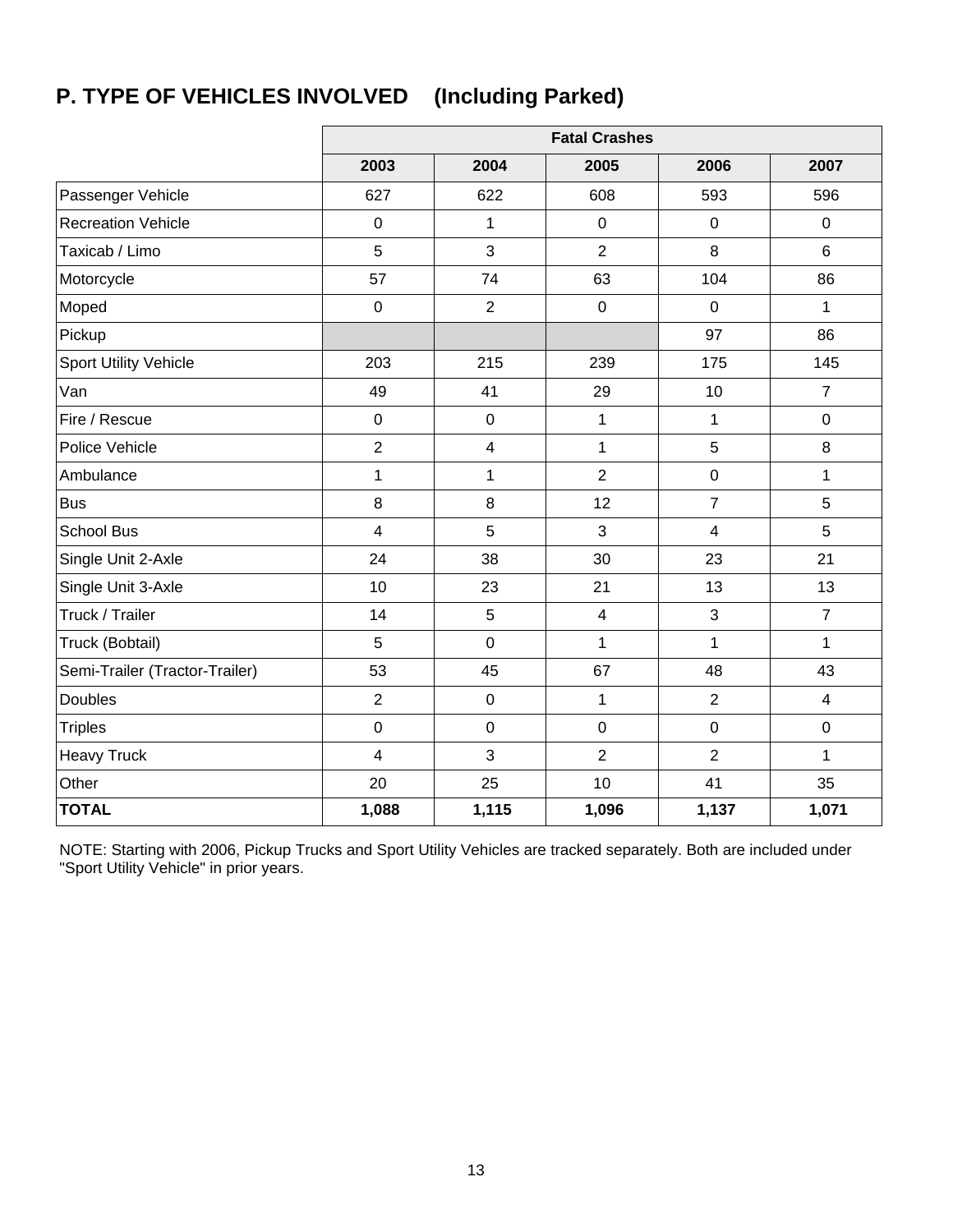### **Q. CHARACTER OF ROAD**

|                           | <b>Fatal Crashes</b> |      |      |      |      |  |  |  |  |
|---------------------------|----------------------|------|------|------|------|--|--|--|--|
| <b>Road Character</b>     | 2003                 | 2004 | 2005 | 2006 | 2007 |  |  |  |  |
| Straight and Level        |                      |      |      | 356  | 367  |  |  |  |  |
| <b>Straight and Grade</b> |                      |      |      | 78   | 73   |  |  |  |  |
| Straight at Hillcrest     |                      |      |      | 12   | 9    |  |  |  |  |
| Curve and Level           |                      |      |      | 94   | 90   |  |  |  |  |
| <b>Curve and Grade</b>    |                      |      |      | 61   | 45   |  |  |  |  |
| <b>Curve at Hillcrest</b> |                      |      |      | 4    |      |  |  |  |  |
| Intersection              |                      |      |      | 104  | 89   |  |  |  |  |
| <b>TOTAL</b>              |                      |      |      | 709  | 674  |  |  |  |  |

NOTE: Starting with 2006, the Road Character categories were changed to reflect the current NJTR-1.

### **R. ROAD DESIGNATION**

|                         | <b>Fatal Crashes</b> |      |      |      |      |  |  |  |  |
|-------------------------|----------------------|------|------|------|------|--|--|--|--|
| <b>Road Designation</b> | 2003                 | 2004 | 2005 | 2006 | 2007 |  |  |  |  |
| Interstate              |                      |      |      | 68   | 49   |  |  |  |  |
| State                   |                      |      |      | 228  | 236  |  |  |  |  |
| County                  |                      |      |      | 212  | 204  |  |  |  |  |
| Municipal               |                      |      |      | 125  | 120  |  |  |  |  |
| <b>Toll Roads</b>       |                      |      |      | 71   | 62   |  |  |  |  |
| Other                   |                      |      |      | 5    | 3    |  |  |  |  |
| <b>TOTAL</b>            |                      |      |      | 709  | 674  |  |  |  |  |

NOTE: US roadways are included in the State Highway column. \*Other roadways include State, County and Municipal Parks and Institutions and US Government Property.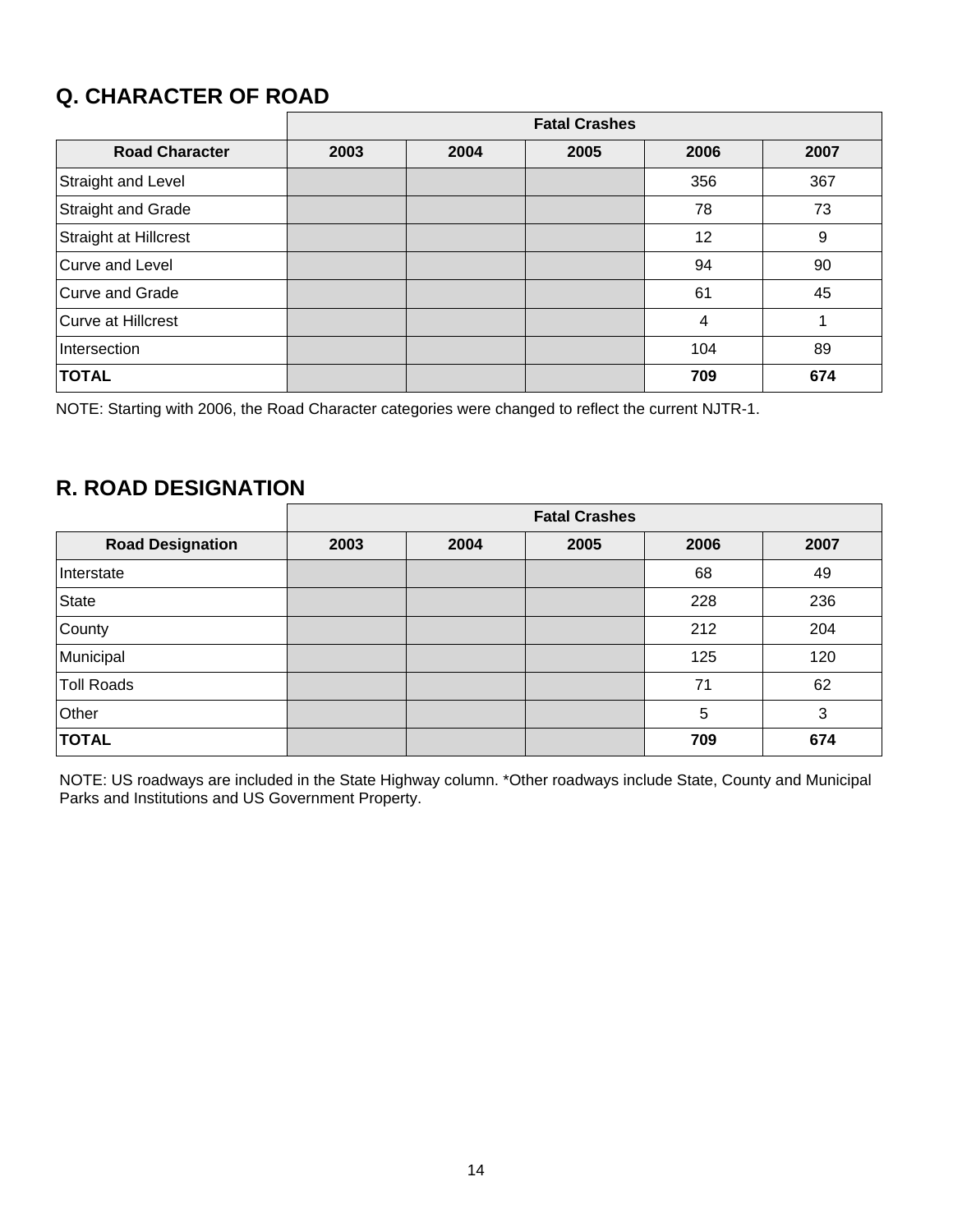### **S. AGE OF DRIVERS**

|                      | <b>Fatal Crashes</b> |       |       |       |       |  |  |  |  |  |
|----------------------|----------------------|-------|-------|-------|-------|--|--|--|--|--|
| <b>Age of Driver</b> | 2003                 | 2004  | 2005  | 2006  | 2007  |  |  |  |  |  |
| 16 and under         | 6                    | 6     | 7     | 7     | 5     |  |  |  |  |  |
| Age 17               | 32                   | 13    | 30    | 27    | 17    |  |  |  |  |  |
| $18 - 20$            | 90                   | 87    | 64    | 90    | 89    |  |  |  |  |  |
| 21 - 24              | 116                  | 94    | 120   | 126   | 124   |  |  |  |  |  |
| $25 - 29$            | 90                   | 102   | 110   | 119   | 99    |  |  |  |  |  |
| $30 - 39$            | 201                  | 219   | 205   | 187   | 188   |  |  |  |  |  |
| 40 - 49              | 203                  | 205   | 211   | 203   | 161   |  |  |  |  |  |
| $50 - 64$            | 163                  | 200   | 192   | 180   | 182   |  |  |  |  |  |
| 65 and over          | 126                  | 126   | 121   | 133   | 134   |  |  |  |  |  |
| Unknown*             | 47                   | 47    | 43    | 16    | 11    |  |  |  |  |  |
| <b>TOTAL</b>         | 1,074                | 1,099 | 1,103 | 1,088 | 1,010 |  |  |  |  |  |

### **T. SEX OF DRIVERS**

|                      | <b>Fatal Crashes</b> |                              |       |       |       |  |  |  |  |  |
|----------------------|----------------------|------------------------------|-------|-------|-------|--|--|--|--|--|
| <b>Sex of Driver</b> | 2003                 | 2006<br>2004<br>2005<br>2007 |       |       |       |  |  |  |  |  |
| Male                 | 782                  | 789                          | 784   | 776   | 736   |  |  |  |  |  |
| Female               | 249                  | 267                          | 275   | 290   | 264   |  |  |  |  |  |
| Unknown              | 43                   | 43                           | 44    | 22    | 10    |  |  |  |  |  |
| <b>TOTAL</b>         | 1,074                | 1,099                        | 1,103 | 1,088 | 1,010 |  |  |  |  |  |

\* Unknown includes hit-and-run and parked vehicle crashes where driver information is not known or applicable.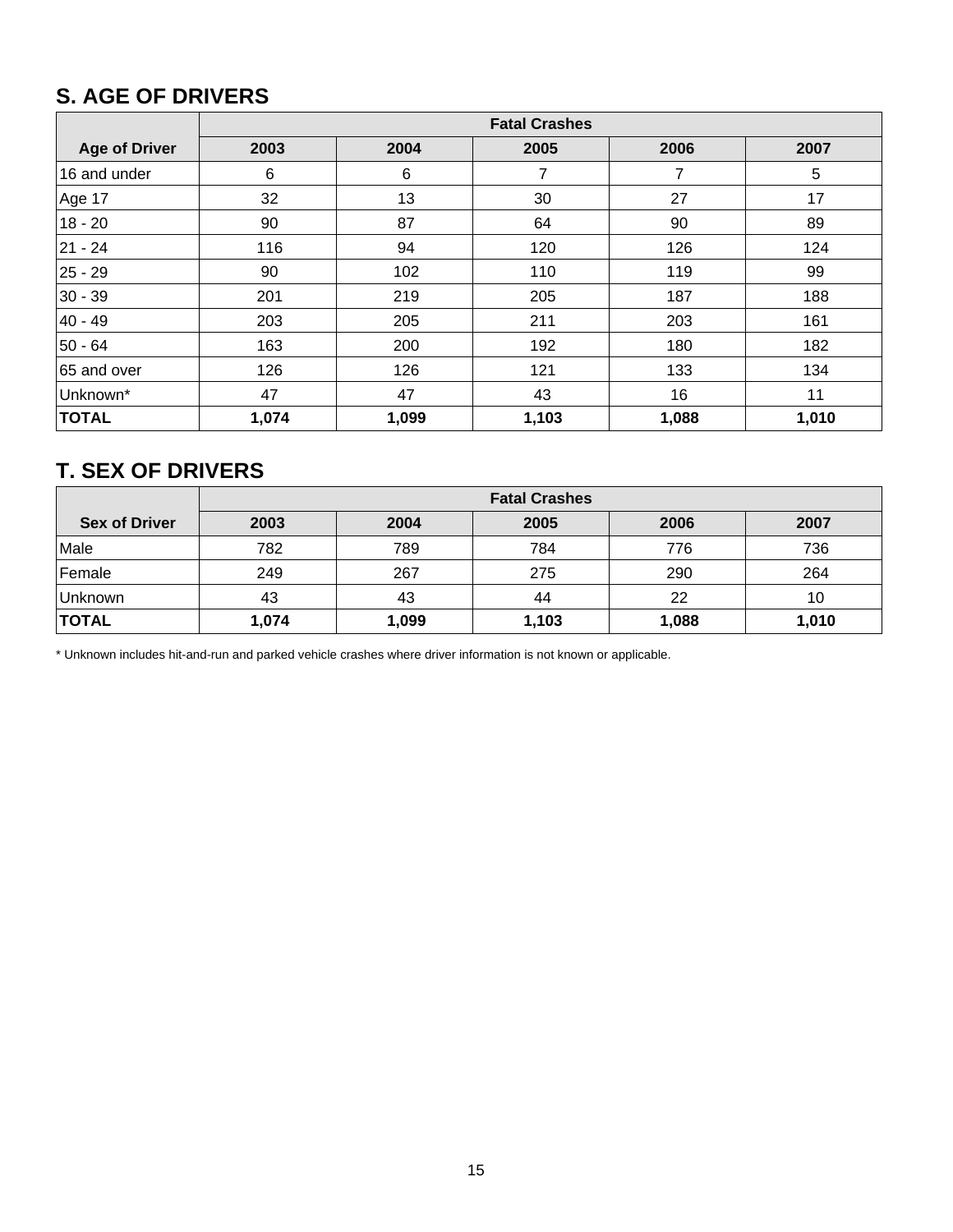|                                |      |      | <b>Fatal Crashes</b> |                |                |  |
|--------------------------------|------|------|----------------------|----------------|----------------|--|
| <b>Driver Pre-Crash Action</b> | 2003 | 2004 | 2005                 | 2006           | 2007           |  |
| Going Straight Ahead           |      |      |                      | 815            | 753            |  |
| Making Right Turn              |      |      |                      | 8              | 5              |  |
| Making Left Turn               |      |      |                      | 57             | 70             |  |
| Making U Turn                  |      |      |                      | 5              | $\overline{7}$ |  |
| <b>Starting From Parked</b>    |      |      |                      | $\overline{0}$ | $\overline{2}$ |  |
| <b>Starting In Traffic</b>     |      |      |                      | 8              | $\overline{2}$ |  |
| Slowing or Stopping            |      |      |                      | 14             | 23             |  |
| Stopped in Traffic             |      |      |                      | 33             | 19             |  |
| Parking                        |      |      |                      | $\overline{0}$ | $\mathbf{1}$   |  |
| Parked                         |      |      |                      | 11             | 3              |  |
| <b>Changing Lanes</b>          |      |      |                      | 33             | 29             |  |
| <b>Entering Traffic Lane</b>   |      |      |                      | 10             | 3              |  |
| <b>Backing</b>                 |      |      |                      | $\overline{2}$ | $\overline{4}$ |  |
| Driverless / Moving            |      |      |                      | 1              | 1              |  |
| Passing                        |      |      |                      | 13             | 14             |  |
| <b>Negotiating Curve</b>       |      |      |                      | 65             | 60             |  |
| Driving on Shoulder            |      |      |                      | $\overline{2}$ | $\overline{4}$ |  |
| Right Turn on Red              |      |      |                      | $\mathbf 0$    | $\mathbf 0$    |  |
| Other                          |      |      |                      | 9              | $6\phantom{1}$ |  |
| Unknown                        |      |      |                      | $\overline{2}$ | $\overline{4}$ |  |
| <b>TOTAL</b>                   |      |      |                      | 1088           | 1010           |  |

### **U. WHAT DRIVERS WERE DOING**

**NOTE:** Starting with 2006, the Driver Pre-Crash categories were changed to reflect the current NJTR-1.

### **V. WHAT PEDESTRIANS WERE DOING**

|                                       | <b>Fatal Crashes</b> |      |      |      |      |
|---------------------------------------|----------------------|------|------|------|------|
| <b>Pedestrian Pre-Crash Action</b>    | 2003                 | 2004 | 2005 | 2006 | 2007 |
| <b>Crossing at Marked Crosswalk</b>   |                      |      |      | 23   | 19   |
| <b>Crossing at Unmarked Crosswalk</b> |                      |      |      | 15   | 13   |
| <b>Crossing Where Prohibited</b>      |                      |      |      | 72   | 66   |
| Other Pedestrian Action in Roadway    |                      |      |      | 27   | 25   |
| Pedestrian Off Of Roadway             |                      |      |      | 6    | 6    |
| <b>Other Pedestrian Action</b>        |                      |      |      | 24   | 21   |
| <b>TOTAL</b>                          |                      |      |      | 167  | 150  |

**NOTE:** Starting with 2006, the Pedestrian Pre-Crash categories were changed to reflect the current NJTR-1.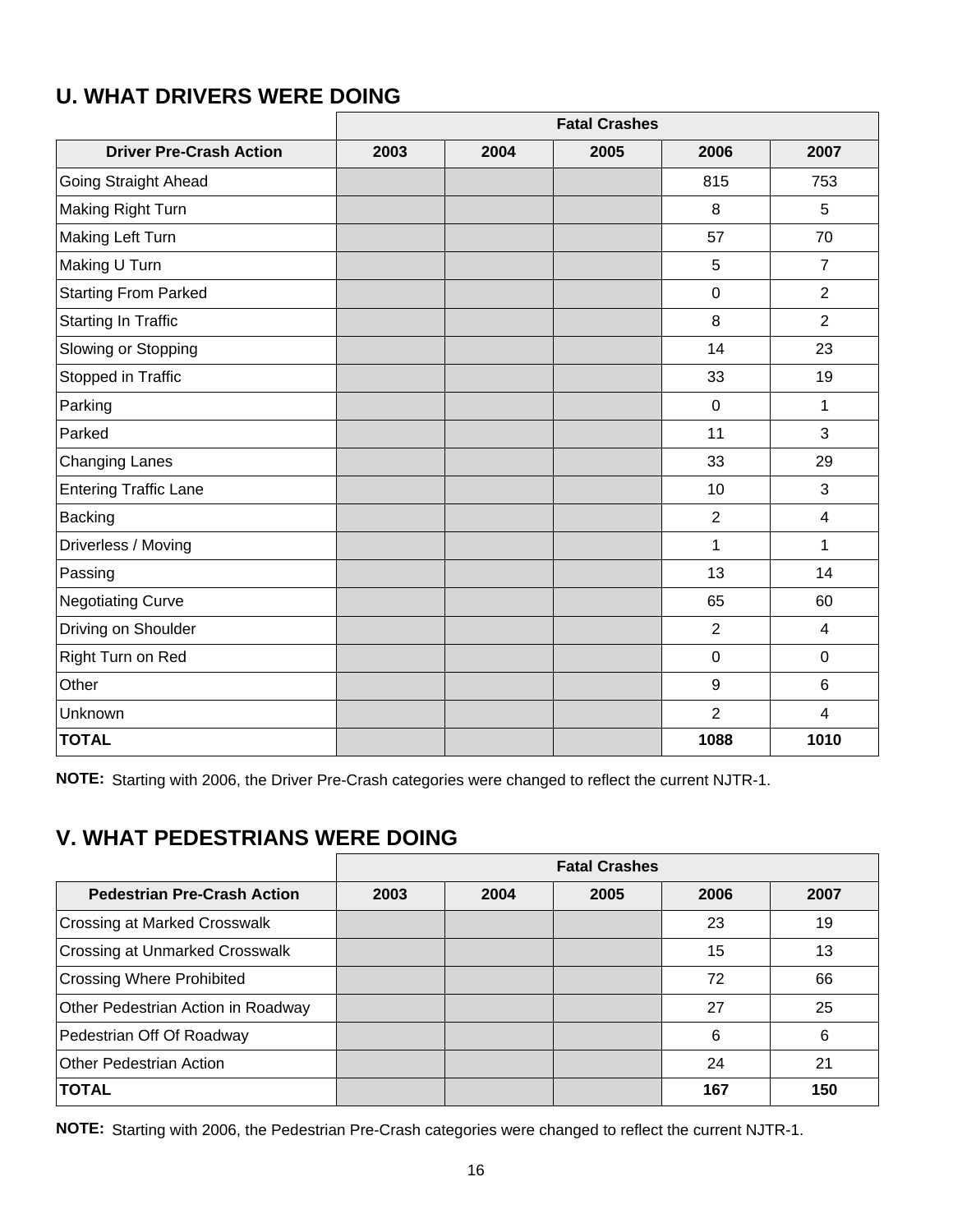### **W. CONTRIBUTING CIRCUMSTANCES**

| <b>Contributing Circumstances</b> | 2003 | 2004 | 2005 | 2006        | 2007           |
|-----------------------------------|------|------|------|-------------|----------------|
| <b>Unsafe Speed</b>               |      |      |      | 142         | 152            |
| <b>Driver Inattention</b>         |      |      |      | 180         | 185            |
| Failed to Obey Traffic Control    |      |      |      | 41          | 50             |
| Failed to Yield Right of Way      |      |      |      | 39          | 37             |
| Improper Lane Change              |      |      |      | 19          | 12             |
| Improper Passing                  |      |      |      | 12          | 10             |
| Failed to Use Turn Signal         |      |      |      | $\mathbf 0$ | 1              |
| Improper Turn                     |      |      |      | 15          | 15             |
| Following Too Closely             |      |      |      | 15          | 5              |
| <b>Unsafe Backing</b>             |      |      |      | $\mathbf 0$ | 1              |
| Improper Vehicle Lights           |      |      |      | $\mathbf 0$ | $\mathbf 0$    |
| <b>Traveling Wrong Way</b>        |      |      |      | 5           | 8              |
| Improper Parking                  |      |      |      | 5           | $\overline{2}$ |
| Failure to Keep Right             |      |      |      | 93          | 62             |
| <b>Other Driver Action</b>        |      |      |      | 51          | 46             |
| <b>Mechanical Failure</b>         |      |      |      | 9           | $\overline{7}$ |
| Road / Environmental Factor       |      |      |      | 11          | $\overline{7}$ |
| Pedestrian Violation              |      |      |      | 137         | 118            |
| <b>Pedalcyclist Violation</b>     |      |      |      | 10          | 12             |
| <b>TOTAL</b>                      |      |      |      | 784         | 730            |

NOTE: In some crashes, alcohol and/or drug involvement may have contributed to the crash, however other driving actions are the proximate cause of the crash. For a detailed analysis of alcohol and drug related crashes, see Report M - Alcohol Factor.

Starting with 2006, the Contributing Circumstance categories were changed to reflect the current NJTR-1.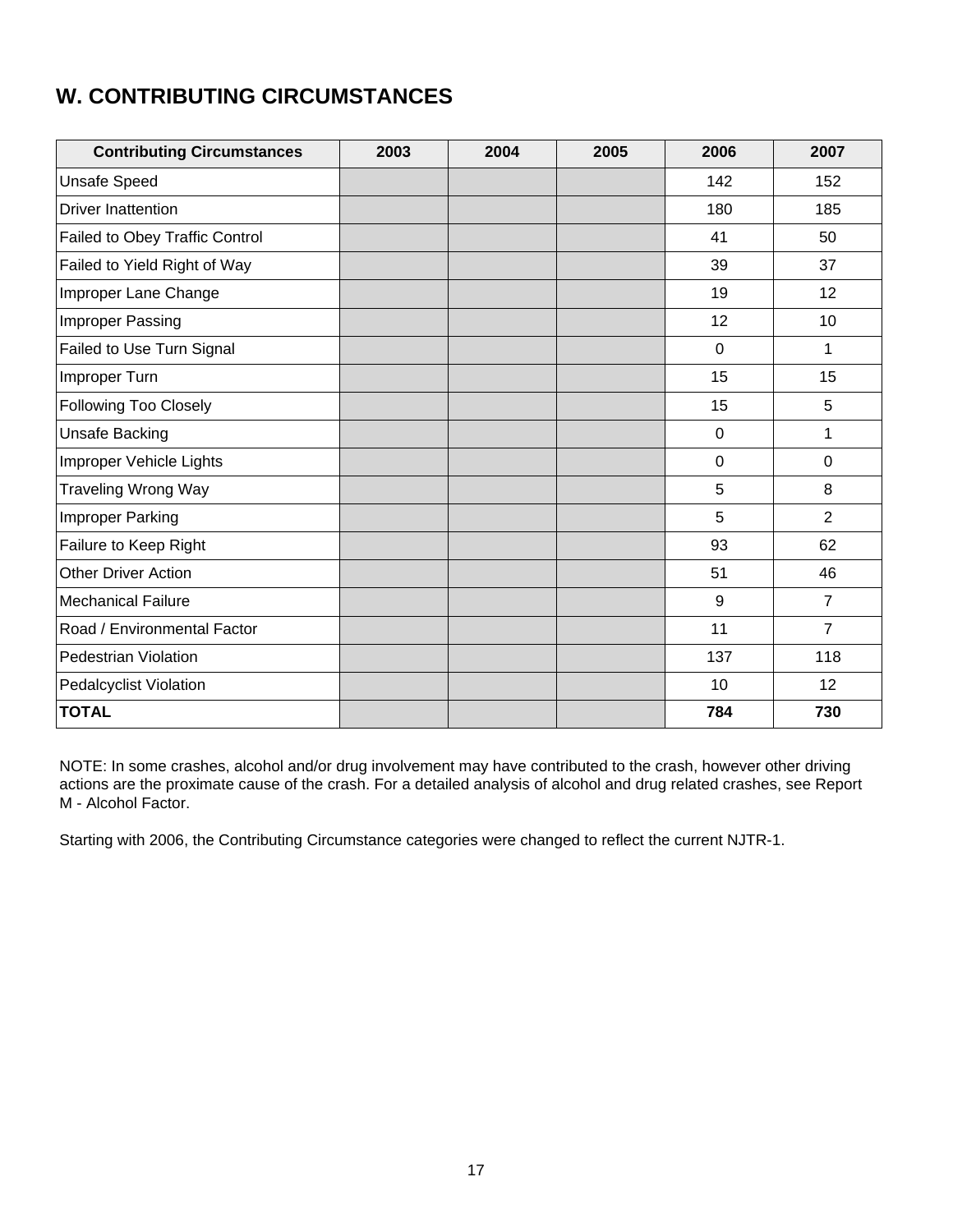# **SPECIFIC AREAS OF CONCERN**

### **INTERSTATE HIGHWAY FATALITIES**

The Interstate Highway System of New Jersey is 100% completed, with 420.32 miles open to the motoring public. During 2007, the death rate averaged 6.08 deaths per month and 1 death for every 5.76 miles of highway. A concise analysis of victim classification, alcohol involvement, driver ages, contributing circumstances and manner of collision is outlined on the following page.

### **INTERSTATE HIGHWAY MILEAGE**

| <b>Highway Number</b> | <b>Mileage Open</b> | <b>Fatal Crashes by Highway</b> |
|-----------------------|---------------------|---------------------------------|
| $I-76$                | 3.04                | $\overline{2}$                  |
| $I-78$                | 67.83               | $\boldsymbol{9}$                |
| $I-80$                | 68.35               | $10$                            |
| $I-95$                | 86.73               | $17$                            |
| $I-195$               | 34.17               | $\,6\,$                         |
| $I-278$               | 2.00                | $\pmb{0}$                       |
| $I-280$               | 17.85               | $\mathbf 1$                     |
| $I-287$               | 67.54               | 11                              |
| $I-295$               | 68.06               | $\mathsf g$                     |
| $I-676$               | 4.75                | $\pmb{0}$                       |
| <b>TOTAL</b>          | 420.32              | 65                              |

I-95 includes sections of the New Jersey Turnpike.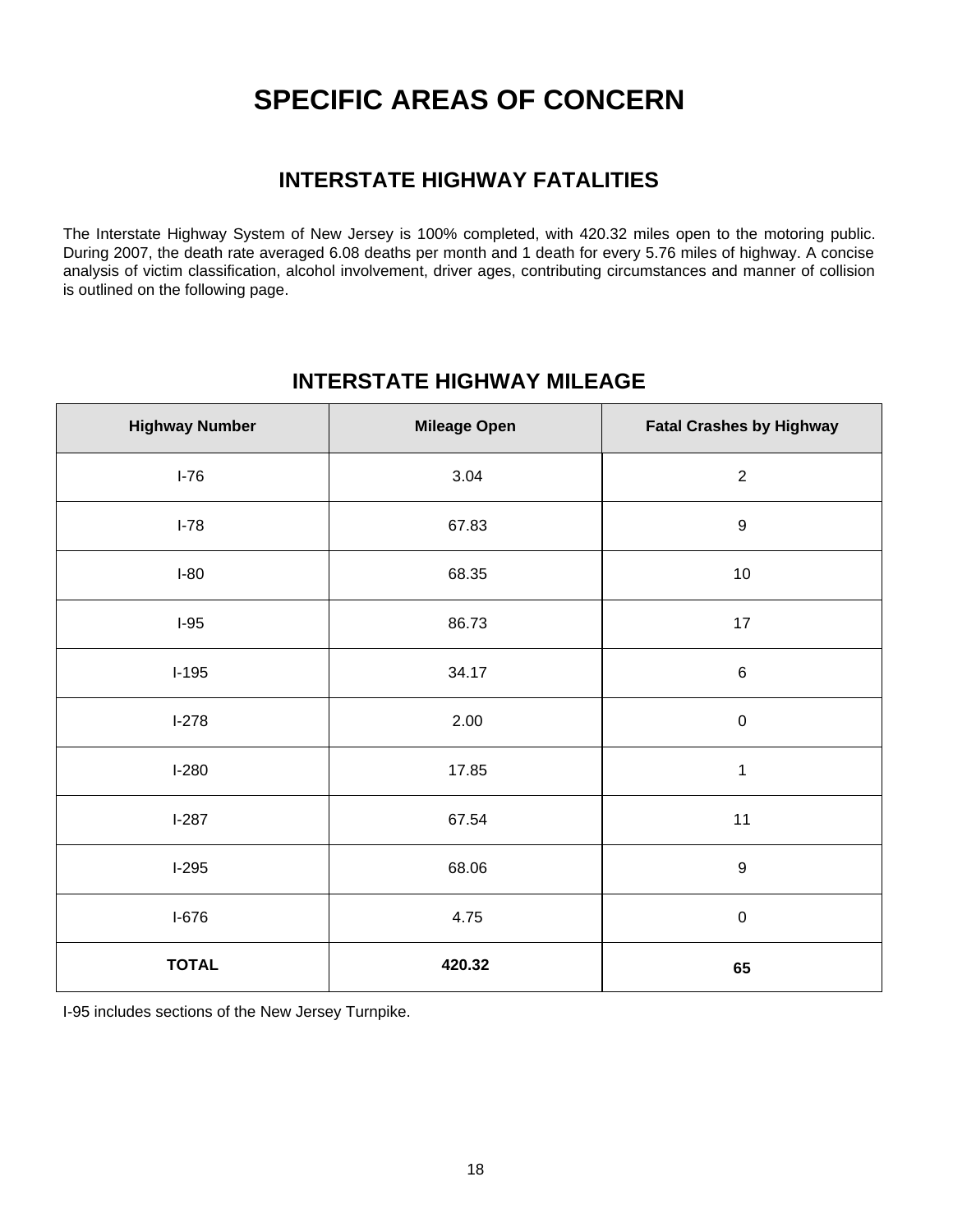# **INTERSTATE HIGHWAY FATALITIES**

### **2007 Interstate Fatal Crashes: 65 Interstate Fatalities: 73**

#### **Victim Classification**

| <b>Drivers</b> | 51 |
|----------------|----|
| Passengers     | 13 |
| Pedestrians    |    |
| Pedalcyclists  |    |
| <b>TOTAL</b>   | 73 |

#### **Contributing Circumstances**

| <b>Unsafe Speed</b>           | 16  |
|-------------------------------|-----|
| Driver Inattention            | 25  |
| Improper Lane Change          | 6   |
| Improper Passing              | O   |
| Failed to Use Turn Signal     | 0   |
| <b>Following Too Closely</b>  | 2   |
| Traveling Wrong Way           | 1   |
| Failure to Keep Right         | 1   |
| Mechanical Failure            | 4   |
| Road / Environmental Factor   | O   |
| Pedestrian Violation          | 6   |
| <b>Pedalcyclist Violation</b> | O   |
| Other / Unknown               | 9   |
| No Improper Driving           | 39  |
| TOTAL                         | 109 |

| 16 & under   | 0   |
|--------------|-----|
| 17           | 0   |
| $18 - 20$    | 5   |
| $21 - 24$    | 10  |
| $25 - 29$    | 13  |
| $30 - 39$    | 22  |
| $40 - 49$    | 26  |
| $50 - 64$    | 21  |
| 65 & over    | 5   |
| Unknown      | 1   |
| <b>TOTAL</b> | 103 |

**Age of Drivers**

#### **Manner of Collision**

| Angle                                  | 1  |
|----------------------------------------|----|
| Same Direction - Rear End              | 11 |
| Opposite Direction - Head On / Angular | 3  |
| Opposite Direction - Left / U-Turn     | 1  |
| <b>Fixed Object</b>                    | 20 |
| Pedestrian                             | 8  |
| Sideswipe                              | 7  |
| Overturned                             | 9  |
| Other                                  | 5  |
| <b>TOTAL</b>                           | 65 |

#### **Victim Alcohol Factors**

|                | $.01\% - .03\%$ | $\vert$ .04% - .07% | $\vert$ .08% - .10% | $\vert$ .11% & over | <b>Negative</b> | <b>No Test</b> | <b>TOTAL</b> |
|----------------|-----------------|---------------------|---------------------|---------------------|-----------------|----------------|--------------|
| <b>Drivers</b> |                 |                     |                     | 10                  | 34              |                | 51           |
| Passengers     |                 |                     |                     |                     |                 |                | 13           |
| Pedestrians    |                 |                     |                     |                     | 6               |                |              |
| Pedalcyclists  |                 |                     |                     |                     |                 |                |              |
| <b>TOTAL</b>   |                 |                     |                     | 12                  | 48              |                | 73           |

Six drivers tested positive for alcohol and drugs (Illicit & Medication).

Four drivers, 1 passenger and 1 pedestrian tested positive for drugs (Illicit & Medication) alone.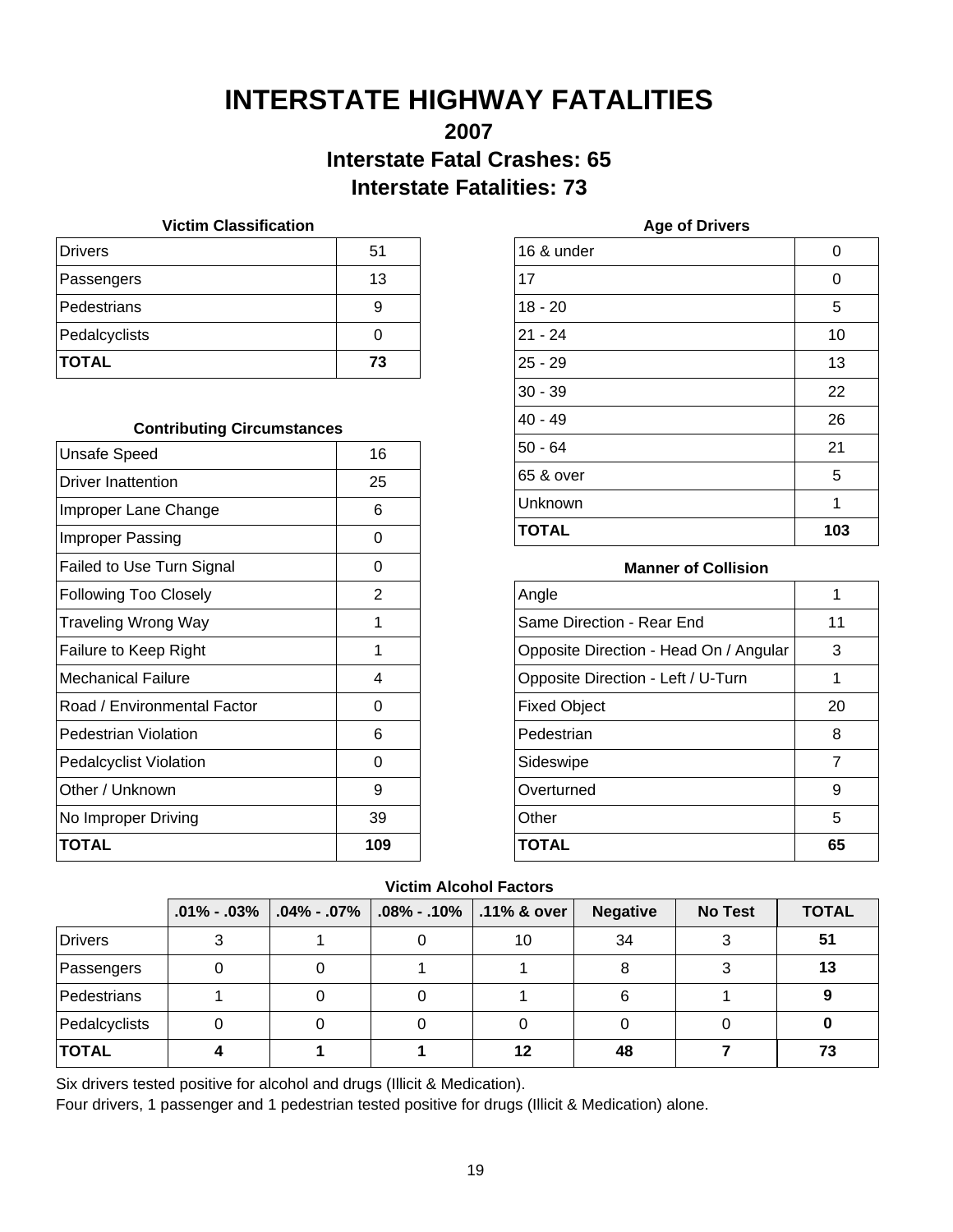# **FATAL PEDALCYCLE CRASHES**

|                    | 2003 | 2004 | 2005 | 2006      | 2007 |
|--------------------|------|------|------|-----------|------|
| Pedalcycle Crashes | 11   | 16   | -    | 10        | 12   |
| <b>Fatalities</b>  | 11   | 16   | -    | 10<br>' 4 | . .  |

#### **Age of Victim**

|              | 2003           | 2004           | 2005           | 2006           | 2007           |
|--------------|----------------|----------------|----------------|----------------|----------------|
| $0 - 3$      | 0              | 0              | 0              | 0              | 0              |
| $4 - 10$     | 1              | 0              | $\overline{2}$ | 0              | 1              |
| $11 - 15$    | 3              | $\overline{2}$ | 3              | 1              | 3              |
| $16 - 20$    | 0              | 1              | 0              | 1              | 1              |
| $21 - 30$    | 1              | 0              | 1              | $\overline{2}$ | $\overline{2}$ |
| $31 - 40$    | 0              | 4              | 0              | $\overline{2}$ | $\overline{2}$ |
| $41 - 50$    | $\overline{2}$ | 1              | 4              | 1              | $\overline{2}$ |
| $51 - 60$    | $\overline{2}$ | 3              | 5              | 4              | 0              |
| 61 & over    | 0              | 5              | $\overline{2}$ | 1              | 1              |
| Unknown      | 2              | 0              | 0              | 0              | 0              |
| <b>TOTAL</b> | 11             | 16             | 17             | 12             | 12             |

#### **Classification of Victim**

|                |    | 2003   2004   2005   2006   2007 |    |    |    |
|----------------|----|----------------------------------|----|----|----|
| <b>Drivers</b> | 11 | 16                               | 17 | 12 | 12 |
| Passengers     | 0  | 0                                | 0  | 0  | O  |
| <b>TOTAL</b>   | 11 | 16                               | 17 | 12 | 12 |

#### **Contributing Circumstances**

|                                       | 2003 | 2004 | 2005 | 2006 | 2007 |
|---------------------------------------|------|------|------|------|------|
| No Improper Driving                   |      |      |      | 2    | 0    |
| <b>Driver Inattention</b>             |      |      |      | 1    | 0    |
| Failed to Yield Right of Way          |      |      |      | 3    | 3    |
| <b>Failed to Obey Traffic Control</b> |      |      |      | 2    | 6    |
| Failure to Keep Right                 |      |      |      | 1    | 1    |
| Improper Turn                         |      |      |      | 1    | 0    |
| Other                                 |      |      |      | 2    | 2    |
| Unknown                               |      |      |      | 0    | ∩    |
| <b>TOTAL</b>                          |      |      |      | 12   | 12   |

#### **ALCOHOL/DRUG INVOLVEMENT**

Of the 12 pedalcyclist fatalities, 10 were tested. Of those 10 tested, 1 tested positive for drugs only, 1 tested positive for alcohol only and 2 tested positive for alcohol and drugs. Six were negative for alcohol and/or drugs and 2 were not tested.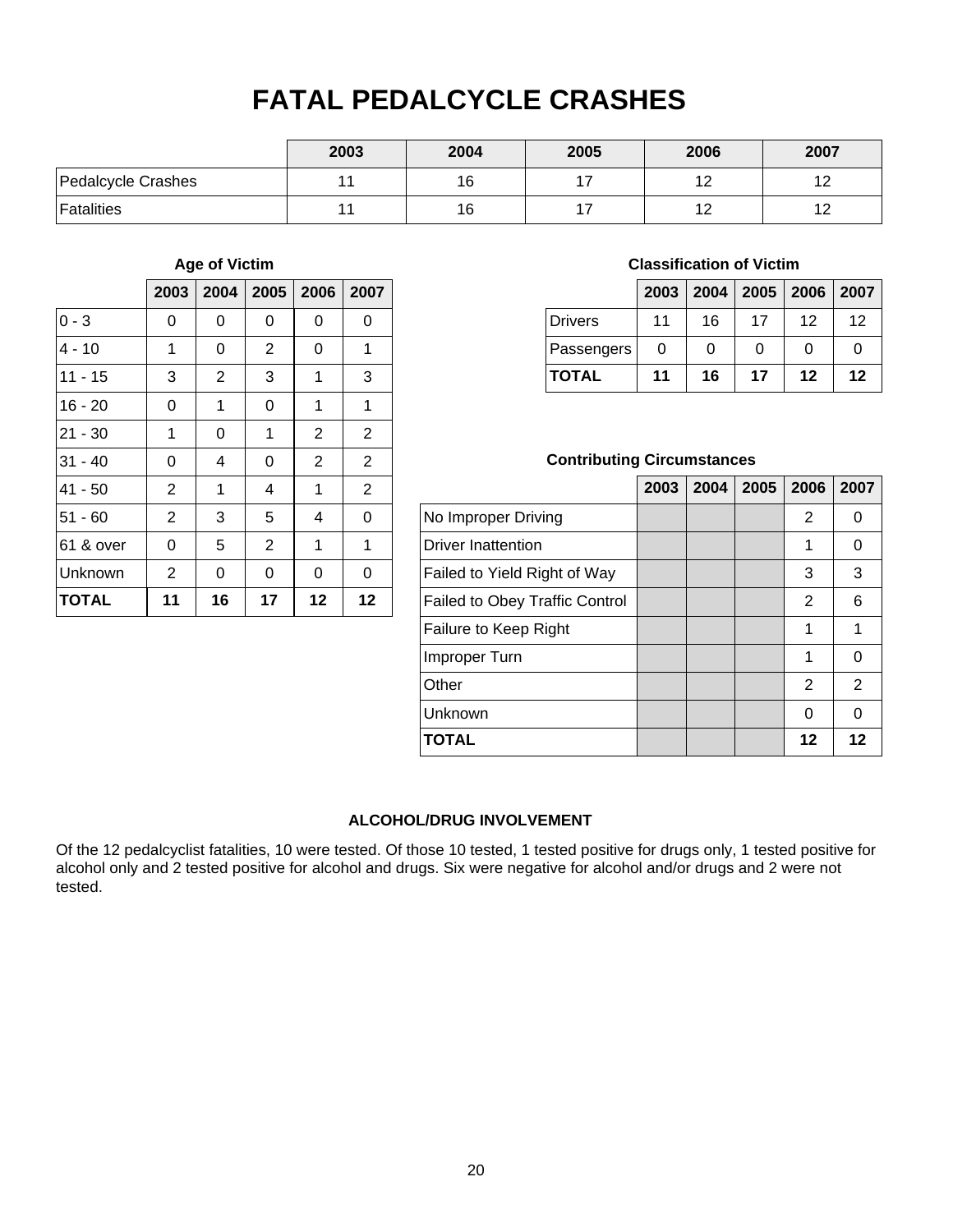# **FATAL MOTORCYCLE CRASHES**

|                    | 2003 | 2004 | 2005 | 2006 | 2007  |
|--------------------|------|------|------|------|-------|
| Motorcycle Crashes | 56   | 70   | 62   | 99   | 84    |
| Fatalities         | 58   | 76   | 64   | 103  | $87*$ |

#### **Age of Drivers**

|              | 2003           | 2004 | 2005 | 2006 | 2007 |
|--------------|----------------|------|------|------|------|
| 16 & under   | $\overline{2}$ | 1    | 0    | 0    | 0    |
| $17 - 20$    | 7              | 4    | 3    | 4    | 4    |
| $21 - 30$    | 16             | 26   | 19   | 30   | 18   |
| $31 - 40$    | 14             | 22   | 16   | 22   | 23   |
| Over 40      | 18             | 21   | 23   | 38   | 34   |
| <b>TOTAL</b> | 57             | 74   | 61   | 94   | 79*  |

**Manner of Collision**

#### \* Includes 2 pedestrians, 1 pedalcyclist, and 1 other MV dirver.

#### **Classification of Victim**

|              | 2003 | 2004 | $\vert$ 2005 | 2006 | 2007 |
|--------------|------|------|--------------|------|------|
| Drivers      | 54   | 69   | 61           | 94   | 78   |
| Passengers   | 4    | 5    | 2            | 5    | 5    |
| <b>TOTAL</b> | 58   | 74   | 63           | 99   | 83   |

#### **Contributing Circumstances**

|                               | '03 | '04 | '05 | '06 | '07 |
|-------------------------------|-----|-----|-----|-----|-----|
| <b>Unsafe Speed</b>           |     |     |     | 35  | 24  |
| <b>Driver Inattention</b>     |     |     |     | 18  | 16  |
| Improper Lane Change          |     |     |     | 0   | 1   |
| Improper Passing              |     |     |     | 4   | 4   |
| Failed to Use Turn Signal     |     |     |     | 0   | 0   |
| Following Too Closely         |     |     |     | 1   | 1   |
| Failure to Keep Right         |     |     |     | 11  | 5   |
| <b>Mechanical Failure</b>     |     |     |     | 1   | 0   |
| Road/Environmental Factor     |     |     |     | 0   | 0   |
| Pedestrian Violation          |     |     |     | 2   | 1   |
| <b>Pedalcyclist Violation</b> |     |     |     | 0   | 0   |
| Other/Unknown                 |     |     |     | 4   | 11  |
| No Improper Driving           |     |     |     | 20  | 18  |
| TOTAL                         |     |     |     | 96  | 81  |

\* Includes one other MV driver

|                                      | '03 | '04 | '05            | '06 | '07 |
|--------------------------------------|-----|-----|----------------|-----|-----|
| Angle                                | 19  | 14  | 16             | 8   | 15  |
| Same Direction - Rear End            | 8   | 7   | 3              | 12  | 7   |
| Opposite Direction - Head On/Angular | 6   | 8   | $\overline{7}$ | 11  | 5   |
| Opposite Direction - Left/U-Turn     | 2   | 5   | 6              | 18  | 12  |
| <b>Fixed Object</b>                  | 15  | 18  | 13             | 27  | 24  |
| Pedestrian                           | 0   | 0   | 1              | 3   | 2   |
| Other*                               | 3   | 17  | 10             | 3   | 9   |
| Sideswipe                            | 1   | 0   | 1              | 5   | 6   |
| Overturned                           | 2   | 3   | 5              | 12  | 4   |
| <b>TOTAL</b>                         | 56  | 72  | 62             | 99  | 84  |

#### **Victim Alcohol Factors**

|                       | $.01\% - .03\%$ |  | $\mid$ .04% - .07% $\mid$ .08% - .10% $\mid$ .11% & over $\mid$ | <b>Negative</b> | <b>No Test</b> | <b>TOTAL</b> |
|-----------------------|-----------------|--|-----------------------------------------------------------------|-----------------|----------------|--------------|
| <i><b>Drivers</b></i> |                 |  | 16                                                              | 49              |                | 79           |
| Passengers            |                 |  |                                                                 |                 |                |              |
| <b>TOTAL</b>          |                 |  | 16                                                              | 50              |                | 84           |

5 deceased drivers and 0 passengers tested positive for alcohol and drugs (Illicit & Medication). 11 deceased drivers and 0 passengers tested positive for drugs (Illicit & Medication) alone.

Starting with 2006, the Contributing Circumstance categories were changed to reflect the current NJTR-1.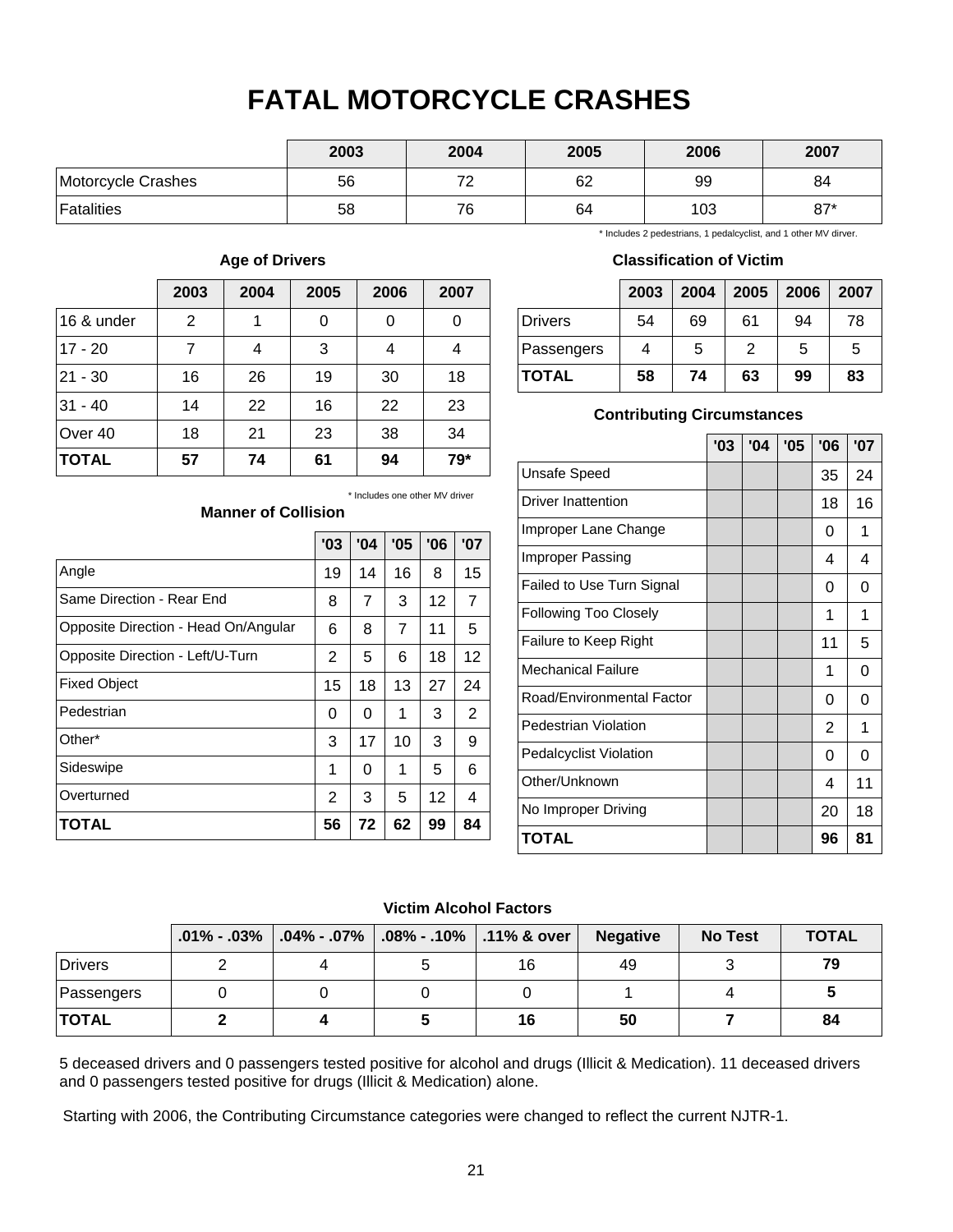# **FATAL TRACTOR-TRAILER CRASHES**

|                         | 2003 | 2004 | 2005 | 2006 | 2007 |
|-------------------------|------|------|------|------|------|
| Tractor-Trailer Crashes | 48   | 41   | 55   | 45   | 43   |
| <b>Fatalities</b>       | 53   | 43   | 59   | 53   | 45   |

#### **Manner of Collision**

|                                      | '03 | '04 | '05 | '06 | '07 |
|--------------------------------------|-----|-----|-----|-----|-----|
| Angle                                |     |     |     | 6   | 5   |
| Same Direction - Rear End            |     |     |     | 14  | 10  |
| Opposite Direction - Head On/Angular |     |     |     | 7   | 5   |
| Opposite Direction - Left/U-Turn     |     |     |     | 1   |     |
| <b>Fixed Object</b>                  |     |     |     | 2   | 2   |
| Pedestrian                           |     |     |     | 1   | 7   |
| Other                                |     |     |     | 7   | 4   |
| Sideswipe                            |     |     |     | 3   | 8   |
| Overturned                           |     |     |     | 4   |     |
| <b>TOTAL</b>                         |     |     |     | 45  | 43  |

**Tractor-Trailer Contributing Circumstances**

|                              | '03 | '04 | '05 | '06 | '07 |
|------------------------------|-----|-----|-----|-----|-----|
| Unsafe Speed                 |     |     |     | 4   | 2   |
| Driver Inattention           |     |     |     | 5   | 5   |
| Improper Lane Change         |     |     |     | 0   | 1   |
| Improper Passing             |     |     |     | 0   | 0   |
| Failed to Use Turn Signal    |     |     |     | 0   | 0   |
| <b>Following Too Closely</b> |     |     |     | 2   | 1   |
| Failure to Keep Right        |     |     |     | 0   | 1   |
| <b>Mechanical Failure</b>    |     |     |     | 1   | 2   |
| Road/Environmental Factor    |     |     |     | 1   | 0   |
| Other/Unknown                |     |     |     | 4   | 5   |
| No Improper Driving          |     |     |     | 32  | 26  |
| TOTAL                        |     |     |     | 49  | 43  |

#### **Victim Classification**

|                |   |   | 2003   2004   2005   2006   2007 |   |   |
|----------------|---|---|----------------------------------|---|---|
| <b>Drivers</b> |   | 6 | 12                               | 6 | 8 |
| Passengers     |   | 0 |                                  | O |   |
| <b>TOTAL</b>   | 8 | 6 | 13                               | 6 | 8 |

#### **Other Victim Classifications**

|                | 2003 | 2004 | 2005 | 2006 | 2007 |
|----------------|------|------|------|------|------|
| <b>Drivers</b> | 27   | 21   | 35   | 33   | 24   |
| Passengers     | 10   | 10   | 8    | 13   | 6    |
| Pedestrians    | 8    | 6    | 3    |      |      |
| Pedalcyclists  | 0    | 0    | 0    | 0    |      |
| <b>TOTAL</b>   | 45   | 37   | 46   | 47   | 37   |

#### **Other Involved Vehicle Contributing Circumstances**

|                           | '03 | '04 | '05 | 06 | '07            |
|---------------------------|-----|-----|-----|----|----------------|
| Unsafe Speed              |     |     |     | 3  | 2              |
| Driver Inattention        |     |     |     | 11 | 8              |
| Improper Lane Change      |     |     |     | 4  | $\overline{2}$ |
| Improper Passing          |     |     |     | 0  | O              |
| Failed to Use Turn Signal |     |     |     | 0  | 0              |
| Following Too Closely     |     |     |     | 1  | 2              |
| Failure to Keep Right     |     |     |     | 3  | 3              |
| <b>Mechanical Failure</b> |     |     |     | 1  | 1              |
| Road/Environmental Factor |     |     |     | 0  | 0              |
| Other/Unknown             |     |     |     | 9  | $\overline{7}$ |
| No Improper Driving       |     |     |     | 17 | 21             |
| Pedestrian Violation      |     |     |     | 0  | O              |
| No Pedestrian Violation   |     |     |     | 0  | 0              |
| TOTAL                     |     |     |     | 49 | 46             |

Starting with 2006, the Manner of Collision and Contributing Circumstance categories were changed to reflect the current NJTR-1.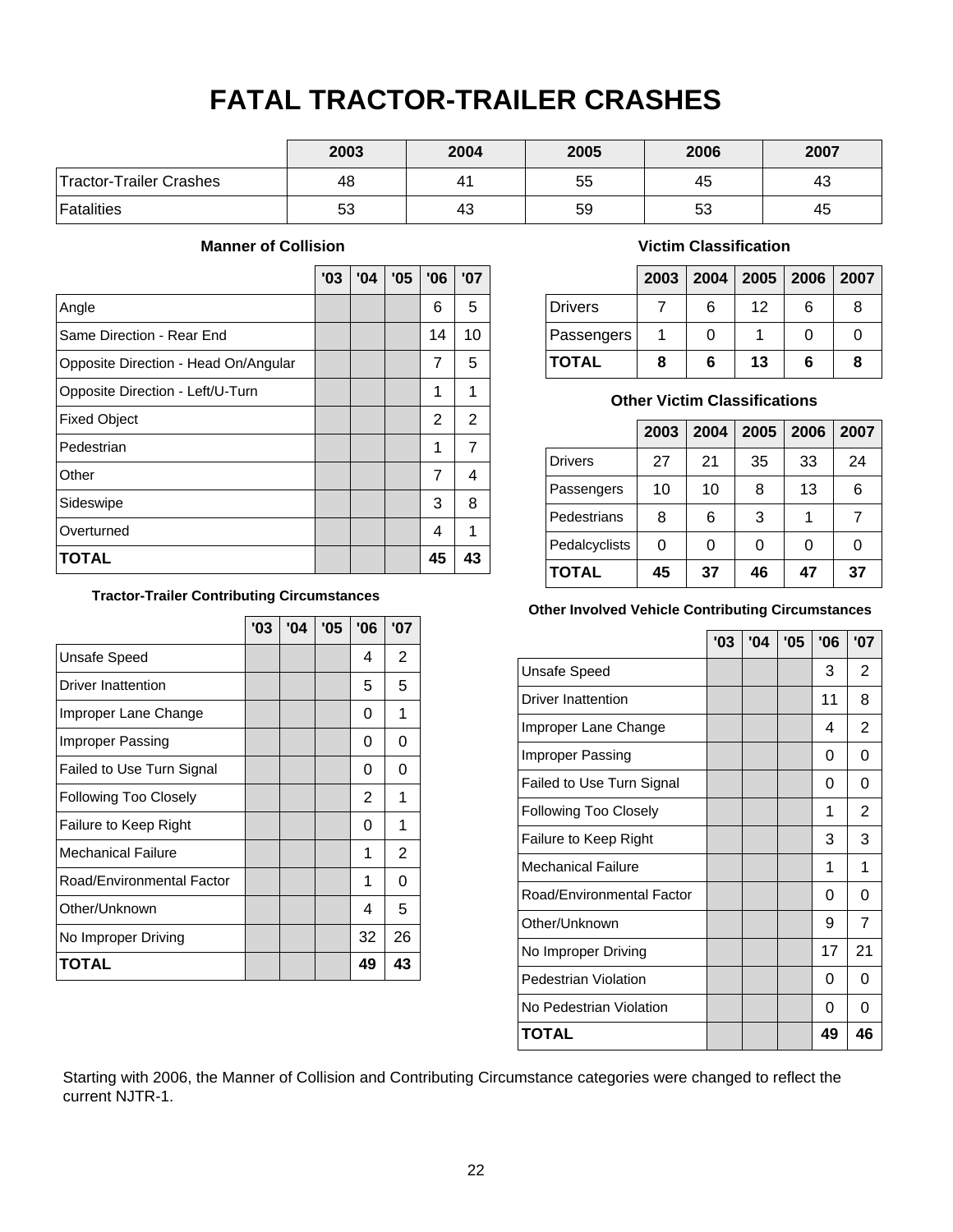|                |  | <b>VICTIM ALCOHOL FACTORS</b>                                        |  |  |                 |         |              |  |  |
|----------------|--|----------------------------------------------------------------------|--|--|-----------------|---------|--------------|--|--|
|                |  | $.01\%$ - $.03\%$ $.04\%$ - $.07\%$ $.08\%$ - $.10\%$ $.11\%$ & over |  |  | <b>Negative</b> | No test | <b>TOTAL</b> |  |  |
| <b>Drivers</b> |  |                                                                      |  |  |                 |         |              |  |  |
| Passengers     |  |                                                                      |  |  |                 |         |              |  |  |
| <b>TOTAL</b>   |  |                                                                      |  |  |                 |         |              |  |  |

### **TRACTOR-TRAILER VICTIM ALCOHOL FACTORS**

Two drivers tested positive for drugs.

### **OTHER VICTIM ALCOHOL FACTORS**

|               | <b>VICTIM ALCOHOL FACTORS</b> |                                  |                                         |  |                 |         |              |  |
|---------------|-------------------------------|----------------------------------|-----------------------------------------|--|-----------------|---------|--------------|--|
|               |                               | $.01\%$ - $.03\%$ $.04\%$ - .07% | $\vert$ .08% - .10% $\vert$ .11% & over |  | <b>Negative</b> | No test | <b>TOTAL</b> |  |
| Drivers       |                               |                                  |                                         |  | 16              |         | 24           |  |
| Passengers    |                               |                                  |                                         |  |                 |         |              |  |
| Pedalcyclists |                               |                                  |                                         |  |                 |         |              |  |
| Pedestrians   |                               |                                  |                                         |  |                 |         |              |  |
| <b>TOTAL</b>  |                               |                                  |                                         |  | 23              |         | 37           |  |

Five drivers and 1 passenger tested positive for drugs.

### **SAFETY EQUIPMENT USAGE**

| <b>Safety Equipment Used</b> | <b>Driver survived</b> | <b>Driver killed</b> | Passenger killed |
|------------------------------|------------------------|----------------------|------------------|
| Unknown                      | 31                     | 12                   | 3                |
| None                         | 23                     | 93                   | 52               |
| Lap Belt                     | $\overline{7}$         | 0                    | $\overline{2}$   |
| Harness                      | $\overline{2}$         | $\overline{2}$       | 1                |
| Lap Belt & Harness           | 330                    | 67                   | 20               |
| <b>Child Restraint</b>       | $\mathbf 0$            | 0                    | 6                |
| Helmet                       | 9                      | 69                   | 3                |
| Airbag Only                  | 26                     | 91                   | 18               |
| Airbag & Seatbelts           | 153                    | 94                   | 29               |
| Safety Vest (Ped only)       | 0                      | 0                    | $\overline{0}$   |
| Other                        | 0                      | $\mathbf 0$          | $\Omega$         |
| <b>Total</b>                 | 581                    | 428                  | 134              |

Based on the various sources of information (accident reports, observations, interviews, evidence), the seat belt data may not be completely reliable.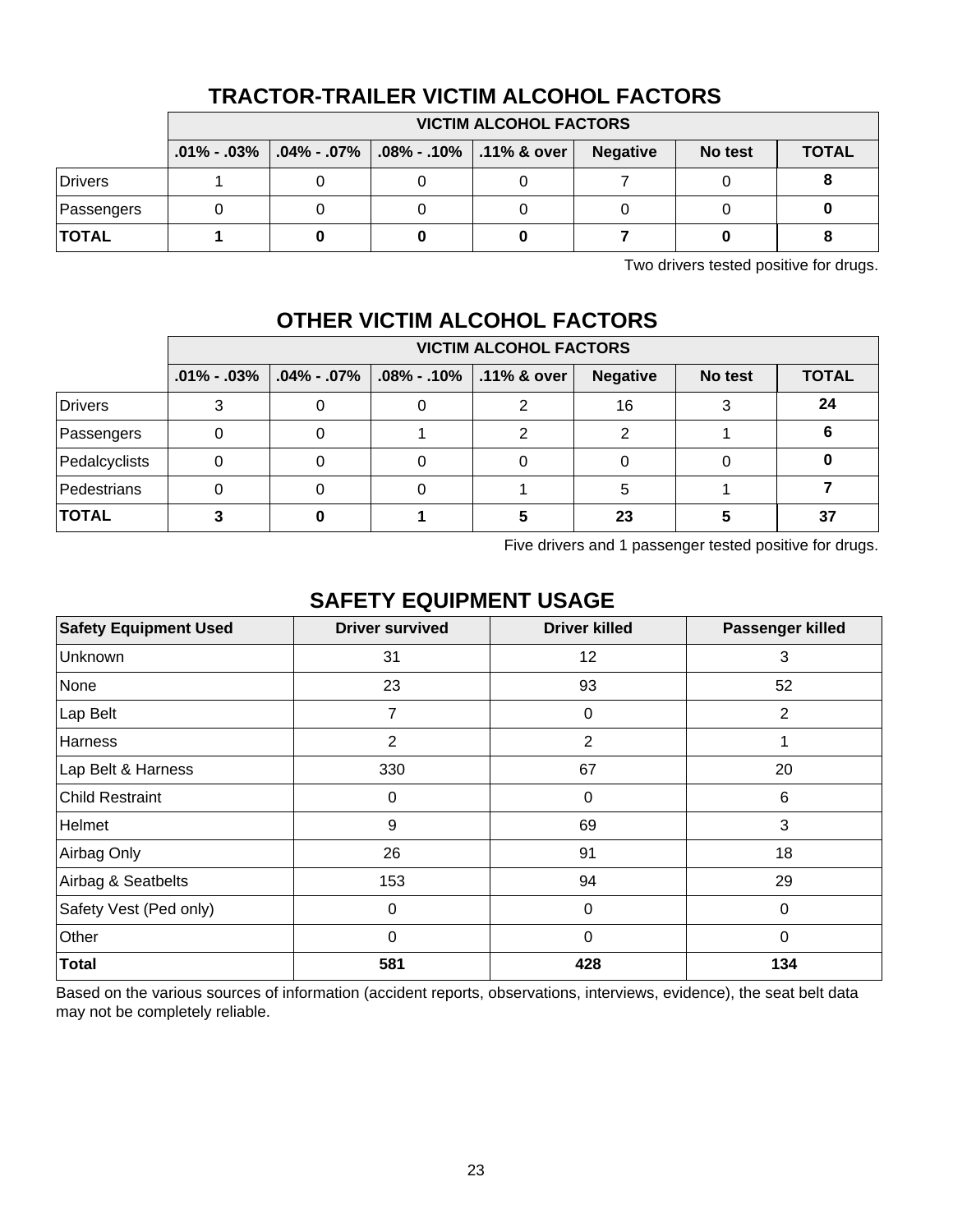# **17 - 20 AGE GROUP**

Listed below are the 17 to 20-year-old drivers involved in fatal motor vehicle crashes.

| Year | Total fatal crashes 17 - 20 drivers | <b>Total drivers involved</b> | Number of drivers drunk* |
|------|-------------------------------------|-------------------------------|--------------------------|
| 2007 | 100                                 | 106                           |                          |

\* .08 & over

| 2007                    | 17 years old | 18 years old | 19 years old | 20 years old |
|-------------------------|--------------|--------------|--------------|--------------|
| Total Drivers Involved  |              | 38           | 26           | 25           |
| Number of Drivers Drunk |              |              |              |              |

### **FATAL CRASHES WITH ALCOHOL INVOLVED**

| 2007    | 17 years old | 18 years old | 19 years old | 20 years old |
|---------|--------------|--------------|--------------|--------------|
| Crashes |              |              |              |              |

### **VICTIM CLASSIFICATION**

| 2007       | 17 years old | 18 years old | 19 years old | 20 years old |  |
|------------|--------------|--------------|--------------|--------------|--|
| Drivers    |              |              |              |              |  |
| Passengers |              |              | 1 C          |              |  |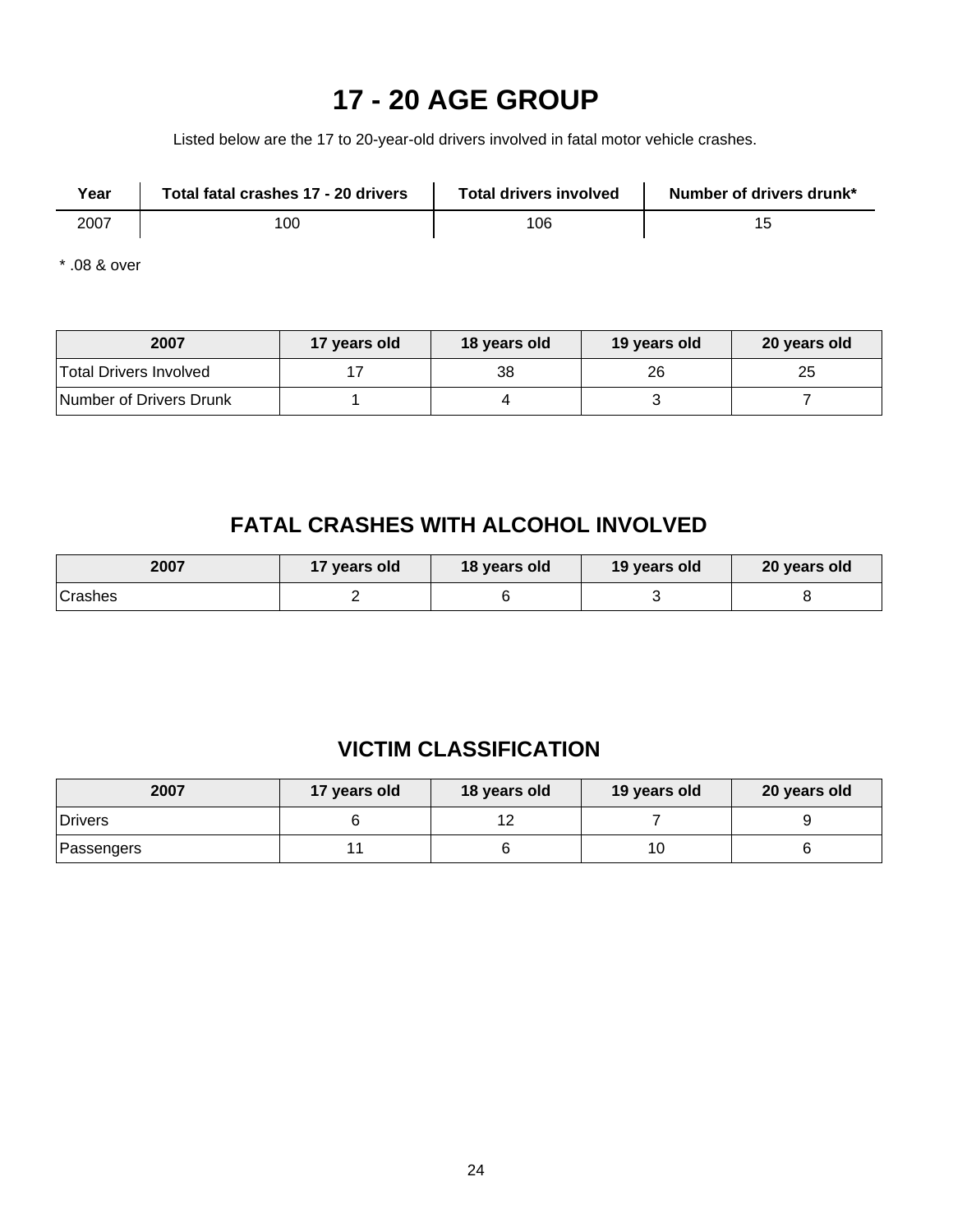### **FATAL CRASHES AND PERSONS KILLED FOR SELECTED HOLIDAY PERIODS IN NEW JERSEY**

| <b>Holiday</b>      |         |     |           | <b>Fatal Crashes</b>    | <b>Persons Killed</b> |
|---------------------|---------|-----|-----------|-------------------------|-----------------------|
| <b>Memorial Day</b> |         |     |           |                         |                       |
|                     | 2003    | (4) | 96 Hours  | $\overline{7}$          | $\boldsymbol{9}$      |
|                     | 2004    | (4) | 96 Hours  | 12                      | 15                    |
|                     | 2005    | (4) | 96 Hours  | 8                       | 8                     |
|                     | 2006    | (3) | 72 Hours  | 12                      | 14                    |
|                     | 2007    | (3) | 72 Hours  | $\overline{7}$          | $\overline{7}$        |
| Fourth of July      |         |     |           |                         |                       |
|                     | 2003    | (4) | 96 Hours  | 5                       | 6                     |
|                     | 2004    | (5) | 120 Hours | 20                      | 22                    |
|                     | 2005    | (4) | 96 Hours  | 4                       | $\bf 8$               |
|                     | 2006    | (4) | 96 Hours  | 14                      | 17                    |
|                     | 2007    | (1) | 24 Hours  | 5                       | $\mathbf 5$           |
| Labor Day           |         |     |           |                         |                       |
|                     | 2003    | (4) | 96 Hours  | 9                       | 11                    |
|                     | 2004    | (4) | 96 Hours  | 13                      | 15                    |
|                     | 2005    | (4) | 96 Hours  | 14                      | 15                    |
|                     | 2006    | (3) | 72 Hours  | 9                       | $\boldsymbol{9}$      |
|                     | 2007    | (3) | 72 Hours  | 9                       | 9                     |
| Thanksgiving        |         |     |           |                         |                       |
|                     | 2003    | (5) | 120 Hours | 9                       | 10                    |
|                     | 2004    | (5) | 120 Hours | 9                       | 11                    |
|                     | 2005    | (5) | 120 Hours | 16                      | 22                    |
|                     | 2006    | (4) | 96 Hours  | 16                      | 19                    |
|                     | 2007    | (4) | 96 Hours  | $\,6$                   | $\overline{7}$        |
| Christmas           |         |     |           |                         |                       |
|                     | 2003    | (2) | 48 Hours  | 6                       | 6                     |
|                     | 2004    | (4) | 96 Hours  | 16                      | 18                    |
|                     | 2005    | (4) | 96 Hours  | 9                       | 10                    |
|                     | 2006    | (3) | 72 Hours  | 13                      | 14                    |
|                     | 2007    | (4) | 96 Hours  | 10                      | 10                    |
| New Year's          |         |     |           |                         |                       |
|                     | 2003-04 | (2) | 48 Hours  | $\overline{\mathbf{c}}$ | $\overline{c}$        |
|                     | 2004-05 | (4) | 96 Hours  | 6                       | 6                     |
|                     | 2005-06 | (4) | 96 Hours  | 6                       | 6                     |
|                     | 2006-07 | (3) | 72 Hours  | 9                       | 14                    |
|                     | 2007-08 | (4) | 96 Hours  | $\overline{7}$          | 10                    |

Figures in parentheses show the number of whole days in each holiday period.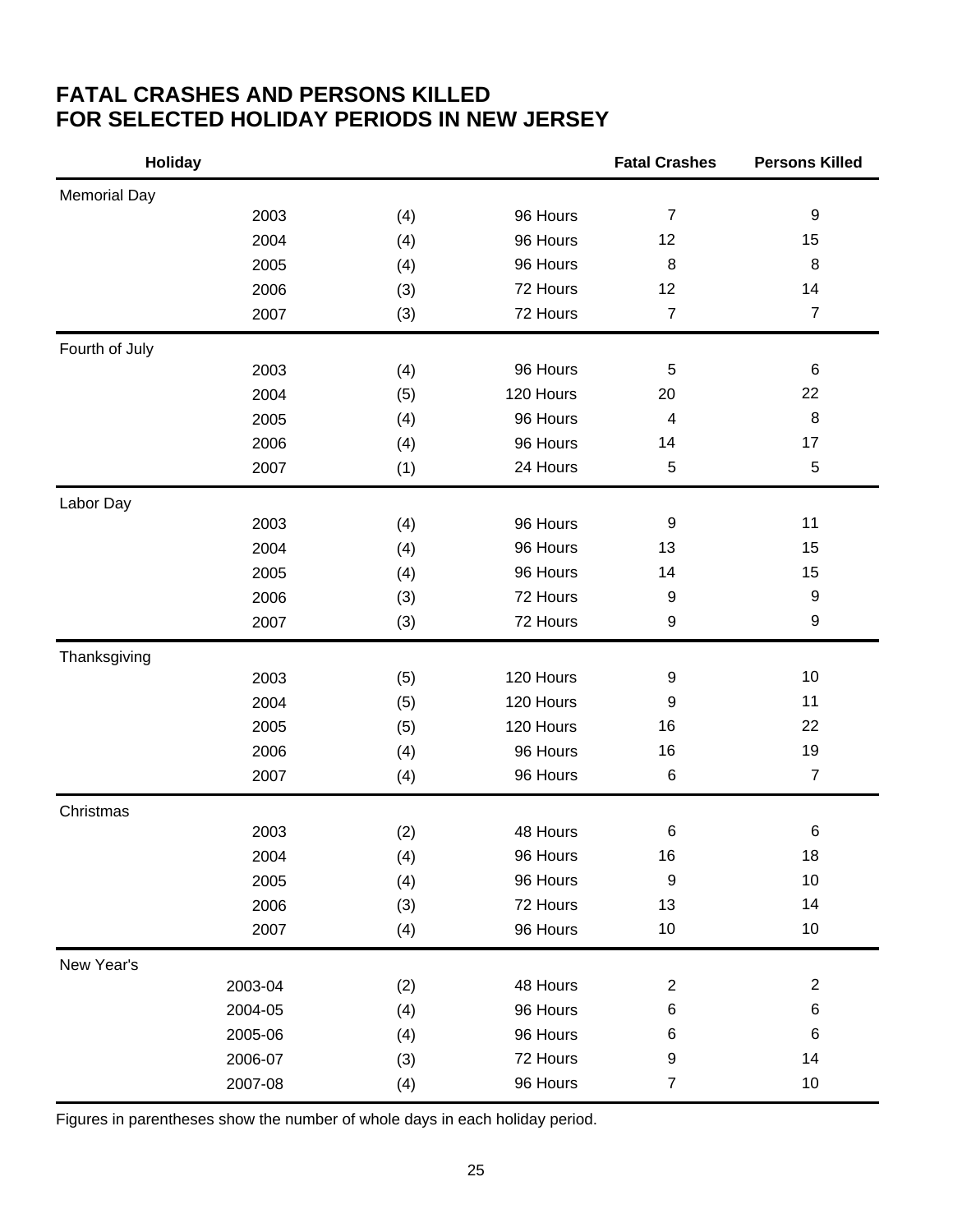# **TEN YEAR EXPERIENCE**

| <b>Years</b> | Fatal<br><b>Crashes</b> | <b>Fatalities</b> | <b>Drivers</b> | <b>Passengers</b> | <b>Pedestrians</b> | Pedalcyclists Motorcycles* |     | Mopeds*      | <b>Alcohol</b><br><b>Involvement</b> |
|--------------|-------------------------|-------------------|----------------|-------------------|--------------------|----------------------------|-----|--------------|--------------------------------------|
| 1998         | 671                     | 741               | 403            | 163               | 156                | 19                         | 38  | $\mathbf 0$  | 27.4%                                |
| 1999         | 664                     | 725               | 384            | 164               | 153                | 24                         | 40  | 1            | 32.0%                                |
| 2000         | 655                     | 723               | 415            | 151               | 144                | 13                         | 55  | 0            | 36.1%                                |
| 2001         | 677                     | 740               | 417            | 168               | 130                | 25                         | 72  | $\mathbf 0$  | 31.0%                                |
| 2002         | 699                     | 771               | 419            | 161               | 176                | 15                         | 53  | $\mathbf 0$  | 33.4%                                |
| 2003         | 666                     | 735               | 416            | 171               | 137                | 11                         | 58  | $\mathbf 0$  | 32.5%                                |
| 2004         | 684                     | 732               | 425            | 131               | 151                | 16                         | 74  | 0            | 31.9%                                |
| 2005         | 691                     | 748               | 427            | 150               | 154                | 17                         | 64  | $\mathbf 0$  | 33.1%                                |
| 2006         | 709                     | 771               | 430            | 162               | 167                | 12                         | 103 | $\mathbf 0$  | 31.3%                                |
| 2007         | 674                     | 724               | 428            | 134               | 150                | 12                         | 87  | 1            | 28.5%                                |
| <b>TOTAL</b> | 6,790                   | 7,410             | 4,164          | 1,555             | 1,518              | 164                        | 644 | $\mathbf{2}$ | 31.7%                                |

\* Included in "Driver Totals" - If passenger, included in "Passenger Totals."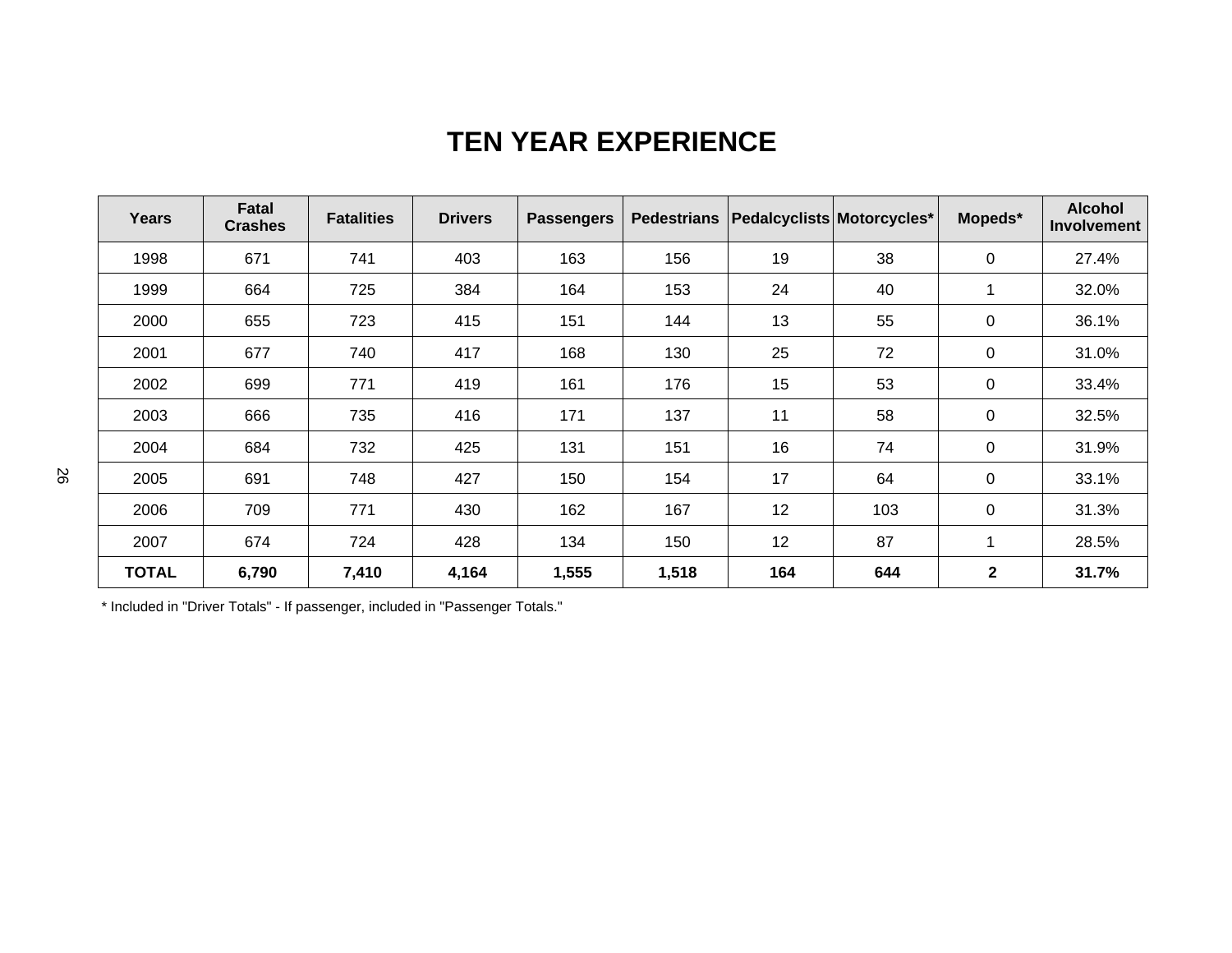### **NJSP FATAL CRASH INVESTIGATIONS SUMMARY BY TROOP**

#### **LEGEND**

| EXPRESSWAY  Atlantic City Expressway |  |
|--------------------------------------|--|
| CR  County Road                      |  |
| PARKWAY  Garden State Parkway        |  |
| PIP  Palisades Interstate Parkway    |  |

**Road**

**Date**

| TURNPIKE New Jersey Turnpike |  |
|------------------------------|--|
| MP  Milepost                 |  |
| SH  State Highway            |  |

#### **TROOP A**

|                        |                                    | .                 |      |                           |                 |                                       |
|------------------------|------------------------------------|-------------------|------|---------------------------|-----------------|---------------------------------------|
| 01/13/2007 1749 A.C.E. |                                    | EXPRESSWAY        | 23.0 | <b>HAMILTON TWSP</b>      | <b>ATLANTIC</b> | <b>FAILURE TO KEEP RIGHT</b>          |
|                        | 01/27/2007 1855 BUENA VISTA        | SH 322            | 33.5 | <b>FOLSOM BORO</b>        | <b>ATLANTIC</b> | PEDESTRIAN VIOLATION                  |
|                        | 01/30/2007 1001 BELLMAWR           | SH 42             | 7.8  | <b>GLOUCESTER TWSP</b>    | CAMDEN          | DRIVER INATTENTION                    |
|                        | 01/31/2007 0917 WOODBINE           | SH 49             | 50.5 | UPPER TWSP                | <b>CAPE MAY</b> | <b>IMPROPER TURNING</b>               |
|                        | 02/13/2007 1803 BUENA VISTA        | CR 637            | 2.3  | <b>ESTELL MANOR CITY</b>  | <b>ATLANTIC</b> | PEDESTRIAN VIOLATION                  |
|                        | 03/03/2007 1604 WOODBINE           | SH 47             | 17.1 | <b>DENNIS TWSP</b>        | <b>CAPE MAY</b> | DRIVER INATTENTION                    |
| 03/04/2007 0636 A.C.E. |                                    | <b>EXPRESSWAY</b> | 37.4 | WINSLOW TWSP              | <b>CAMDEN</b>   | <b>DRUNK DRIVING</b>                  |
|                        | 03/10/2007 2310 BRIDGETON          | CR 661            | 4.9  | <b>HOPEWELL TWSP</b>      |                 | CUMBERLAND DRUNK DRIVING              |
|                        | 03/16/2007 1808 BELLMAWR           | SH 55             | 47.4 | <b>ELK TWSP</b>           |                 | GLOUCESTER UNSAFE SPEED               |
|                        | 03/19/2007 0545 BRIDGETON          | CR 636            | 5.7  | DEERFIELD TWSP            |                 | <b>CUMBERLAND UNSAFE SPEED</b>        |
|                        | 03/20/2007 1635 BRIDGETON          | CR 659            | 4.8  | DEERFIELD TWSP            |                 | CUMBERLAND DRIVER INATTENTION         |
|                        | 04/19/2007 1752 BUENA VISTA        | <b>SH 322</b>     | 33.2 | <b>FOLSOM BORO</b>        | <b>ATLANTIC</b> | <b>FAILURE TO KEEP RIGHT</b>          |
|                        | 04/23/2007 0843 BELLMAWR           | $1-295$           | 25.0 | <b>WESTVILLE BORO</b>     |                 | GLOUCESTER DRIVER INATTENTION         |
|                        | 04/26/2007 1516 WOODSTOWN          | CR 635            | 5.5  | UPPER PITTSGROVE TW       | SALEM           | FAIL TO USE TURN SIGNAL               |
|                        | 04/27/2007 1205 WOODSTOWN          | SH 40             | 11.8 | PILESGROVE TWSP           | <b>SALEM</b>    | DRIVER INATTENTION                    |
|                        | 04/29/2007 1402 BRIDGETON          | CR 654            | 4.2  | DEERFIELD TWSP            |                 | <b>CUMBERLAND UNSAFE SPEED</b>        |
|                        | 05/02/2007 0222 BRIDGETON          | CR 611            | 1.9  | UPPER DEERFIELD TWS       |                 | <b>CUMBERLAND DRUNK DRIVING</b>       |
|                        | 05/02/2007 1017 WOODSTOWN          | $1-295$           | 10.9 | <b>LOGAN TWSP</b>         |                 | GLOUCESTER DRIVER INATTENTION         |
|                        | 05/03/2007 2244 WOODSTOWN          | CR 631            | 3.4  | <b>MANNINGTON TWSP</b>    | <b>SALEM</b>    | UNDER INFLUENCE OF DRUGS              |
|                        | 05/16/2007 1338 BELLMAWR           | SH 55             | 38.7 | <b>FRANKLIN TWSP</b>      |                 | GLOUCESTER DRIVER INATTENTION         |
| 05/20/2007 0517 A.C.E. |                                    | <b>EXPRESSWAY</b> | 17.3 | <b>HAMILTON TWSP</b>      | <b>ATLANTIC</b> | <b>DRUNK DRIVING</b>                  |
|                        | 05/30/2007 0117 PORT NORRIS CR 646 |                   | 1.5  | <b>MAURICE RIVER TWSP</b> |                 | CUMBERLAND DRUNK DRIVING              |
|                        | 06/02/2007 1545 BRIDGETON          | CR 553            | 26.0 | UPPER DEERFIELD TWS       |                 | <b>CUMBERLAND IMPROPER TURNING</b>    |
|                        | 06/04/2007 2054 BELLMAWR           | SH 42             | 6.8  | <b>GLOUCESTER TWSP</b>    | <b>CAMDEN</b>   | <b>TIRES</b>                          |
|                        | 06/06/2007 0925 BELLMAWR           | $I-76$            | 0.9  | <b>GLOUCESTER CITY</b>    | <b>CAMDEN</b>   | DRIVER INATTENTION                    |
| 06/22/2007 0916 A.C.E. |                                    | EXPRESSWAY        | 3.3  | PLEASANTVILLE CITY        | <b>ATLANTIC</b> | <b>DRUNK DRIVING</b>                  |
|                        | 06/26/2007 0752 BUENA VISTA        | CR 557            | 25.1 | <b>BUENA VISTA TWSP</b>   | <b>ATLANTIC</b> | UNDER INFLUENCE OF DRUGS              |
|                        | 07/21/2007 1311 BRIDGETON          | SH 49             | 28.6 | <b>FAIRFIELD TWSP</b>     |                 | CUMBERLAND IMPROPER PASSING           |
|                        | 07/21/2007 1754 BUENA VISTA        | CR 557            | 18.4 | WEYMOUTH TWSP             | <b>ATLANTIC</b> | FAIL TO OBEY TRAF CTRL DEV            |
|                        | 07/22/2007 0727 WOODSTOWN          | $1-295$           | 2.1  | <b>CARNEYS POINT TWSP</b> | <b>SALEM</b>    | <b>DRUNK DRIVING</b>                  |
|                        | 07/26/2007 1202 BUENA VISTA        | PANCOAST MILL RD  | 0.0  | <b>BUENA VISTA TWSP</b>   | <b>ATLANTIC</b> | <b>FAILURE TO KEEP RIGHT</b>          |
| 07/28/2007 1031 A.C.E. |                                    | <b>EXPRESSWAY</b> | 25.0 | <b>HAMILTON TWSP</b>      | <b>ATLANTIC</b> | UNDER INFLUENCE OF DRUGS              |
|                        | 08/09/2007 1508 WOODBINE           | CR 638            | 3.3  | <b>DENNIS TWSP</b>        | CAPE MAY        | <b>FAILURE TO KEEP RIGHT</b>          |
|                        | 08/13/2007 1244 WOODBINE           | SH 50             | 5.5  | UPPER TWSP                | CAPE MAY        | <b>FAILURE TO KEEP RIGHT</b>          |
|                        | 08/18/2007 1402 BELLMAWR           | $I-295$           | 31.0 | LAWNSIDE BORO             | CAMDEN          | DRIVER INATTENTION                    |
|                        | 09/01/2007 1813 WOODBINE           | CR 608            | 0.2  | <b>DENNIS TWSP</b>        | <b>CAPE MAY</b> | <b>DRUNK DRIVING</b>                  |
|                        | 09/01/2007 1919 PORT NORRIS        | CR 637            | 1.8  | DOWNE TWSP                |                 | <b>CUMBERLAND DRUNK DRIVING</b>       |
|                        | 09/03/2007 1826 BUENA VISTA        | NINTH AVE         | 0.0  | <b>ESTELL MANOR CITY</b>  | <b>ATLANTIC</b> | <b>FAILURE TO KEEP RIGHT</b>          |
|                        | 09/07/2007 0107 BRIDGETON          | CR 552            | 6.1  | DEERFIELD TWSP            |                 | <b>CUMBERLAND UNSAFE SPEED</b>        |
|                        | 09/09/2007 0932 BELLMAWR           | SH 55             | 45.0 | <b>ELK TWSP</b>           |                 | GLOUCESTER UNSAFE SPEED               |
|                        | 09/21/2007 1427 BRIDGETON          | CR 622            | 1.1  | UPPER DEERFIELD TWS       |                 | CUMBERLAND FAIL TO OBEY TRAF CTRL DEV |
|                        | 09/28/2007 1940 BELLMAWR           | SH 55             | 52.3 | <b>MANTUA TWSP</b>        |                 | GLOUCESTER DRIVER INATTENTION         |
|                        | 10/06/2007 0752 BRIDGETON          | W. ORCHARD DR     | 0.0  | <b>HOPEWELL TWSP</b>      |                 | <b>CUMBERLAND DRUNK DRIVING</b>       |
|                        | 10/09/2007 1916 PORT NORRIS        | <b>SH 49</b>      | 47.1 | <b>MAURICE RIVER TWSP</b> |                 | <b>CUMBERLAND IMPROPER PASSING</b>    |
|                        | 10/15/2007 1524 WOODSTOWN          | THREE BRIDGE RD   | 0.0  | UPPER PITTSGROVE TW SALEM |                 | FAIL TO OBEY TRAF CTRL DEV            |
|                        | 10/16/2007 1510 BRIDGETON          | CR 606            | 3.6  | UPPER DEERFIELD TWS       |                 | CUMBERLAND FAIL TO YIELD RIGHT OF WAY |
|                        | 10/27/2007 0049 BELLMAWR           | $1-295$           | 20.8 | WEST DEPTFORD TWSP        |                 | GLOUCESTER DRUNK DRIVING              |
|                        | 10/28/2007 1330 BELLMAWR           | SH 55             | 45.7 | <b>ELK TWSP</b>           |                 | GLOUCESTER DRIVER INATTENTION         |
|                        | 11/06/2007 2144 WOODBINE           | <b>HAGAN RD</b>   | 0.0  | <b>DENNIS TWSP</b>        |                 | CAPE MAY DRUNK DRIVING                |
|                        | 11/09/2007 0039 BRIDGETON          | CR 674            | 0.5  | PITTSGROVE TWSP           | SALEM           | DRUNK DRIVING                         |
|                        | 11/09/2007 0550 BELLMAWR           | $1-76$            | 0.8  | <b>BELLMAWR BORO</b>      | CAMDEN          | FOLLOWING TOO CLOSELY                 |
|                        | 11/19/2007 1342 BELLMAWR           | SH 55             | 55.2 | <b>DEPTFORD TWSP</b>      |                 | GLOUCESTER DRUNK DRIVING              |
| 11/20/2007 1558 A.C.E. |                                    | EXPRESSWAY        | 25.3 | <b>HAMILTON TWSP</b>      | ATLANTIC        | <b>FAILURE TO KEEP RIGHT</b>          |
|                        | 12/04/2007 2030 BELLMAWR           | SH 55             | 45.0 | <b>ELK TWSP</b>           |                 | GLOUCESTER DRIVER INATTENTION         |
|                        | 12/11/2007 2027 BUENA VISTA        | CR 557            | 16.6 | <b>ESTELL MANOR CITY</b>  | <b>ATLANTIC</b> | UNDER INFLUENCE OF DRUGS              |
|                        | 12/15/2007 2146 WOODBINE           | SH 47             | 20.9 | <b>DENNIS TWSP</b>        | <b>CAPE MAY</b> | DRIVER INATTENTION                    |
|                        | 12/29/2007 2036 BRIDGETON          | CR 639            | 0.8  | PITTSGROVE TWSP           | SALEM           | DRUNK DRIVING                         |
|                        |                                    |                   |      |                           |                 |                                       |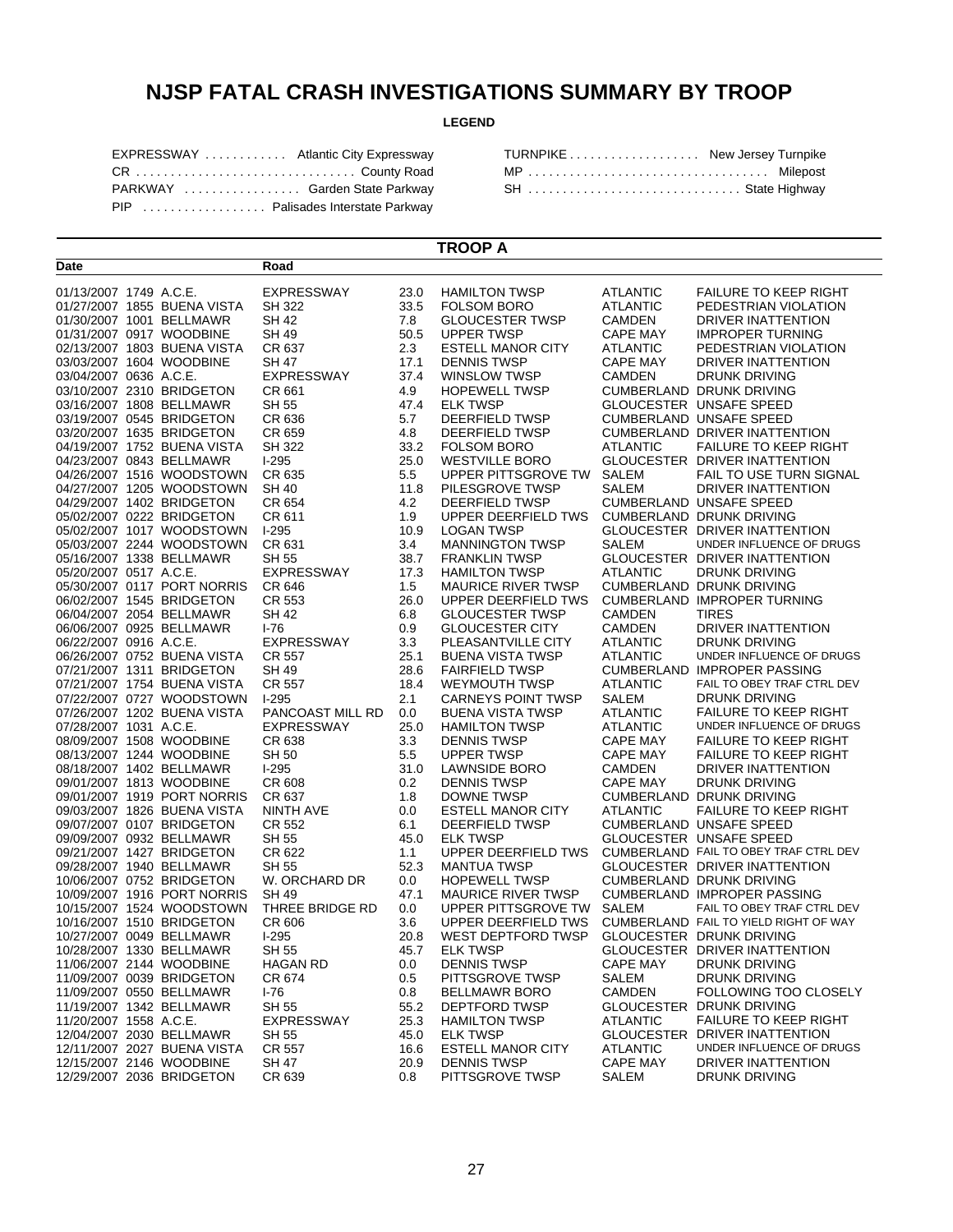|                         |                            |                           |           | <b>TROOP B</b>            |                  |                                                |
|-------------------------|----------------------------|---------------------------|-----------|---------------------------|------------------|------------------------------------------------|
| Date                    | <b>Time Station</b>        | Road                      | <b>MP</b> | <b>Municipality</b>       | County           | <b>Contributing Circumstances</b>              |
|                         |                            |                           |           |                           |                  |                                                |
|                         | 01/01/2007 0746 SOMERVILLE | $I-78$                    | 30.2      | <b>BEDMINSTER TWSP</b>    | <b>SOMERSET</b>  | <b>DRIVER INATTENTION</b>                      |
|                         | 01/26/2007 1819 PERRYVILLE | $I-78$                    | 16.1      | <b>UNION TWSP</b>         | <b>HUNTERDON</b> | <b>DRIVER INATTENTION</b>                      |
| 02/04/2007 1501 NETCONG |                            | <b>SH 24</b>              | 2.5       | <b>FLORHAM PARK BORO</b>  | <b>MORRIS</b>    | <b>DRIVER INATTENTION</b>                      |
| 02/24/2007 0323 SUSSEX  |                            | <b>SH 284</b>             | 3.7       | <b>WANTAGE TWSP</b>       | <b>SUSSEX</b>    | <b>UNSAFE SPEED</b>                            |
| 02/24/2007 0853 NETCONG |                            | $1-287$                   | 42.8      | PARSIPPANY-TROY HIL       | <b>MORRIS</b>    | DRIVER INATTENTION.                            |
| 03/14/2007 1612 SUSSEX  |                            | SH 206                    |           |                           | <b>SUSSEX</b>    | UNSAFE SPEED<br>FAIL TO YIELD RIGHT OF WAY     |
|                         |                            |                           | 102.4     | ANDOVER BORO              | <b>WARREN</b>    | <b>UNSAFE SPEED</b>                            |
| 03/16/2007 0921 HOPE    |                            | $I-80$                    | 18.4      | <b>ALLAMUCHY TWSP</b>     |                  |                                                |
|                         | 03/17/2007 0750 TOTOWA-SUB | $1-287$                   | 58.6      | <b>OAKLAND BORO</b>       | <b>BERGEN</b>    | <b>UNSAFE SPEED</b>                            |
|                         | 04/09/2007 0457 WASHINGTON | $I - 78$                  | 0.9       | POHATCONG TWSP            | <b>WARREN</b>    | PEDESTRIAN VIOLATION                           |
|                         | 04/11/2007 2058 SOMERVILLE | $1-287$                   | 11.1      | <b>FRANKLIN TWSP</b>      | <b>SOMERSET</b>  | <b>DRIVER INATTENTION</b>                      |
|                         | 04/18/2007 1808 SOMERVILLE | $1-287$                   | 29.5      | <b>BERNARDS TWSP</b>      | <b>SOMERSET</b>  | <b>DRIVER INATTENTION</b>                      |
|                         | 04/18/2007 2235 TOTOWA-SUB | $I - 80$                  | 59.8      | <b>PATERSON CITY</b>      | <b>PASSAIC</b>   | <b>DRIVER INATTENTION</b>                      |
|                         | 04/20/2007 1357 SOMERVILLE | $1-78$                    | 57.1      | <b>NEWARK CITY</b>        | <b>ESSEX</b>     | <b>DRIVER INATTENTION</b>                      |
| 05/15/2007 0517 HOPE    |                            | $1-80$                    | 6.3       | <b>KNOWLTON TWSP</b>      | <b>WARREN</b>    | <b>IMPROPER LANE CHANGE</b>                    |
| 05/15/2007 2051 NETCONG |                            | $I-80$                    | 35.0      | ROCKAWAY TWSP             | <b>MORRIS</b>    | <b>DRUNK DRIVING</b>                           |
|                         | 05/16/2007 0027 SOMERVILLE | $1-78$                    | 32.7      | <b>BERNARDS TWSP</b>      | <b>SOMERSET</b>  | <b>DRIVER INATTENTION</b>                      |
|                         | 05/16/2007 0550 TOTOWA-SUB | $I-80$                    | 45.3      | PARSIPPANY-TROY HIL       | <b>MORRIS</b>    | DRIVER INATTENTION,<br><b>IMPROPER PARKING</b> |
|                         | 05/26/2007 1530 SOMERVILLE | $1-287$                   | 16.2      | <b>BRIDGEWATER TWSP</b>   | <b>SOMERSET</b>  | <b>DRUNK DRIVING</b>                           |
|                         | 06/07/2007 0043 SOMERVILLE | $I - 78$                  | 37.2      | <b>WARREN TWSP</b>        | <b>SOMERSET</b>  | OTHER DRIVER ACTION                            |
|                         | 06/17/2007 0127 TOTOWA-SUB | $1-287$                   | 54.7      | POMPTON LAKES BORO        | <b>PASSAIC</b>   | <b>DRUNK DRIVING</b>                           |
|                         | 06/19/2007 1253 SOMERVILLE | $1-287$                   | 3.8       | <b>EDISON TWSP</b>        | <b>MIDDLESEX</b> | <b>WHEELS</b>                                  |
| 06/24/2007 1334 SUSSEX  |                            | CR 650                    | 7.5       | <b>MONTAGUE TWSP</b>      | <b>SUSSEX</b>    | <b>DRIVER INATTENTION</b>                      |
| 06/30/2007 2302 SUSSEX  |                            | <b>MATTISON RESERVOIR</b> | 0.0       | <b>FRANKFORD TWSP</b>     | <b>SUSSEX</b>    | <b>DRUNK DRIVING</b>                           |
|                         |                            | AVE                       |           |                           |                  |                                                |
| 07/05/2007 1430 HOPE    |                            | $I-80$                    | 15.1      | <b>FRELINGHUYSEN TWSP</b> | WARREN           | <b>DRIVER INATTENTION</b>                      |
|                         | 07/16/2007 0639 SOMERVILLE | $1-287$                   | 22.6      | <b>BEDMINSTER TWSP</b>    | <b>SOMERSET</b>  | <b>DRIVER INATTENTION</b>                      |
|                         | 07/17/2007 1020 PERRYVILLE | <b>SH 31</b>              | 36.8      | <b>GLEN GARDNER BORO</b>  | <b>HUNTERDON</b> | UNDER INFLUENCE OF DRUGS                       |
|                         | 08/04/2007 0358 TOTOWA-SUB | $I - 80$                  | 44.1      | PARSIPPANY-TROY HIL       | <b>MORRIS</b>    | <b>DRUNK DRIVING</b>                           |
|                         | 08/07/2007 1937 SOMERVILLE | $1-287$                   | 20.2      | <b>BRIDGEWATER TWSP</b>   | <b>SOMERSET</b>  | <b>UNKNOWN</b>                                 |
| 08/10/2007 0039 SUSSEX  |                            | CR 519                    | 67.3      | <b>HAMPTON TWSP</b>       | <b>SUSSEX</b>    | UNDER INFLUENCE OF DRUGS                       |
|                         | 09/03/2007 0911 PERRYVILLE | $I - 78$                  | 23.0      | <b>CLINTON TWSP</b>       | <b>HUNTERDON</b> | UNDER INFLUENCE OF DRUGS                       |
| 09/13/2007 1738 NETCONG |                            | $I-80$                    | 42.5      | PARSIPPANY-TROY HIL       | <b>MORRIS</b>    | <b>DRIVER INATTENTION</b>                      |
|                         | 10/05/2007 0719 NETCONG    | $1-287$                   | 44.0      | PARSIPPANY-TROY HIL       | <b>MORRIS</b>    | <b>DRUNK DRIVING</b>                           |
|                         | 10/06/2007 2101 TOTOWA-SUB | $1-280$                   | 11.6      | <b>EAST ORANGE CITY</b>   | <b>ESSEX</b>     | OTHER DRIVER ACTION                            |
|                         | 10/15/2007 1330 SOMERVILLE | $I - 78$                  | 51.2      | <b>UNION TWSP</b>         | <b>UNION</b>     | UNDER INFLUENCE OF DRUGS                       |
|                         | 10/19/2007 1718 TOTOWA-SUB | $I-80$                    | 68.1      | <b>TEANECK TWSP</b>       | <b>BERGEN</b>    | <b>DRIVER INATTENTION</b>                      |
| 11/04/2007 1501 SUSSEX  |                            | <b>SH 23</b>              | 49.0      | <b>MONTAGUE TWSP</b>      | <b>SUSSEX</b>    | <b>UNSAFE SPEED</b>                            |
|                         | 11/10/2007 0310 SOMERVILLE | $1-287$                   | 5.3       | SOUTH PLAINFIELD BO       | <b>MIDDLESEX</b> | PEDESTRIAN VIOLATION                           |
|                         | 12/10/2007 2218 SOMERVILLE | $I - 78$                  | 40.2      | <b>WARREN TWSP</b>        | <b>SOMERSET</b>  | <b>DRUNK DRIVING</b>                           |
|                         | 12/24/2007 0225 TOTOWA-SUB | $I-80$                    | 60.4      | PATERSON CITY             | <b>PASSAIC</b>   | <b>DRUNK DRIVING</b>                           |
|                         |                            |                           |           |                           |                  |                                                |

|                          | <b>TROOP C</b> |                            |                       |      |                            |                   |                                   |  |  |  |
|--------------------------|----------------|----------------------------|-----------------------|------|----------------------------|-------------------|-----------------------------------|--|--|--|
| Date                     |                | <b>Time Station</b>        | Road                  | МP   | <b>Municipality</b>        | County            | <b>Contributing Circumstances</b> |  |  |  |
| 01/05/2007 0639 RED LION |                |                            | CR 622                | 2.8  | <b>SHAMONG TWSP</b>        | <b>BURLINGTON</b> | ANIMALS IN ROADWAY                |  |  |  |
| 01/22/2007               | 0804           | <b>BORDENTOWN</b>          | CR 667                | 5.8  | <b>NEW HANOVER TWSP</b>    | <b>BURLINGTON</b> | UNDER INFLUENCE OF DRUGS          |  |  |  |
| 01/22/2007               | 1121           | <b>BORDENTOWN</b>          | <b>SH 68</b>          | 1.0  | <b>SPRINGFIELD TWSP</b>    | <b>BURLINGTON</b> | <b>FOLLOWING TOO CLOSELY</b>      |  |  |  |
| 02/05/2007 2011          |                | <b>RED LION</b>            | NEW FREEDOM RD        | 0.0  | SOUTHAMPTON TWSP           | <b>BURLINGTON</b> | <b>UNSAFE SPEED</b>               |  |  |  |
| 03/28/2007 0705 RED LION |                |                            | SH 206                | 11.9 | <b>SHAMONG TWSP</b>        | <b>BURLINGTON</b> | DRIVER INATTENTION,               |  |  |  |
|                          |                |                            |                       |      |                            |                   | OBSTRUCTION/DEBRIS IN ROAD        |  |  |  |
|                          |                | 04/23/2007 2335 TUCKERTON  | <b>SH72</b>           | 0.8  | <b>WOODLAND TWSP</b>       | <b>BURLINGTON</b> | UNDER INFLUENCE OF DRUGS          |  |  |  |
| 04/24/2007               | 0800           | <b>RED LION</b>            | CR 530                | 2.4  | PEMBERTON BORO             | <b>BURLINGTON</b> | UNDER INFLUENCE OF DRUGS          |  |  |  |
| 04/27/2007               | 1729           | ALLENWOOD                  | $I-195$               | 33.7 | <b>WALL TWSP</b>           | <b>MONMOUTH</b>   | <b>IMPROPER LANE CHANGE</b>       |  |  |  |
|                          |                | 05/03/2007 1338 BORDENTOWN | CR 537                | 26.0 | <b>SPRINGFIELD TWSP</b>    | <b>BURLINGTON</b> | OTHER DRIVER ACTION.              |  |  |  |
|                          |                |                            |                       |      |                            |                   | <b>UNSAFE SPEED</b>               |  |  |  |
| 05/05/2007               |                | 1830 RED LION              | <b>SH 70</b>          | 21.7 | SOUTHAMPTON TWSP           | <b>BURLINGTON</b> | FAIL TO OBEY TRAF CTRL DEV        |  |  |  |
| 05/10/2007               | 1720           | ALLENWOOD                  | $1 - 195$             | 31.9 | <b>WALL TWSP</b>           | <b>MONMOUTH</b>   | IMPROPER LANE CHANGE,             |  |  |  |
|                          |                |                            |                       |      |                            |                   | <b>TIRES</b>                      |  |  |  |
| 05/25/2007               |                | 0619 RED LION              | CR 541                | 0.3  | <b>SHAMONG TWSP</b>        | <b>BURLINGTON</b> | <b>UNSAFE SPEED</b>               |  |  |  |
| 06/09/2007               | 1731           | <b>HAMILTON-SUB</b>        | CR 524                | 18.1 | <b>MILLSTONE TWSP</b>      | <b>MONMOUTH</b>   | FAIL TO OBEY TRAF CTRL DEV        |  |  |  |
| 06/16/2007               | 0250           | <b>BORDENTOWN</b>          | CR 537                | 26.1 | <b>SPRINGFIELD TWSP</b>    | <b>BURLINGTON</b> | DRUNK DRIVING                     |  |  |  |
| 06/18/2007               |                | 0815 ALLENWOOD             | $1 - 195$             | 15.1 | <b>MILLSTONE TWSP</b>      | <b>MONMOUTH</b>   | UNDER INFLUENCE OF DRUGS          |  |  |  |
| 06/19/2007               |                | 0008 BORDENTOWN            | $1-295$               | 36.8 | <b>MOUNT LAUREL TWSP</b>   | <b>BURLINGTON</b> | <b>DRUNK DRIVING</b>              |  |  |  |
| 06/29/2007               |                | 0255 BORDENTOWN            | $1-295$               | 45.3 | <b>WESTAMPTON TWSP</b>     | <b>BURLINGTON</b> | UNDER INFLUENCE OF DRUGS          |  |  |  |
|                          |                | 07/01/2007 1438 TUCKERTON  | <b>SAVOY BLVD</b>     | 0.0  | <b>WOODLAND TWSP</b>       | <b>BURLINGTON</b> | OTHER DRIVER ACTION.              |  |  |  |
|                          |                |                            |                       |      |                            |                   | <b>UNSAFE SPEED</b>               |  |  |  |
| 07/02/2007               | 1724           | <b>BORDENTOWN</b>          | CR 660                | 9.1  | <b>CHESTERFIELD TWSP</b>   | <b>BURLINGTON</b> | OTHER DRIVER ACTION               |  |  |  |
| 07/06/2007               | 0907           | <b>RED LION</b>            | <b>SH 70</b>          | 23.5 | SOUTHAMPTON TWSP           | <b>BURLINGTON</b> | DRIVER INATTENTION                |  |  |  |
| 07/20/2007               | 0956           | <b>HAMILTON-SUB</b>        | <b>HOLMES MILL RD</b> | 0.0  | <b>UPPER FREEHOLD TWSP</b> | <b>MONMOUTH</b>   | OTHER DRIVER ACTION               |  |  |  |
| 07/29/2007               |                | 0837 ALLENWOOD             | $I-195$               | 31.4 | <b>HOWELL TWSP</b>         | <b>MONMOUTH</b>   | <b>DRIVER INATTENTION</b>         |  |  |  |
| 08/24/2007               | 1928           | <b>BORDENTOWN</b>          | E. PROVINCE LINE RD   | 0.0  | NORTH HANOVER TWSP         | <b>BURLINGTON</b> | UNDER INFLUENCE OF DRUGS          |  |  |  |
|                          |                |                            |                       |      |                            |                   |                                   |  |  |  |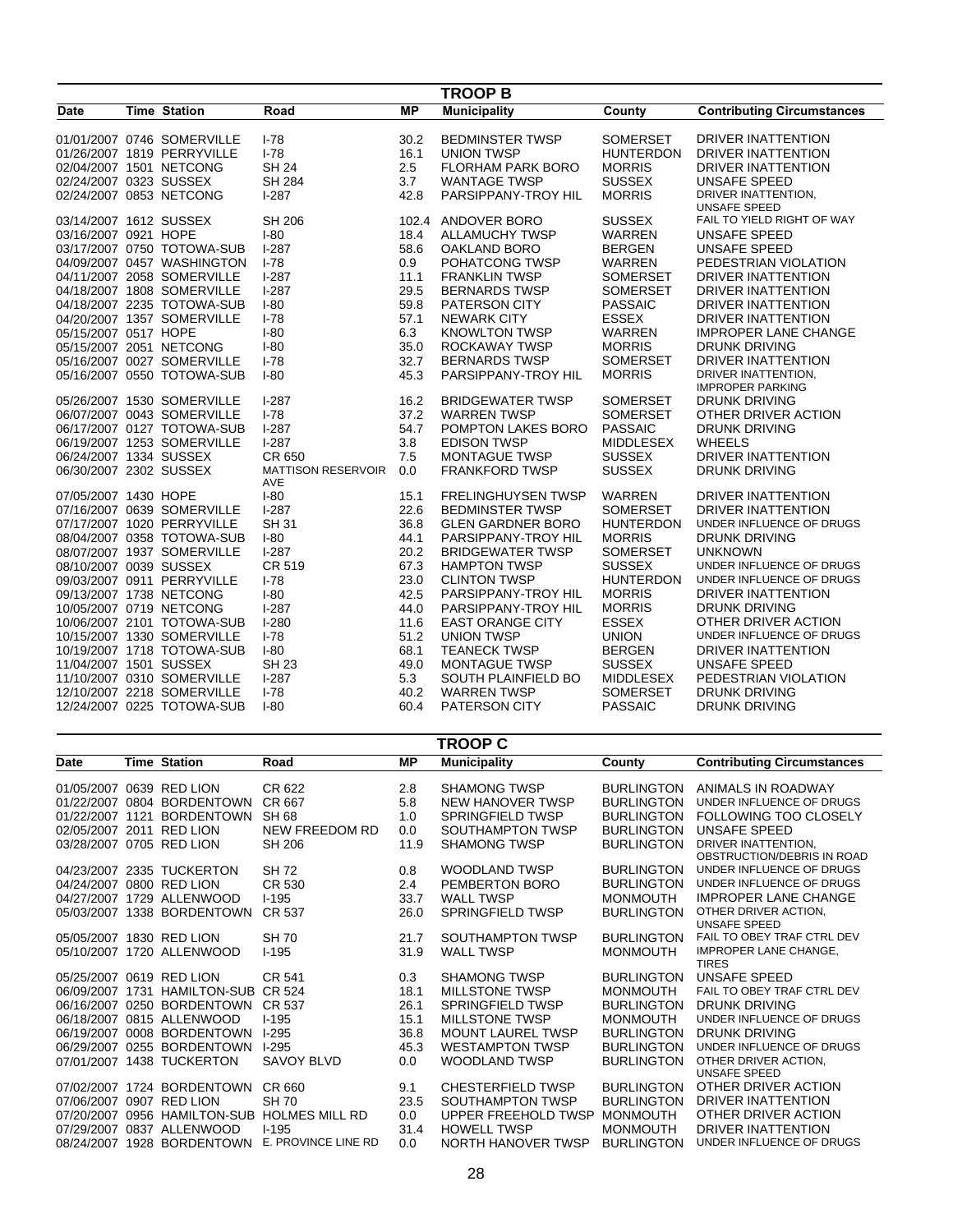| <b>Date</b>              |      | Time Station              | Road                 | МP   | <b>Municipality</b>    | County            | <b>Contributing Circumstances</b> |
|--------------------------|------|---------------------------|----------------------|------|------------------------|-------------------|-----------------------------------|
|                          |      |                           |                      |      |                        |                   |                                   |
|                          |      | 09/09/2007 2250 ALLENWOOD | $1-195$              | 25.2 | <b>JACKSON TWSP</b>    | <b>OCEAN</b>      | UNDER INFLUENCE OF DRUGS          |
| 09/14/2007               | 1041 | HAMILTON-SUB 1-195        |                      | 4.6  | <b>HAMILTON TWSP</b>   | <b>MERCER</b>     | <b>TIRES</b>                      |
| 09/29/2007 0102 RED LION |      |                           | <b>RED LION ROAD</b> | 0.0  | SOUTHAMPTON TWSP       | <b>BURLINGTON</b> | UNSAFE SPEED                      |
| 10/15/2007               |      | 1213 BORDENTOWN           | $1-295$              | 45.0 | <b>WESTAMPTON TWSP</b> | <b>BURLINGTON</b> | UNSAFE SPEED                      |
| 10/19/2007               |      | 0228 HAMILTON-SUB         | <b>I-295</b>         | 60.7 | <b>HAMILTON TWSP</b>   | <b>MERCER</b>     | DRUNK DRIVING.                    |
|                          |      |                           |                      |      |                        |                   | <b>IMPROPER PARKING</b>           |
| 10/28/2007               |      | 0522 BORDENTOWN           | BURRS RD             | 0.0  | SPRINGFIELD TWSP       | <b>BURLINGTON</b> | UNDER INFLUENCE OF DRUGS          |
| 11/24/2007 0615 RED LION |      |                           | SH 206               | 22.9 | SOUTHAMPTON TWSP       | <b>BURLINGTON</b> | <b>FAILURE TO KEEP RIGHT</b>      |
| 11/25/2007               |      | 1720 HAMII TON-SUB        | SH 33                | 19.1 | MILL STONE TWSP        | <b>MONMOUTH</b>   | PEDESTRIAN VIOLATION              |
| 11/30/2007               |      | 1333 TUCKERTON            | SH <sub>9</sub>      | 67.0 | EAGLESWOOD TWSP        | <b>OCEAN</b>      | DRIVER INATTENTION                |
| 12/14/2007 2107 RED LION |      |                           | SH 38                | 18.6 | SOUTHAMPTON TWSP       | <b>BURLINGTON</b> | DRUNK DRIVING                     |
| 12/28/2007               |      | 1954 HAMILTON-SUB         | <b>TURNPIKE</b>      | 0.6  | <b>EWING TWSP</b>      | <b>MERCER</b>     | DRUNK DRIVING                     |
|                          |      |                           |                      |      |                        |                   |                                   |

#### **TROOP D** 01/10/2007 1358 CRANBURY 02/14/2007 0806 NEWARK 04/29/2007 1505 CRANBURY 05/12/2007 1313 NEWARK 05/20/2007 0338 CRANBURY 07/21/2007 0758 MOORESTOWN 07/23/2007 2126 NEWARK 07/26/2007 0353 NEWARK 07/31/2007 1432 NEWARK 08/17/2007 2351 MOORESTOWN 08/27/2007 1700 MOORESTOWN 09/15/2007 2141 NEWARK 09/25/2007 2100 NEWARK 10/04/2007 1051 CRANBURY 10/18/2007 2254 CRANBURY 11/21/2007 2115 CRANBURY TURNPIKE TURNPIKE TURNPIKE TURNPIKE TURNPIKE TURNPIKE TURNPIKE TURNPIKE TURNPIKE TURNPIKE TURNPIKE TURNPIKE TURNPIKE TURNPIKE TURNPIKE TURNPIKE 96.8 106.3 90.6 106.4 64.6 2.3 110.0 103.0 114.5 26.2 26.9 113.4 114.4 74.0 69.4 97.1 LINDEN CITY NEWARK CITY WOODBRIDGE TWSP NEWARK CITY WASHINGTON TWP CARNEYS POINT TWSP KEARNY TOWN ELIZABETH CITY CARLSTADT BORO RUNNEMEDE BORO BARRINGTON BORO EAST RUTHERFORD BOR BERGEN SECAUCUS TOWN MONROE TWSP CRANBURY TWSP LINDEN CITY UNION ESSEX MIDDLESEX ESSEX MERCER SALEM HUDSON UNION BERGEN CAMDEN CAMDEN HUDSON MIDDLESEX MIDDLESEX UNION TIRES UNSAFE SPEED UNSAFE SPEED OTHER DRIVER ACTION DRUNK DRIVING IMPROPER TURNING PEDESTRIAN VIOLATION DRUNK DRIVING DRIVER INATTENTION PEDESTRIAN VIOLATION DRIVER INATTENTION UNSAFE SPEED DRUNK DRIVING UNSAFE SPEED PEDESTRIAN VIOLATION FOLLOWING TOO CLOSELY **Date Time Station Contributing Circumstances Road MP Municipality County**

|      |                                                          |                |                | <b>TROOP E</b>           |                  |                                                        |
|------|----------------------------------------------------------|----------------|----------------|--------------------------|------------------|--------------------------------------------------------|
| Date | <b>Time Station</b>                                      | Road           | <b>MP</b>      | <b>Municipality</b>      | County           | <b>Contributing Circumstances</b>                      |
|      | 01/21/2007 0053 SAYREVILLE                               | <b>PARKWAY</b> | 90.9           | <b>BRICK TWSP</b>        | <b>OCEAN</b>     | <b>IMPROPER LANE CHANGE</b>                            |
|      | 01/21/2007 2231 BASS RIVER                               | <b>PARKWAY</b> | 59.2           | LITTLE EGG HARBOR T      | <b>OCEAN</b>     | <b>DRUNK DRIVING</b>                                   |
|      | 01/24/2007 0828 BASS RIVER                               | <b>PARKWAY</b> | 21.0           | <b>UPPER TWSP</b>        | <b>CAPE MAY</b>  | <b>FAILURE TO KEEP RIGHT</b>                           |
|      | 02/07/2007 1447 SAYREVILLE                               | <b>PARKWAY</b> | 123.8          | SAYREVILLE BORO          | <b>MIDDLESEX</b> | <b>DRUNK DRIVING</b>                                   |
|      | 02/13/2007 1904 BASS RIVER                               | <b>PARKWAY</b> | 34.4           | <b>EGG HARBOR TWSP</b>   | <b>ATLANTIC</b>  | PEDESTRIAN VIOLATION                                   |
|      | 02/15/2007 2241 BLOOMFIELD                               | <b>PARKWAY</b> | 144.4          | <b>IRVINGTON TOWN</b>    | <b>ESSEX</b>     | UNDER INFLUENCE OF DRUGS                               |
|      | 02/17/2007 0342 BLOOMFIELD                               | <b>PARKWAY</b> | 154.9          | <b>CLIFTON CITY</b>      | <b>PASSAIC</b>   | <b>DRUNK DRIVING</b>                                   |
|      | 02/22/2007 1328 BASS RIVER                               | <b>PARKWAY</b> | 40.7           | <b>GALLOWAY TWSP</b>     | <b>ATLANTIC</b>  | DRIVER INATTENTION                                     |
|      | 03/06/2007 1632 BASS RIVER                               | <b>PARKWAY</b> | 20.2           | <b>UPPER TWSP</b>        | <b>CAPE MAY</b>  | <b>FAILURE TO KEEP RIGHT</b>                           |
|      | 03/21/2007 1951 BLOOMFIELD                               | <b>PARKWAY</b> | 170.5          | <b>MONTVALE BORO</b>     | <b>BERGEN</b>    | <b>DRIVER INATTENTION</b>                              |
|      | 03/31/2007 0742 BASS RIVER                               | <b>PARKWAY</b> | 77.6           | <b>BERKELEY TWSP</b>     | <b>OCEAN</b>     | <b>DRUNK DRIVING</b>                                   |
|      | 04/07/2007 0446 BLOOMFIELD                               | <b>PARKWAY</b> | 144.3          | <b>IRVINGTON TOWN</b>    | <b>ESSEX</b>     | UNDER INFLUENCE OF DRUGS                               |
|      | 05/01/2007 2200 BASS RIVER                               | <b>PARKWAY</b> | 74.9           | <b>LACEY TWSP</b>        | <b>OCEAN</b>     | <b>DRUNK DRIVING</b>                                   |
|      | 05/04/2007 1804 BASS RIVER                               | <b>PARKWAY</b> | 84.4           | <b>TOMS RIVER</b>        | <b>OCEAN</b>     | <b>IMPROPER LANE CHANGE</b>                            |
|      | 05/10/2007 0824 BASS RIVER                               | <b>PARKWAY</b> | 28.7           | <b>SOMERS POINT CITY</b> | <b>ATLANTIC</b>  | <b>FAILURE TO KEEP RIGHT</b>                           |
|      | 05/18/2007 1405 SAYREVILLE                               | <b>PARKWAY</b> | 116.3          | <b>HOLMDEL TWSP</b>      | <b>MONMOUTH</b>  | <b>DRIVER INATTENTION</b>                              |
|      | 06/03/2007 2250 SAYREVILLE                               | <b>PARKWAY</b> | 125.2          | SAYREVILLE BORO          | <b>MIDDLESEX</b> | <b>DRUNK DRIVING</b>                                   |
|      | 06/04/2007 0735 SAYREVILLE                               | <b>PARKWAY</b> | 94.5           | <b>WALL TWSP</b>         | <b>MONMOUTH</b>  | <b>IMPROPER LANE CHANGE</b>                            |
|      | 06/08/2007 1429 BLOOMFIELD                               | <b>PARKWAY</b> | 137.2          | <b>CLARK TWSP</b>        | <b>UNION</b>     | <b>DRUNK DRIVING</b>                                   |
|      | 06/16/2007 0214 SAYREVILLE                               | <b>PARKWAY</b> | 115.6          | <b>HOLMDEL TWSP</b>      | <b>MONMOUTH</b>  | <b>DRUNK DRIVING</b>                                   |
|      | 06/17/2007 1353 BLOOMFIELD                               | <b>PARKWAY</b> | 136.4          | <b>CLARK TWSP</b>        | <b>UNION</b>     | <b>WHEELS</b>                                          |
|      | 06/21/2007 0128 SAYREVILLE                               | <b>PARKWAY</b> | 90.7           | <b>BRICK TWSP</b>        | <b>OCEAN</b>     | <b>DRUNK DRIVING</b>                                   |
|      | 06/23/2007 1608 BASS RIVER                               | <b>PARKWAY</b> | 81.5           | <b>TOMS RIVER</b>        | <b>OCEAN</b>     | <b>FAILURE TO KEEP RIGHT</b>                           |
|      | 06/30/2007 1946 BASS RIVER                               | <b>PARKWAY</b> | 20.2           | <b>UPPER TWSP</b>        | <b>CAPE MAY</b>  | <b>IMPROPER LANE CHANGE.</b>                           |
|      |                                                          |                |                |                          |                  | UNDER INFLUENCE OF DRUGS                               |
|      | 07/05/2007 0055 BASS RIVER                               | <b>PARKWAY</b> | 85.2           | <b>TOMS RIVER</b>        | <b>OCEAN</b>     | <b>DRUNK DRIVING</b>                                   |
|      | 07/09/2007 0525 BASS RIVER                               | <b>PARKWAY</b> | 64.6           | <b>STAFFORD TWSP</b>     | <b>OCEAN</b>     | UNDER INFLUENCE OF DRUGS                               |
|      | 07/15/2007 0301 SAYREVILLE                               | <b>PARKWAY</b> | 94.8           | <b>WALL TWSP</b>         | <b>MONMOUTH</b>  | <b>DRUNK DRIVING</b>                                   |
|      | 08/11/2007 1601 BASS RIVER                               | <b>PARKWAY</b> | 39.1           | <b>EGG HARBOR TWSP</b>   | <b>ATLANTIC</b>  | <b>UNSAFE SPEED</b>                                    |
|      | 08/11/2007 2311 SAYREVILLE                               | <b>PARKWAY</b> | 95.3           | <b>WALL TWSP</b>         | <b>MONMOUTH</b>  | <b>DRUNK DRIVING</b>                                   |
|      | 09/01/2007 0238 BLOOMFIELD<br>09/28/2007 1541 BLOOMFIELD | <b>PARKWAY</b> | 154.4          | <b>CLIFTON CITY</b>      | <b>PASSAIC</b>   | <b>DRUNK DRIVING</b><br>OTHER DRIVER ACTION            |
|      |                                                          | <b>PARKWAY</b> | 154.1          | <b>CLIFTON CITY</b>      | <b>PASSAIC</b>   | UNDER INFLUENCE OF DRUGS                               |
|      | 10/09/2007 0010 BLOOMFIELD                               | <b>PARKWAY</b> | 146.7          | <b>EAST ORANGE CITY</b>  | <b>ESSEX</b>     |                                                        |
|      | 10/27/2007 0635 BLOOMFIELD<br>11/13/2007 1910 SAYREVILLE | <b>PARKWAY</b> | 132.9<br>109.5 | <b>WOODBRIDGE TWSP</b>   | <b>MIDDLESEX</b> | <b>DRIVER INATTENTION</b><br><b>DRIVER INATTENTION</b> |
|      |                                                          | <b>PARKWAY</b> |                | <b>MIDDLETOWN TWSP</b>   | <b>MONMOUTH</b>  |                                                        |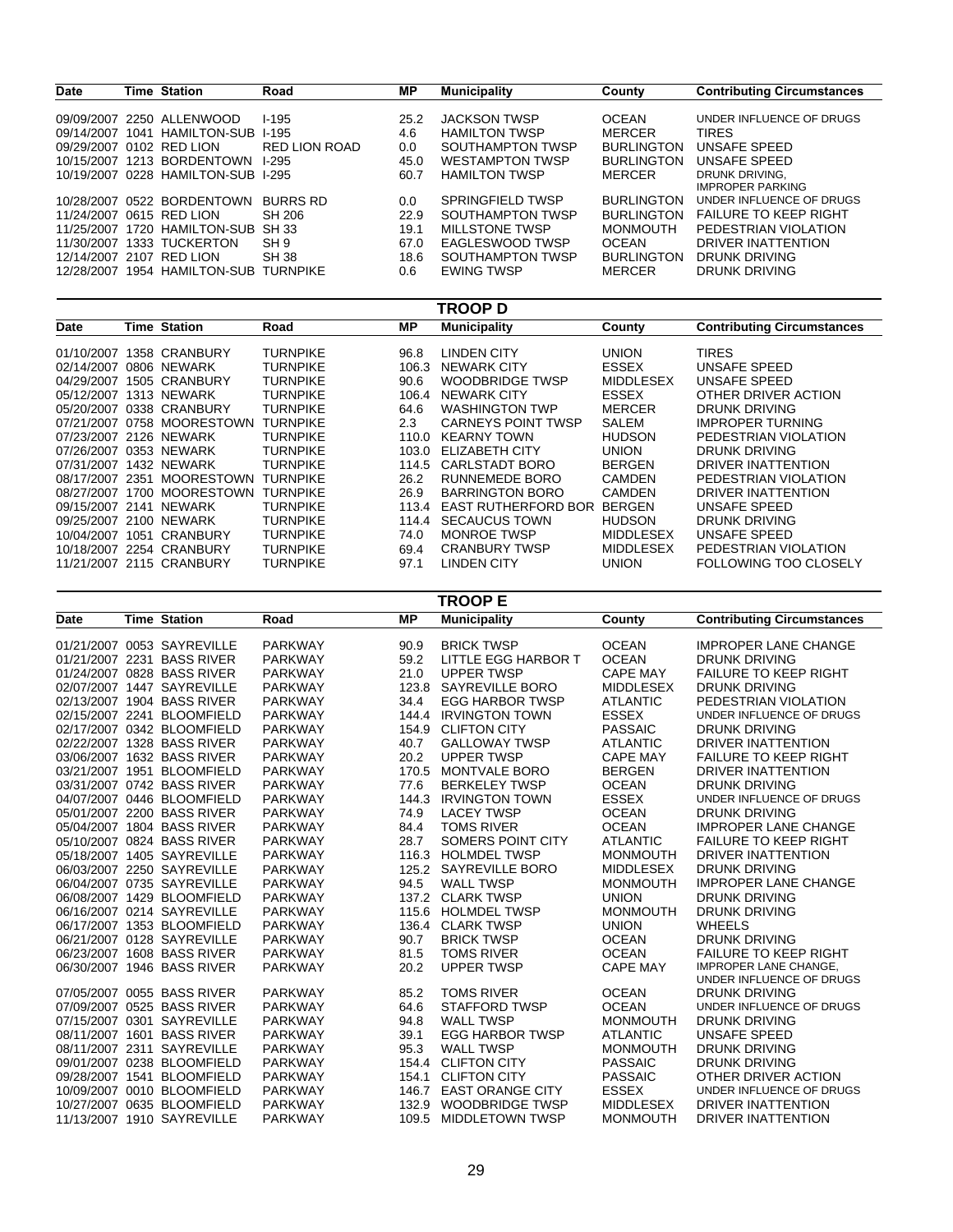| <b>Date</b> | <b>Time Station</b>        | Road           | ΜP    | <b>Municipality</b> | County           | <b>Contributing Circumstances</b> |
|-------------|----------------------------|----------------|-------|---------------------|------------------|-----------------------------------|
|             | 11/16/2007 2304 BASS RIVER | <b>PARKWAY</b> | 63.4  | STAFFORD TWSP       | <b>OCEAN</b>     | <b>FAILURE TO KEEP RIGHT</b>      |
|             | 11/23/2007 0829 SAYREVILLE | PARKWAY        | 129.7 | WOODBRIDGE TWSP     | <b>MIDDLESEX</b> | <b>IMPROPER LANE CHANGE</b>       |
|             | 11/30/2007 1449 SAYREVILLE | PARKWAY        | 99.2  | WALL TWSP           | <b>MONMOUTH</b>  | UNDER INFLUENCE OF DRUGS          |
|             | 12/03/2007 0025 BASS RIVER | <b>PARKWAY</b> | 68.9  | BARNEGAT TWSP       | <b>OCEAN</b>     | DRUNK DRIVING                     |
|             | 12/23/2007 1627 BASS RIVER | PARKWAY        | 87.2  | <b>TOMS RIVER</b>   | <b>OCEAN</b>     | DRUNK DRIVING                     |
|             | 12/31/2007 2102 BASS RIVER | <b>PARKWAY</b> | 74.8  | LACEY TWSP          | <b>OCEAN</b>     | OTHER DRIVER ACTION               |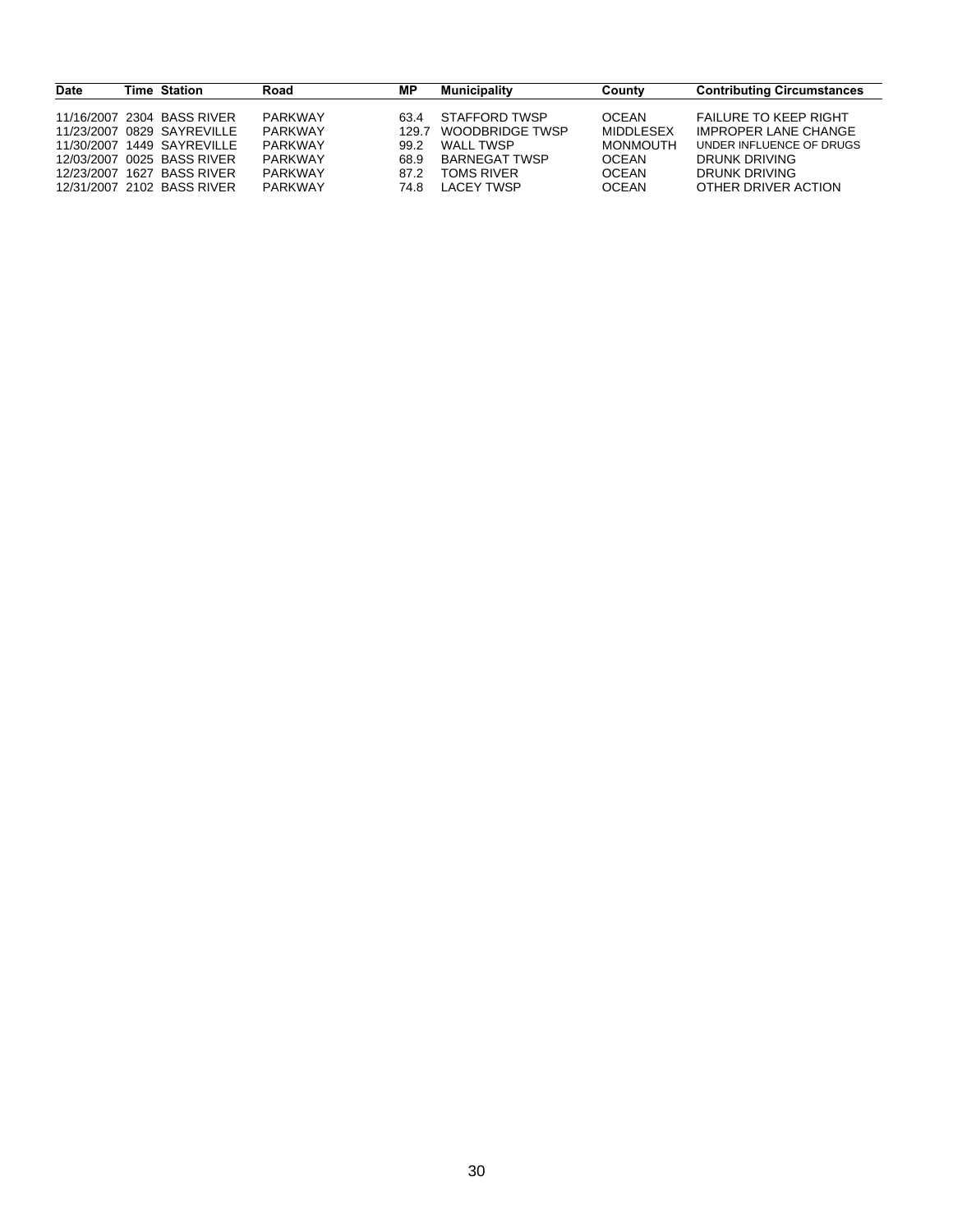### **FATAL CRASHES BY COUNTY, MUNICIPALITY, DATE, TIME AND LOCATION**

#### **LEGEND**

| EXPRESSWAY  Atlantic City Expressway |  |
|--------------------------------------|--|
| CR County Road                       |  |
| PARKWAY  Garden State Parkway        |  |
| PIP  Palisades Interstate Parkway    |  |

| TURNPIKE New Jersey Turnpike |  |
|------------------------------|--|
| MP  Milepost                 |  |
| SH  State Highway            |  |

| <b>ATLANTIC COUNTY</b>   |                          |                                   |             |                        |           |                       |  |
|--------------------------|--------------------------|-----------------------------------|-------------|------------------------|-----------|-----------------------|--|
| <b>Municipality</b>      | Date                     | Day                               | <b>Time</b> | Road                   | <b>MP</b> | <b>Persons Killed</b> |  |
| <b>HAMILTON TWSP</b>     | 01/13/2007               | <b>SATURDAY</b>                   | 1749        | <b>EXPRESSWAY</b>      | 23.0      | 1 DRIVER              |  |
| <b>GALLOWAY TWSP</b>     | 01/13/2007               | <b>SATURDAY</b>                   | 1919        | CR 686                 | 0.4       | 1 PEDESTRIAN          |  |
| PLEASANTVILLE CITY       | 01/20/2007               | <b>SATURDAY</b>                   | 0438        | CR 646                 | 0.5       | 1 DRIVER              |  |
| GALLOWAY TWSP            | 01/21/2007               | SUNDAY                            | 2028        | <b>SH 30</b>           | 43.9      | 1 DRIVER              |  |
| <b>FOLSOM BORO</b>       | 01/27/2007               | <b>SATURDAY</b>                   | 1855        | SH 322                 | 33.5      | 1 PEDESTRIAN          |  |
| <b>HAMILTON TWSP</b>     | 02/03/2007               | <b>SATURDAY</b>                   | 2320        | CR 575                 | 10.6      | 1 DRIVER, 1 PASSENGER |  |
| <b>ESTELL MANOR CITY</b> | 02/13/2007               | <b>TUESDAY</b>                    | 1803        | CR 637                 | 2.3       | 1 PEDESTRIAN          |  |
| <b>EGG HARBOR TWSP</b>   | 02/13/2007               | <b>TUESDAY</b>                    | 1904        | <b>PARKWAY</b>         | 34.4      | 1 PEDESTRIAN          |  |
| <b>GALLOWAY TWSP</b>     | 02/22/2007               | <b>THURSDAY</b>                   | 1328        | <b>PARKWAY</b>         | 40.7      | 1 DRIVER              |  |
| ABSECON CITY             | 03/01/2007               | <b>THURSDAY</b>                   | 2313        | <b>SH 30</b>           | 51.9      | 1 PEDESTRIAN          |  |
| <b>HAMILTON TWSP</b>     | 03/10/2007               | <b>SATURDAY</b>                   | 1400        | <b>SH 50</b>           | 23.3      | 1 DRIVER              |  |
| <b>HAMMONTON TOWN</b>    | 03/23/2007               | <b>FRIDAY</b>                     | 2258        | <b>SH 206</b>          | 2.7       | 1 PEDESTRIAN          |  |
| <b>GALLOWAY TWSP</b>     |                          | <b>SATURDAY</b>                   | 1916        | <b>INDIAN CABIN RD</b> | 0.0       |                       |  |
| PLEASANTVILLE CITY       | 03/31/2007<br>04/07/2007 | <b>SATURDAY</b>                   | 1807        |                        | 40.1      | 1 DRIVER<br>1 DRIVER  |  |
|                          |                          |                                   |             | SH <sub>9</sub>        |           |                       |  |
| <b>FOLSOM BORO</b>       | 04/19/2007               | <b>THURSDAY</b>                   | 1752        | <b>SH 322</b>          | 33.2      | 1 DRIVER,             |  |
| <b>EGG HARBOR TWSP</b>   | 04/22/2007               | <b>SUNDAY</b>                     | 2043        | CR 615                 | 5.5       | 1 DRIVER              |  |
| <b>GALLOWAY TWSP</b>     | 04/28/2007               | <b>SATURDAY</b>                   | 0852        | VIENNA AVE             | 0.0       | 1 DRIVER              |  |
| SOMERS POINT CITY        | 05/10/2007               | <b>THURSDAY</b>                   | 0824        | <b>PARKWAY</b>         | 28.7      | 1 DRIVER              |  |
| <b>MULLICA TWSP</b>      | 05/10/2007               | <b>THURSDAY</b>                   | 2019        | CR 581                 | 15.9      | 1 DRIVER              |  |
| <b>HAMILTON TWSP</b>     | 05/11/2007               | <b>FRIDAY</b>                     | 2311        | SH 322                 | 48.3      | 1 DRIVER              |  |
| <b>EGG HARBOR TWSP</b>   | 05/15/2007               | <b>TUESDAY</b>                    | 0639        | CR 575                 | 5.8       | 1 DRIVER              |  |
| <b>HAMILTON TWSP</b>     | 05/20/2007               | <b>SUNDAY</b>                     | 0517        | <b>EXPRESSWAY</b>      | 17.3      | 1 DRIVER,             |  |
| <b>HAMMONTON TOWN</b>    | 06/07/2007               | <b>THURSDAY</b>                   | 2007        | CR 561                 | 23.9      | 1 DRIVER              |  |
| <b>MULLICA TWSP</b>      | 06/13/2007               | WEDNESDAY                         | 1544        | <b>SH 30</b>           | 39.8      | 1 PEDESTRIAN          |  |
| <b>GALLOWAY TWSP</b>     | 06/15/2007               | <b>FRIDAY</b>                     | 0434        | CR 561                 | 0.0       | 1 DRIVER              |  |
| <b>MULLICA TWSP</b>      | 06/16/2007               | <b>SATURDAY</b>                   | 1642        | <b>SH 30</b>           | 34.8      | 2 PASSENGERS          |  |
| PLEASANTVILLE CITY       | 06/22/2007               | <b>FRIDAY</b>                     | 0916        | <b>EXPRESSWAY</b>      | 3.3       | 1 DRIVER              |  |
| <b>BUENA VISTA TWSP</b>  | 06/26/2007               | <b>TUESDAY</b>                    | 0752        | CR 557                 | 25.1      | 1 DRIVER              |  |
| <b>HAMMONTON TOWN</b>    | 07/12/2007               | <b>THURSDAY</b>                   | 1700        | CR 602                 | 0.3       | 1 DRIVER              |  |
| <b>WEYMOUTH TWSP</b>     | 07/21/2007               | <b>SATURDAY</b>                   | 1754        | <b>CR 557</b>          | 18.4      | 1 DRIVER              |  |
| <b>BUENA VISTA TWSP</b>  | 07/26/2007               | <b>THURSDAY</b>                   | 1202        | PANCOAST MILL RD       | 0.0       | 1 PASSENGER           |  |
| <b>HAMILTON TWSP</b>     | 07/28/2007               | <b>SATURDAY</b>                   | 1031        | <b>EXPRESSWAY</b>      | 25.0      | 1 PASSENGER           |  |
| <b>HAMILTON TWSP</b>     | 07/31/2007               | <b>TUESDAY</b>                    | 1639        | CR 670                 | 2.6       | 1 DRIVER              |  |
| <b>HAMILTON TWSP</b>     | 08/05/2007               | <b>SUNDAY</b>                     | 1818        | <b>MALAGA RD</b>       | 0.0       | 1 DRIVER, 1 PASSENGER |  |
| <b>EGG HARBOR TWSP</b>   | 08/11/2007               | <b>SATURDAY</b>                   | 1601        | PARKWAY                | 39.1      | 1 PASSENGER           |  |
| <b>EGG HARBOR TWSP</b>   | 08/11/2007               | <b>SATURDAY</b>                   | 2044        | <b>SH 40</b>           | 56.1      | 1 PEDESTRIAN          |  |
| <b>GALLOWAY TWSP</b>     | 08/19/2007               | <b>SUNDAY</b>                     | 1508        | <b>SH 30</b>           | 46.0      | 1 DRIVER,             |  |
| <b>EGG HARBOR TWSP</b>   | 09/01/2007               | <b>SATURDAY</b>                   | 2106        | <b>SH 322</b>          | 58.0      | 1 PASSENGER           |  |
| ESTELL MANOR CITY        | 09/03/2007               | <b>MONDAY</b>                     | 1826        | NINTH AVE              | 0.0       | 1 DRIVER              |  |
| <b>ATLANTIC CITY</b>     | 09/23/2007               | <b>SUNDAY</b>                     | 0627        | <b>ATLANTIC AVE</b>    | 0.0       | 1 PEDESTRIAN          |  |
| <b>MULLICA TWSP</b>      | 09/23/2007               | <b>SUNDAY</b>                     | 1532        | CR 643                 | 0.3       | 1 PASSENGER           |  |
| <b>EGG HARBOR TWSP</b>   | 10/09/2007               | <b>TUESDAY</b>                    | 0347        | <b>SH 40</b>           | 60.0      | 1 PEDESTRIAN          |  |
| PLEASANTVILLE CITY       | 10/21/2007               | <b>SUNDAY</b>                     | 1543        | CR 585                 | 6.2       | 1 PEDALCYCLIST        |  |
| <b>HAMILTON TWSP</b>     | 10/24/2007               | WEDNESDAY                         | 1842        | CR 559                 | 12.8      | 1 DRIVER              |  |
| <b>HAMILTON TWSP</b>     | 11/20/2007               | <b>TUESDAY</b>                    | 1558        | <b>EXPRESSWAY</b>      | 25.3      | 1 DRIVER              |  |
| <b>HAMILTON TWSP</b>     | 11/24/2007               | <b>SATURDAY</b>                   | 1702        | <b>SH 40</b>           | 47.1      | 1 DRIVER              |  |
| <b>EGG HARBOR TWSP</b>   | 12/05/2007               | <b>WEDNESDAY</b>                  | 2334        | CR 615                 | 1.4       | 1 DRIVER              |  |
| <b>EGG HARBOR TWSP</b>   | 12/06/2007               | <b>THURSDAY</b>                   | 0716        | CR 646                 | 4.7       | 1 DRIVER              |  |
|                          |                          |                                   | 1745        |                        | 47.0      |                       |  |
| <b>GALLOWAY TWSP</b>     | 12/08/2007               | <b>SATURDAY</b><br><b>TUESDAY</b> | 2027        | <b>SH 30</b>           |           | 1 PEDESTRIAN          |  |
| <b>ESTELL MANOR CITY</b> | 12/11/2007               |                                   |             | CR 557                 | 16.6      | 1 DRIVER              |  |
| <b>HAMMONTON TOWN</b>    | 12/23/2007               | <b>SUNDAY</b>                     | 0240        | CR 693                 | 3.1       | 1 DRIVER              |  |
| <b>EGG HARBOR TWSP</b>   | 12/27/2007               | <b>THURSDAY</b>                   | 0552        | CR 685                 | 1.0       | 1 DRIVER              |  |

| <b>BERGEN COUNTY</b>                                    |                                        |                                               |                      |                                     |                    |                                        |  |  |  |
|---------------------------------------------------------|----------------------------------------|-----------------------------------------------|----------------------|-------------------------------------|--------------------|----------------------------------------|--|--|--|
| <b>Municipality</b>                                     | Date                                   | Dav                                           | Time                 | Road                                | МP                 | <b>Persons Killed</b>                  |  |  |  |
| RAMSEY BORO<br>SADDLE RIVER BORO<br><b>TEANECK TWSP</b> | 01/17/2007<br>01/22/2007<br>01/25/2007 | WEDNESDAY<br><b>MONDAY</b><br><b>THURSDAY</b> | 1742<br>0722<br>2029 | HILLTOP RD<br><b>SH 17</b><br>CR 39 | 0.0<br>21.0<br>4.3 | PEDESTRIAN<br>PEDESTRIAN<br>PEDESTRIAN |  |  |  |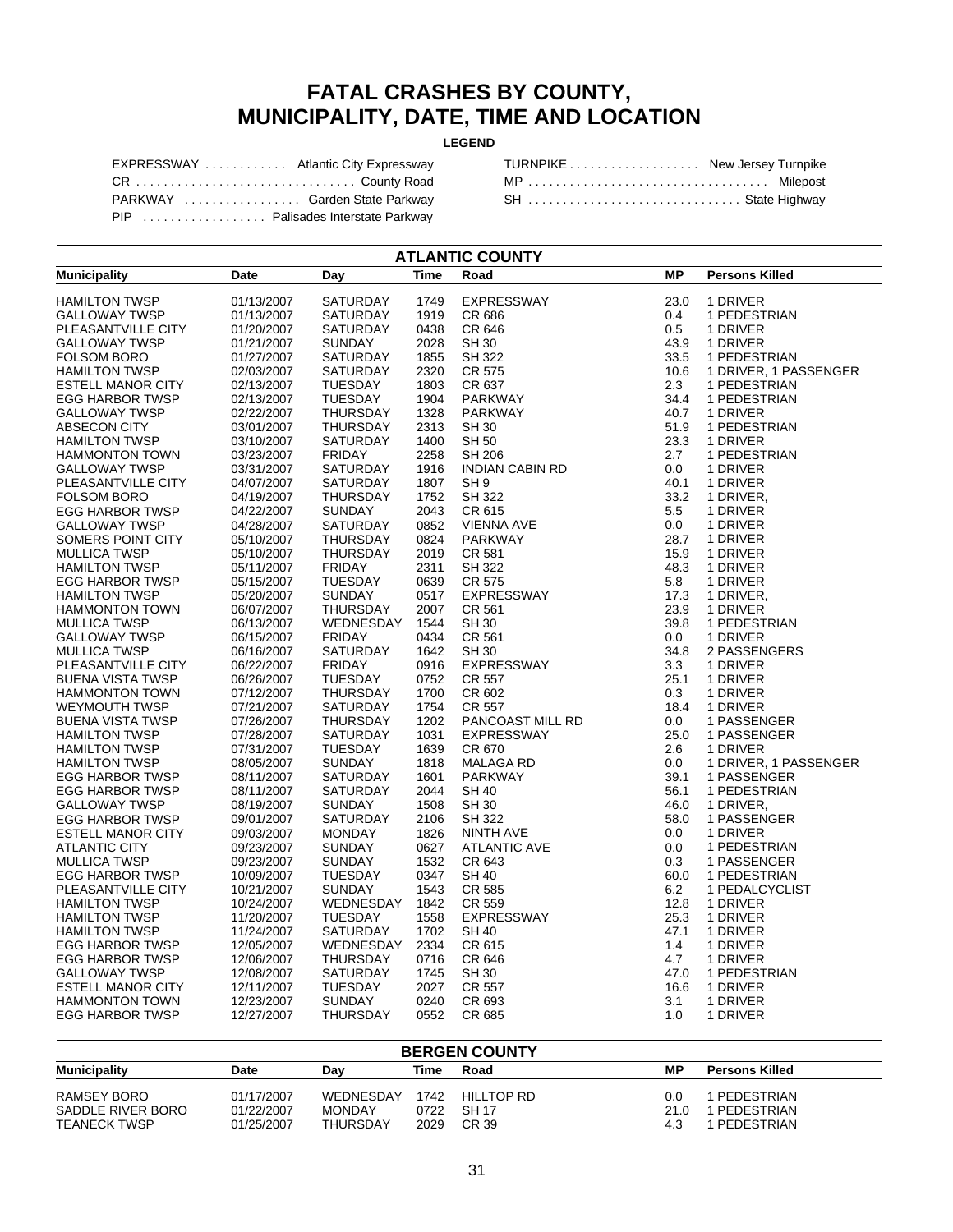| <b>Municipality</b>        | <b>Date</b> | Day             | <b>Time</b> | Road                | <b>MP</b> | <b>Persons Killed</b> |
|----------------------------|-------------|-----------------|-------------|---------------------|-----------|-----------------------|
| LYNDHURST TWSP             | 02/03/2007  | <b>SATURDAY</b> | 2230        | <b>ORIENT WAY</b>   | 0.0       | 1 PEDESTRIAN          |
| <b>TEANECK TWSP</b>        | 02/10/2007  | <b>SATURDAY</b> | 0258        | SH <sub>4</sub>     | 7.5       | 1 DRIVER              |
| <b>LODI BORO</b>           | 02/26/2007  | <b>MONDAY</b>   | 0437        | <b>SH 17</b>        | 9.9       | 1 DRIVER              |
| ELMWOOD PARK BORO          | 02/27/2007  | <b>TUESDAY</b>  | 0413        | <b>CADMUS AVE</b>   | 0.0       | 1 DRIVER              |
| <b>FAIRVIEW BORO</b>       | 03/03/2007  | SATURDAY        | 0951        | SH <sub>1</sub>     | 61.1      | 1 PEDESTRIAN          |
| PARAMUS BORO               | 03/07/2007  | WEDNESDAY       | 1855        | <b>SH 17</b>        | 14.4      | 1 PEDESTRIAN          |
| RIDGEFIELD BORO            | 03/14/2007  | WEDNESDAY       | 1115        | <b>ABBOT AVE</b>    | 0.0       | 1 DRIVER              |
| OAKLAND BORO               | 03/17/2007  | SATURDAY        | 0750        | $1-287$             | 58.6      | 1 DRIVER              |
| <b>LODI BORO</b>           | 03/18/2007  | <b>SUNDAY</b>   | 0339        | <b>HARRISON AVE</b> | 0.0       | 1 PEDESTRIAN          |
| MONTVALE BORO              | 03/21/2007  | WEDNESDAY       | 1951        | <b>PARKWAY</b>      |           | 170.5 1 DRIVER        |
| FORT LEE BORO              | 03/23/2007  | <b>FRIDAY</b>   | 1544        | SH <sub>4</sub>     | 10.4      | 1 PEDESTRIAN          |
| <b>MAHWAH TWSP</b>         | 04/15/2007  | <b>SUNDAY</b>   | 2200        | <b>SH 202</b>       | 75.5      | 1 DRIVER              |
| <b>MAHWAH TWSP</b>         | 05/21/2007  | <b>MONDAY</b>   | 1552        | CR 83               | 2.2       | 1 DRIVER              |
| <b>FAIR LAWN BORO</b>      | 06/17/2007  | <b>SUNDAY</b>   | 0925        | CR 507              | 16.3      | 1 DRIVER              |
| <b>FORT LEE BORO</b>       | 07/03/2007  | <b>TUESDAY</b>  | 1954        | <b>CR 29</b>        | 3.1       | 1 PASSENGER           |
| <b>RAMSEY BORO</b>         | 07/06/2007  | <b>FRIDAY</b>   | 1517        | <b>CR 87</b>        | 7.6       | 1 PEDESTRIAN          |
| <b>WALDWICK BORO</b>       | 07/07/2007  | <b>SATURDAY</b> | 0136        | <b>SH 17</b>        | 19.1      | 1 DRIVER              |
| PALISADES PARK BORO        | 07/16/2007  | <b>MONDAY</b>   | 0447        | SH <sub>5</sub>     | 0.6       | 1 DRIVER              |
| <b>MAHWAH TWSP</b>         | 07/18/2007  | WEDNESDAY       | 0605        | <b>SH 17</b>        | 26.5      | 1 DRIVER              |
| <b>WYCKOFF TWSP</b>        | 07/19/2007  | <b>THURSDAY</b> | 0834        | CR 93               | 5.1       | 1 DRIVER              |
| CARLSTADT BORO             | 07/31/2007  | <b>TUESDAY</b>  | 1432        | <b>TURNPIKE</b>     |           | 114.5 1 PASSENGER     |
| <b>RUTHERFORD BORO</b>     | 09/09/2007  | <b>SUNDAY</b>   | 0152        | SH <sub>3</sub>     | 5.7       | 1 DRIVER              |
| <b>EAST RUTHERFORD BOR</b> | 09/15/2007  | <b>SATURDAY</b> | 2141        | <b>TURNPIKE</b>     |           | 113.4 1 DRIVER        |
| RUTHERFORD BORO            | 09/17/2007  | <b>MONDAY</b>   | 0017        | PARK AVE            | 0.0       | 1 DRIVER, 1 PASSENGER |
| PALISADES PARK BORO        | 10/02/2007  | <b>TUESDAY</b>  | 0248        | <b>SH 46</b>        | 72.0      | 1 DRIVER              |
| <b>HILLSDALE BORO</b>      | 10/16/2007  | <b>TUESDAY</b>  | 2120        | <b>CR 114</b>       | 0.5       | 1 DRIVER              |
| <b>TEANECK TWSP</b>        | 10/19/2007  | <b>FRIDAY</b>   | 1718        | $I-80$              | 68.1      | 1 DRIVER              |
| <b>RIDGEFIELD PARK TWS</b> | 10/27/2007  | <b>SATURDAY</b> | 0005        | <b>SH 46</b>        | 71.2      | 1 DRIVER, 1 PASSENGER |
| <b>LEONIA BORO</b>         | 11/02/2007  | <b>FRIDAY</b>   | 1601        | <b>GLENWOOD AVE</b> | 0.0       | 1 DRIVER              |
| <b>CLIFFSIDE PARK BORO</b> | 11/10/2007  | SATURDAY        | 2247        | <b>CR 73</b>        | 1.7       | 1 PEDESTRIAN          |
| <b>EAST RUTHERFORD BOR</b> | 12/02/2007  | <b>SUNDAY</b>   | 2208        | SH <sub>3</sub>     | 6.9       | 1 PEDESTRIAN          |
| <b>EAST RUTHERFORD BOR</b> | 12/02/2007  | <b>SUNDAY</b>   | 2208        | SH <sub>3</sub>     | 6.9       | 1 PEDESTRIAN          |
| <b>ENGLEWOOD CITY</b>      | 12/11/2007  | <b>TUESDAY</b>  | 0934        | <b>BROAD ST</b>     | 0.0       | 1 PEDESTRIAN          |
| PARAMUS BORO               | 12/11/2007  | <b>TUESDAY</b>  | 1306        | <b>RING ROAD</b>    | 0.0       | 1 PEDESTRIAN          |
| WOODCLIFF LAKE BORO        | 12/19/2007  | WEDNESDAY       | 1742        | <b>CR 73</b>        | 3.0       | 1 PEDESTRIAN          |

| <b>BURLINGTON COUNTY</b> |            |                 |      |                       |           |                       |  |  |
|--------------------------|------------|-----------------|------|-----------------------|-----------|-----------------------|--|--|
| <b>Municipality</b>      | Date       | Day             | Time | Road                  | <b>MP</b> | <b>Persons Killed</b> |  |  |
| <b>SHAMONG TWSP</b>      | 01/05/2007 | <b>FRIDAY</b>   | 0639 | CR 622                | 2.8       | 1 DRIVER              |  |  |
| <b>BURLINGTON TWSP</b>   | 01/06/2007 | <b>SATURDAY</b> | 1444 | CR 660                | 1.0       | 1 DRIVER              |  |  |
| <b>MEDFORD TWSP</b>      | 01/09/2007 | <b>TUESDAY</b>  | 1350 | <b>SH 70</b>          | 14.2      | 1 PASSENGER           |  |  |
| <b>NEW HANOVER TWSP</b>  | 01/22/2007 | <b>MONDAY</b>   | 0804 | CR 667                | 5.8       | 1 DRIVER              |  |  |
| <b>SPRINGFIELD TWSP</b>  | 01/22/2007 | <b>MONDAY</b>   | 1121 | <b>SH 68</b>          | 1.0       | 1 DRIVER              |  |  |
| <b>EVESHAM TWSP</b>      | 01/30/2007 | <b>TUESDAY</b>  | 1833 | CR 607                | 0.8       | 1 DRIVER              |  |  |
| NORTH HANOVER TWSP       | 01/30/2007 | <b>TUESDAY</b>  | 2223 | <b>CR 528</b>         | 10.1      | 1 DRIVER              |  |  |
| SOUTHAMPTON TWSP         | 02/05/2007 | <b>MONDAY</b>   | 2011 | <b>NEW FREEDOM RD</b> | 0.0       | 1 DRIVER              |  |  |
| <b>MEDFORD TWSP</b>      | 02/13/2007 | <b>TUESDAY</b>  | 1507 | <b>BRANIN RD</b>      | 0.0       | 1 DRIVER              |  |  |
| <b>MAPLE SHADE TWSP</b>  | 02/26/2007 | <b>MONDAY</b>   | 2036 | <b>SH73</b>           | 29.5      | 1 PEDESTRIAN          |  |  |
| <b>CINNAMINSON TWSP</b>  | 03/21/2007 | WEDNESDAY       | 0150 | <b>SH 130</b>         | 36.6      | 1 PEDESTRIAN          |  |  |
| <b>SHAMONG TWSP</b>      | 03/28/2007 | WEDNESDAY       | 0705 | SH 206                | 11.9      | 1 DRIVER              |  |  |
| <b>MOUNT LAUREL TWSP</b> | 03/29/2007 | <b>THURSDAY</b> | 1454 | CR 607                | 3.4       | 1 PASSENGER           |  |  |
| <b>EVESHAM TWSP</b>      | 04/11/2007 | WEDNESDAY       | 1945 | 500 ROUTE 73 SOUTH    | 0.0       | 1 PEDESTRIAN          |  |  |
| PEMBERTON TWSP           | 04/21/2007 | <b>SATURDAY</b> | 2222 | CR 530                | 5.1       | 1 PEDESTRIAN          |  |  |
| <b>WOODLAND TWSP</b>     | 04/23/2007 | <b>MONDAY</b>   | 2335 | <b>SH72</b>           | 0.8       | 1 PASSENGER           |  |  |
| PEMBERTON BORO           | 04/24/2007 | <b>TUESDAY</b>  | 0800 | CR 530                | 2.4       | 1 DRIVER              |  |  |
| PEMBERTON TWSP           | 04/26/2007 | THURSDAY        | 0302 | <b>CR 530</b>         | 4.8       | 1 DRIVER              |  |  |
| <b>WILLINGBORO TWSP</b>  | 04/29/2007 | <b>SUNDAY</b>   | 1030 | <b>CHARLESTON RD</b>  | 0.0       | 1 DRIVER              |  |  |
| <b>CINNAMINSON TWSP</b>  | 05/02/2007 | WEDNESDAY       | 2312 | <b>SH 130</b>         | 36.1      | 1 DRIVER              |  |  |
| <b>SPRINGFIELD TWSP</b>  | 05/03/2007 | <b>THURSDAY</b> | 1338 | <b>CR 537</b>         | 26.0      | 1 DRIVER              |  |  |
| SOUTHAMPTON TWSP         | 05/05/2007 | <b>SATURDAY</b> | 1830 | <b>SH70</b>           | 21.7      | 1 DRIVER              |  |  |
| <b>MOUNT LAUREL TWSP</b> | 05/07/2007 | <b>MONDAY</b>   | 1810 | CR 607                | 3.6       | 1 DRIVER              |  |  |
| <b>SHAMONG TWSP</b>      | 05/25/2007 | <b>FRIDAY</b>   | 0619 | <b>CR 541</b>         | 0.3       | 1 DRIVER              |  |  |
| <b>WILLINGBORO TWSP</b>  | 05/28/2007 | <b>MONDAY</b>   | 2022 | CR 626                | 3.8       | 1 DRIVER              |  |  |
| PEMBERTON BORO           | 06/03/2007 | <b>SUNDAY</b>   | 2100 | <b>CR 530</b>         | 2.2       | 1 DRIVER              |  |  |
| <b>BORDENTOWN TWSP</b>   | 06/08/2007 | <b>FRIDAY</b>   | 0004 | <b>SH 130</b>         | 58.0      | 1 PEDESTRIAN          |  |  |
| <b>SPRINGFIELD TWSP</b>  | 06/16/2007 | <b>SATURDAY</b> | 0250 | <b>CR 537</b>         | 26.1      | 1 DRIVER              |  |  |
| <b>MOUNT LAUREL TWSP</b> | 06/19/2007 | <b>TUESDAY</b>  | 0008 | $I-295$               | 36.8      | 1 PEDESTRIAN          |  |  |
| <b>WESTAMPTON TWSP</b>   | 06/29/2007 | <b>FRIDAY</b>   | 0255 | $1-295$               | 45.3      | 1 DRIVER              |  |  |
| <b>WOODLAND TWSP</b>     | 07/01/2007 | <b>SUNDAY</b>   | 1438 | <b>SAVOY BLVD</b>     | 0.0       | 1 DRIVER              |  |  |
| <b>CHESTERFIELD TWSP</b> | 07/02/2007 | <b>MONDAY</b>   | 1724 | CR 660                | 9.1       | 1 DRIVER              |  |  |
| SOUTHAMPTON TWSP         | 07/06/2007 | <b>FRIDAY</b>   | 0907 | <b>SH 70</b>          | 23.5      | 1 PASSENGER           |  |  |
| <b>BURLINGTON CITY</b>   | 07/26/2007 | <b>THURSDAY</b> | 0639 | SH 130                | 42.0      | 1 DRIVER              |  |  |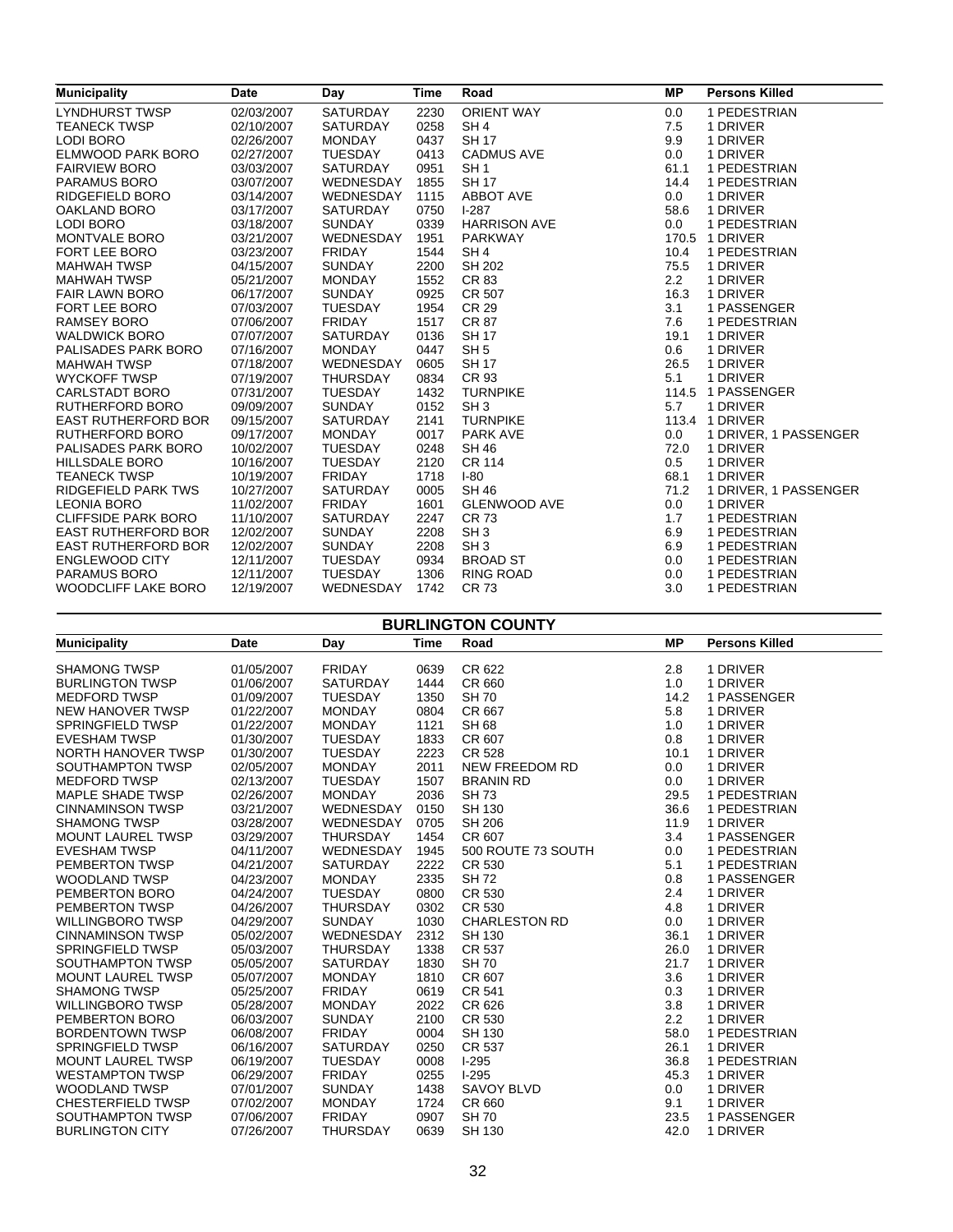| <b>Municipality</b>      | Date       | Day             | Time | Road                | MР   | <b>Persons Killed</b>  |
|--------------------------|------------|-----------------|------|---------------------|------|------------------------|
| MAPLE SHADE TWSP         | 08/05/2007 | <b>SUNDAY</b>   | 1336 | <b>SH73</b>         | 30.4 | 1 DRIVER               |
| <b>BURLINGTON TWSP</b>   | 08/22/2007 | WEDNESDAY       | 1322 | CR 656              | 1.1  | 1 DRIVER               |
| <b>BURLINGTON TWSP</b>   | 08/22/2007 | WEDNESDAY       | 2049 | SH 130              | 48.3 | 1 PEDESTRIAN           |
| NORTH HANOVER TWSP       | 08/24/2007 | <b>FRIDAY</b>   | 1928 | E. PROVINCE LINE RD | 0.0  | 1 DRIVER               |
| <b>CINNAMINSON TWSP</b>  | 09/03/2007 | <b>MONDAY</b>   | 2000 | SH 130              | 38.1 | 1 PEDESTRIAN           |
| CINNAMINSON TWSP         | 09/09/2007 | <b>SUNDAY</b>   | 1512 | FORK LANDING RD     | 0.0  | 1 DRIVER               |
| SOUTHAMPTON TWSP         | 09/29/2007 | <b>SATURDAY</b> | 0102 | <b>RED LION RD</b>  | 0.0  | 1 DRIVER               |
| <b>WILLINGBORO TWSP</b>  | 09/29/2007 | <b>SATURDAY</b> | 1813 | NORTHAMPTON DR      | 0.0  | 1 DRIVER, 1 PEDESTRIAN |
| <b>WESTAMPTON TWSP</b>   | 10/15/2007 | <b>MONDAY</b>   | 1213 | $1-295$             | 45.0 | 1 DRIVER               |
| <b>CINNAMINSON TWSP</b>  | 10/19/2007 | <b>FRIDAY</b>   | 1222 | SH 73               | 31.7 | 1 DRIVER               |
| <b>SPRINGFIELD TWSP</b>  | 10/28/2007 | <b>SUNDAY</b>   | 0522 | <b>BURRS RD</b>     | 0.0  | 1 PASSENGER            |
| <b>EVESHAM TWSP</b>      | 10/30/2007 | TUESDAY         | 1149 | <b>SH 70</b>        | 11.0 | 1 DRIVER               |
| <b>MOUNT LAUREL TWSP</b> | 11/13/2007 | TUESDAY         | 0914 | <b>SH 38</b>        | 9.5  | 1 DRIVER               |
| SOUTHAMPTON TWSP         | 11/24/2007 | <b>SATURDAY</b> | 0615 | SH 206              | 22.9 | 1 DRIVER               |
| EDGEWATER PARK TWSP      | 11/26/2007 | <b>MONDAY</b>   | 1423 | SH 130              | 43.0 | 1 DRIVER               |
| <b>MOORESTOWN TWSP</b>   | 12/09/2007 | <b>SUNDAY</b>   | 0015 | GARWOOD DR          | 0.0  | 1 PASSENGER            |
| <b>PEMBERTON TWSP</b>    | 12/12/2007 | WEDNESDAY       | 1738 | <b>SH 206</b>       | 24.5 | 2 PEDESTRIANS          |
| SOUTHAMPTON TWSP         | 12/14/2007 | <b>FRIDAY</b>   | 2107 | <b>SH 38</b>        | 18.6 | 1 PASSENGER            |

| <b>Time</b><br>Road<br><b>MP</b><br><b>Persons Killed</b><br><b>Municipality</b><br>Date<br>Day                      |  |
|----------------------------------------------------------------------------------------------------------------------|--|
|                                                                                                                      |  |
| 01/11/2007<br><b>THURSDAY</b><br>1412<br>CR 675<br>6.9<br><b>CHERRY HILL TWSP</b><br>1 DRIVER                        |  |
| <b>SH73</b><br>4.4<br><b>WINSLOW TWSP</b><br>01/16/2007<br><b>TUESDAY</b><br>1957<br>1 DRIVER, 1 PASSENGER           |  |
| <b>GLOUCESTER TWSP</b><br>01/20/2007<br><b>SATURDAY</b><br>1947<br>CR 534<br>5.1<br>1 PEDESTRIAN                     |  |
| <b>SH 42</b><br>7.8<br><b>GLOUCESTER TWSP</b><br>01/30/2007<br><b>TUESDAY</b><br>1001<br>1 DRIVER                    |  |
| <b>GLOUCESTER TWSP</b><br>02/14/2007<br>WEDNESDAY<br>0322<br><b>CR 706</b><br>7.4<br>1 PASSENGER                     |  |
| 03/02/2007<br><b>FRIDAY</b><br>0500<br>CR 534<br>6.6<br>1 PEDESTRIAN<br>LINDENWOLD BORO                              |  |
| <b>SUNDAY</b><br>0636<br>EXPRESSWAY<br>37.4<br><b>WINSLOW TWSP</b><br>03/04/2007<br>1 DRIVER                         |  |
| <b>BERLIN TWSP</b><br>04/03/2007<br><b>TUESDAY</b><br>2215<br><b>SH73</b><br>18.4<br>1 PEDESTRIAN                    |  |
| <b>MONDAY</b><br>0100<br>CR 605<br><b>CAMDEN CITY</b><br>04/09/2007<br>1.1<br>1 DRIVER                               |  |
| <b>FRIDAY</b><br><b>WATERFORD TWSP</b><br>04/20/2007<br><b>SH 30</b><br>19.0<br>1 PASSENGER<br>2051                  |  |
| 05/02/2007<br>WEDNESDAY<br>1405<br>CR 691<br>0.3<br>1 DRIVER<br><b>WINSLOW TWSP</b>                                  |  |
| 05/14/2007<br>2338<br><b>SH70</b><br>3.2<br><b>CHERRY HILL TWSP</b><br><b>MONDAY</b><br>1 DRIVER                     |  |
| <b>CAMDEN CITY</b><br>05/26/2007<br><b>SATURDAY</b><br>1608<br>CR 601<br>0.7<br>1 PASSENGER                          |  |
| <b>GLOUCESTER TWSP</b><br><b>MONDAY</b><br>2054<br><b>SH 42</b><br>6.8<br>06/04/2007<br>1 DRIVER                     |  |
| WEDNESDAY<br>$1 - 76$<br><b>GLOUCESTER CITY</b><br>06/06/2007<br>0925<br>0.9<br>1 DRIVER                             |  |
| 1225<br><b>CHESTNUT ST</b><br><b>CAMDEN CITY</b><br>06/10/2007<br><b>SUNDAY</b><br>0.0<br>1 PEDESTRIAN               |  |
| 06/23/2007<br>SATURDAY<br>1922<br>14.5<br><b>WINSLOW TWSP</b><br><b>SH 73</b><br>1 DRIVER                            |  |
| 07/03/2007<br><b>TUESDAY</b><br>1913<br><b>ELM AVE</b><br>0.0<br>1 DRIVER<br><b>WOODLYNNE BORO</b>                   |  |
| WEDNESDAY<br>1609<br>30.5<br>1 DRIVER<br>PENNSAUKEN TWSP<br>07/04/2007<br><b>SH 130</b>                              |  |
| 07/12/2007<br>THURSDAY<br><b>NORRIS ST</b><br><b>CAMDEN CITY</b><br>2040<br>0.0<br>1 PEDALCYCLIST                    |  |
| <b>CR 706</b><br>1.8<br><b>WINSLOW TWSP</b><br>07/12/2007<br><b>THURSDAY</b><br>2200<br>1 DRIVER                     |  |
| 8.3<br><b>BARRINGTON BORO</b><br>08/04/2007<br><b>SATURDAY</b><br>1346<br><b>SH 30</b><br>1 DRIVER                   |  |
| 9.2<br>08/12/2007<br><b>SUNDAY</b><br>2113<br><b>SH 30</b><br>1 PEDESTRIAN<br><b>MAGNOLIA BORO</b>                   |  |
| 08/17/2007<br><b>FRIDAY</b><br>2351<br><b>TURNPIKE</b><br>26.2<br><b>RUNNEMEDE BORO</b><br>1 PEDESTRIAN              |  |
| <b>SATURDAY</b><br>$1-295$<br>31.0<br><b>LAWNSIDE BORO</b><br>08/18/2007<br>1402<br>1 DRIVER                         |  |
| <b>BARRINGTON BORO</b><br>08/27/2007<br><b>MONDAY</b><br>1700<br><b>TURNPIKE</b><br>26.9<br>1 DRIVER                 |  |
| CHERRY HILL TWSP<br>08/29/2007<br>WEDNESDAY<br>0456<br><b>BRACE RD</b><br>0.0<br>1 PEDESTRIAN                        |  |
| <b>GLOUCESTER TWSP</b><br>08/29/2007<br>WEDNESDAY<br>2212<br><b>SH 168</b><br>6.3<br>1 PEDESTRIAN                    |  |
| LAUREL SPRINGS BORO<br>09/10/2007<br><b>MONDAY</b><br>0552<br><b>SH 30</b><br>12.3<br>1 DRIVER                       |  |
| 09/12/2007<br><b>WEDNESDAY</b><br>1529<br>46.4<br><b>HADDON TWSP</b><br>CR 561<br>1 PEDALCYCLIST                     |  |
| <b>CAMDEN CITY</b><br>09/15/2007<br><b>SATURDAY</b><br>0030<br>0.0<br>1 PEDESTRIAN<br>VAN HOOK ST                    |  |
| 09/16/2007<br><b>SUNDAY</b><br>0253<br><b>HAYES MILL RD</b><br><b>WATERFORD TWSP</b><br>0.0<br>1 DRIVER, 1 PASSENGER |  |
| 09/16/2007<br><b>SUNDAY</b><br>0509<br><b>WINSLOW TWSP</b><br><b>BARRETT AVE</b><br>0.0<br>1 DRIVER                  |  |
| <b>VOORHEES TWSP</b><br>10/06/2007<br><b>SATURDAY</b><br>0450<br>CR 561<br>41.3<br>1 PASSENGER                       |  |
| 10/19/2007<br><b>FRIDAY</b><br>0.0<br><b>CHESILHURST BORO</b><br>1701<br><b>CENTER AVE</b><br>1 DRIVER               |  |
| 10/23/2007<br><b>TUESDAY</b><br>0121<br>27.3<br><b>WINSLOW TWSP</b><br><b>SH 30</b><br>1 DRIVER                      |  |
| 1002<br><b>CAMDEN CITY</b><br>10/25/2007<br><b>THURSDAY</b><br><b>MORTON ST</b><br>0.0<br>1 PEDESTRIAN               |  |
| 10/29/2007<br><b>MONDAY</b><br>1502<br><b>CR 705</b><br>2.1<br>1 PEDESTRIAN<br><b>WINSLOW TWSP</b>                   |  |
| <b>FRIDAY</b><br>0550<br>$1-76$<br><b>BELLMAWR BORO</b><br>11/09/2007<br>0.8<br>1 DRIVER                             |  |
| <b>HADDON HEIGHTS BORO</b><br>11/10/2007<br>SATURDAY<br>0314<br>MAPLE AVE<br>0.0<br>1 DRIVER                         |  |
| 11/19/2007<br>1758<br><b>SH 30</b><br>13.2<br>LINDENWOLD BORO<br><b>MONDAY</b><br>1 PEDALCYCLIST                     |  |
| STRATFORD BORO<br>11/29/2007<br><b>THURSDAY</b><br>0015<br><b>SH 30</b><br>12.3<br>1 PASSENGER                       |  |
| <b>WATERFORD TWSP</b><br>12/18/2007<br><b>TUESDAY</b><br>1228<br><b>CR 710</b><br>2.3<br>1 DRIVER                    |  |

#### **CAPE MAY COUNTY**

| <b>Municipality</b> | Date       | Dav       | Time | Road    | ΜP   | <b>Persons Killed</b> |
|---------------------|------------|-----------|------|---------|------|-----------------------|
| UPPER TWSP          | 01/24/2007 | WEDNESDAY | 0828 | PARKWAY | 21.0 | 1 DRIVER              |
| UPPER TWSP          | 01/31/2007 | WEDNESDAY | 0917 | SH 49   | 50.5 | 1 DRIVER              |
| <b>DENNIS TWSP</b>  | 03/03/2007 | SATURDAY  | 1604 | SH 47   | 17 1 | 1 PASSENGER           |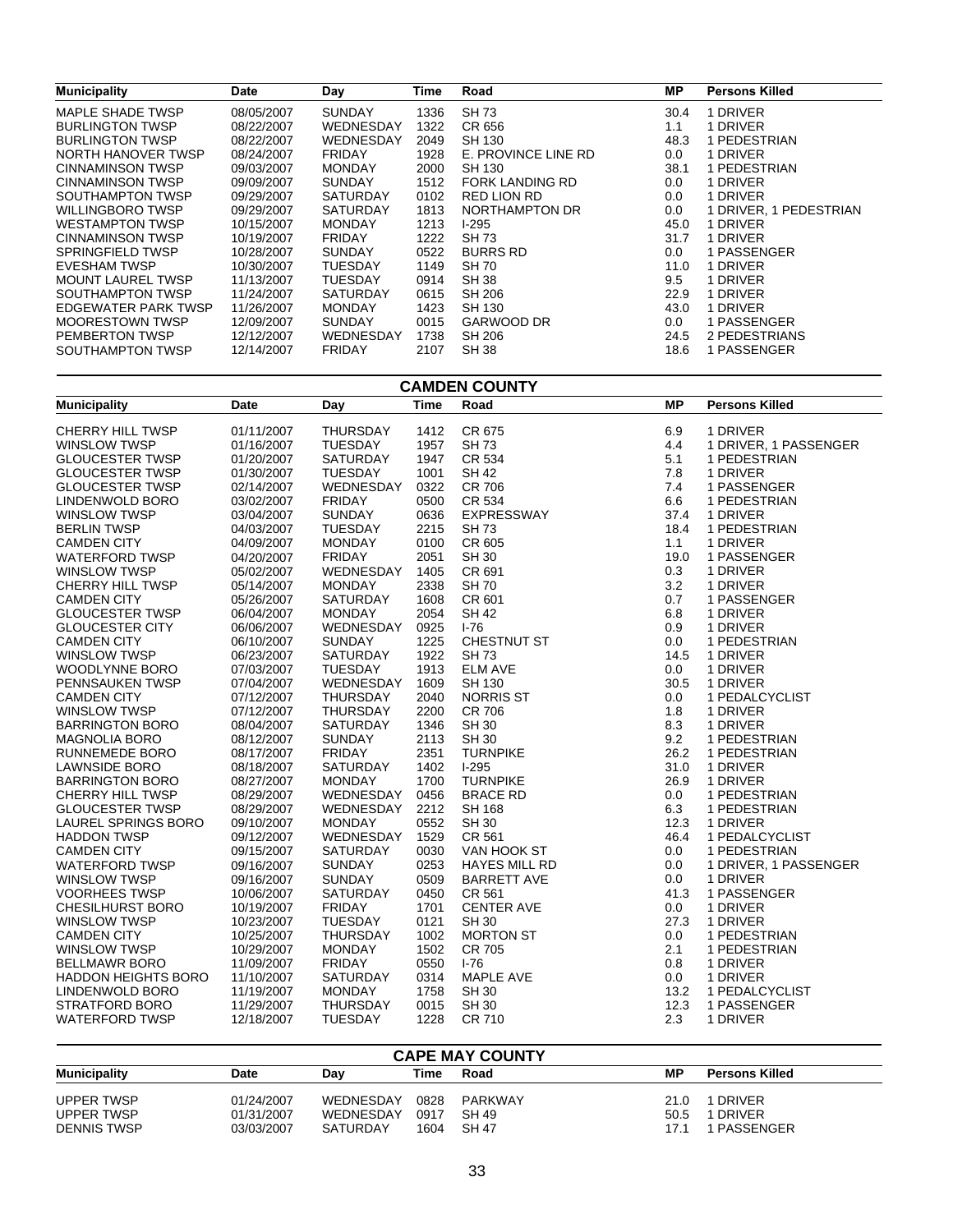| <b>Municipality</b> | <b>Date</b> | Day             | Time | Road              | MР   | <b>Persons Killed</b>  |
|---------------------|-------------|-----------------|------|-------------------|------|------------------------|
| <b>UPPER TWSP</b>   | 03/06/2007  | <b>TUESDAY</b>  | 1632 | PARKWAY           | 20.2 | 1 DRIVER               |
| MIDDLE TWSP         | 04/12/2007  | <b>THURSDAY</b> | 1147 | SH <sub>9</sub>   | 13.0 | 1 DRIVER               |
| MIDDLE TWSP         | 04/30/2007  | <b>MONDAY</b>   | 0957 | <b>SH 47</b>      | 7.7  | 1 DRIVER               |
| <b>LOWER TWSP</b>   | 05/23/2007  | WEDNESDAY       | 2313 | SH <sub>9</sub>   | 4.6  | 1 DRIVER               |
| <b>LOWER TWSP</b>   | 05/25/2007  | <b>FRIDAY</b>   | 1539 | CR 626            | 5.9  | 1 DRIVER               |
| <b>UPPER TWSP</b>   | 06/30/2007  | <b>SATURDAY</b> | 1946 | <b>PARKWAY</b>    | 20.2 | 1 DRIVER               |
| MIDDLE TWSP         | 07/05/2007  | <b>THURSDAY</b> | 1837 | CR 654            | 2.3  | 1 DRIVER               |
| MIDDLE TWSP         | 07/13/2007  | <b>FRIDAY</b>   | 1443 | SH 47             | 5.2  | 1 DRIVER               |
| <b>DENNIS TWSP</b>  | 08/09/2007  | <b>THURSDAY</b> | 1508 | CR 638            | 3.3  | 1 DRIVER, 1 PASSENGER  |
| <b>UPPER TWSP</b>   | 08/13/2007  | <b>MONDAY</b>   | 1244 | <b>SH 50</b>      | 5.5  | 1 DRIVER               |
| MIDDLE TWSP         | 08/27/2007  | <b>MONDAY</b>   | 0627 | SH <sub>9</sub>   | 17.1 | 1 DRIVER, 2 PASSENGERS |
| <b>DENNIS TWSP</b>  | 09/01/2007  | <b>SATURDAY</b> | 1813 | CR 608            | 0.2  | 1 DRIVER               |
| <b>DENNIS TWSP</b>  | 11/06/2007  | <b>TUESDAY</b>  | 2144 | <b>HAGAN RD</b>   | 0.0  | 1 DRIVER               |
| <b>OCEAN CITY</b>   | 12/10/2007  | <b>MONDAY</b>   | 1443 | <b>ASBURY AVE</b> | 0.0  | 1 PEDESTRIAN           |
| <b>DENNIS TWSP</b>  | 12/15/2007  | <b>SATURDAY</b> | 2146 | <b>SH 47</b>      | 20.9 | 1 DRIVER               |

| <b>CUMBERLAND COUNTY</b>  |            |                 |      |                 |           |                       |  |  |
|---------------------------|------------|-----------------|------|-----------------|-----------|-----------------------|--|--|
| <b>Municipality</b>       | Date       | Day             | Time | Road            | <b>MP</b> | <b>Persons Killed</b> |  |  |
| <b>HOPEWELL TWSP</b>      | 03/10/2007 | <b>SATURDAY</b> | 2310 | CR 661          | 4.9       | 1 DRIVER              |  |  |
| DEERFIELD TWSP            | 03/19/2007 | <b>MONDAY</b>   | 0545 | CR 636          | 5.7       | 2 PASSENGERS          |  |  |
| <b>VINELAND CITY</b>      | 03/20/2007 | <b>TUESDAY</b>  | 0953 | CR 628          | 3.0       | 1 DRIVER              |  |  |
| <b>VINELAND CITY</b>      | 03/20/2007 | <b>TUESDAY</b>  | 1252 | SH 47           | 48.4      | 1 DRIVER              |  |  |
| DEERFIELD TWSP            | 03/20/2007 | <b>TUESDAY</b>  | 1635 | CR 659          | 4.8       | 1 DRIVER              |  |  |
| DEERFIELD TWSP            | 04/29/2007 | <b>SUNDAY</b>   | 1402 | CR 654          | 4.2       | 1 PASSENGER           |  |  |
| UPPER DEERFIELD TWS       | 05/02/2007 | WEDNESDAY       | 0222 | CR 611          | 1.9       | 1 DRIVER              |  |  |
| <b>MAURICE RIVER TWSP</b> | 05/30/2007 | WEDNESDAY       | 0117 | CR 646          | 1.5       | 1 DRIVER              |  |  |
| <b>VINELAND CITY</b>      | 06/01/2007 | <b>FRIDAY</b>   | 0655 | <b>SH 47</b>    | 49.1      | 1 DRIVER              |  |  |
| UPPER DEERFIELD TWS       | 06/02/2007 | <b>SATURDAY</b> | 1545 | CR 553          | 26.0      | 1 DRIVER              |  |  |
| <b>VINELAND CITY</b>      | 06/06/2007 | WEDNESDAY       | 0928 | <b>SH 47</b>    | 49.4      | 1 PASSENGER           |  |  |
| <b>VINELAND CITY</b>      | 06/16/2007 | <b>SATURDAY</b> | 1213 | CR 674          | 0.6       | 1 DRIVER              |  |  |
| <b>FAIRFIELD TWSP</b>     | 07/21/2007 | <b>SATURDAY</b> | 1311 | <b>SH 49</b>    | 28.6      | 1 DRIVER              |  |  |
| <b>VINELAND CITY</b>      | 07/27/2007 | <b>FRIDAY</b>   | 2253 | SOUTH SPRING RD | 0.0       | 1 PASSENGER           |  |  |
| DOWNE TWSP                | 09/01/2007 | <b>SATURDAY</b> | 1919 | CR 637          | 1.8       | 1 DRIVER              |  |  |
| DEERFIELD TWSP            | 09/07/2007 | <b>FRIDAY</b>   | 0107 | CR 552          | 6.1       | 1 PASSENGER           |  |  |
| UPPER DEERFIELD TWS       | 09/21/2007 | <b>FRIDAY</b>   | 1427 | CR 622          | 1.1       | 1 DRIVER              |  |  |
| <b>HOPEWELL TWSP</b>      | 10/06/2007 | <b>SATURDAY</b> | 0752 | W. ORCHARD DR   | 0.0       | 1 DRIVER              |  |  |
| <b>MAURICE RIVER TWSP</b> | 10/09/2007 | <b>TUESDAY</b>  | 1916 | <b>SH 49</b>    | 47.1      | 1 PASSENGER           |  |  |
| <b>VINELAND CITY</b>      | 10/14/2007 | <b>SUNDAY</b>   | 2334 | <b>VINE RD</b>  | 0.0       | 1 PASSENGER           |  |  |
| UPPER DEERFIELD TWS       | 10/16/2007 | <b>TUESDAY</b>  | 1510 | CR 606          | 3.6       | 1 DRIVER              |  |  |

| <b>ESSEX COUNTY</b>     |            |                 |      |                             |           |                       |  |  |
|-------------------------|------------|-----------------|------|-----------------------------|-----------|-----------------------|--|--|
| <b>Municipality</b>     | Date       | Day             | Time | Road                        | <b>MP</b> | <b>Persons Killed</b> |  |  |
| <b>NEWARK CITY</b>      | 01/06/2007 | <b>SATURDAY</b> | 1715 | <b>SH 23</b>                | 1.3       | 1 DRIVER              |  |  |
| <b>NEWARK CITY</b>      | 01/14/2007 | <b>SUNDAY</b>   | 2128 | <b>SH 21</b>                | 2.4       | 1 PEDESTRIAN          |  |  |
| <b>NEWARK CITY</b>      | 01/16/2007 | <b>TUESDAY</b>  | 1530 | <b>TREMONT AVE</b>          | 0.0       | 1 DRIVER, 1 PASSENGER |  |  |
| <b>VERONA BORO</b>      | 01/19/2007 | <b>FRIDAY</b>   | 1418 | CR 637                      | 0.2       | 1 PASSENGER           |  |  |
| <b>NEWARK CITY</b>      | 02/10/2007 | <b>SATURDAY</b> | 0210 | RAYMOND BLVD                | 0.0       | 1 DRIVER              |  |  |
| <b>NEWARK CITY</b>      | 02/14/2007 | WEDNESDAY       | 0806 | <b>TURNPIKE</b>             | 106.3     | 1 PEDESTRIAN          |  |  |
| <b>IRVINGTON TOWN</b>   | 02/15/2007 | <b>THURSDAY</b> | 2241 | <b>PARKWAY</b>              | 144.4     | 1 PEDESTRIAN          |  |  |
| <b>NEWARK CITY</b>      | 03/03/2007 | <b>SATURDAY</b> | 0400 | <b>DOREMUS AVE</b>          | 0.0       | 1 DRIVER              |  |  |
| <b>NEWARK CITY</b>      | 03/08/2007 | <b>THURSDAY</b> | 0840 | <b>CEDAR AVE</b>            | 0.0       | 1 DRIVER              |  |  |
| <b>NEWARK CITY</b>      | 03/11/2007 | <b>SUNDAY</b>   | 1513 | <b>BRANCH BROOK PARK DR</b> | 0.0       | 1 DRIVER              |  |  |
| <b>NEWARK CITY</b>      | 03/16/2007 | <b>FRIDAY</b>   | 0018 | <b>SH 21</b>                | 2.2       | 1 PEDESTRIAN          |  |  |
| <b>EAST ORANGE CITY</b> | 04/06/2007 | <b>FRIDAY</b>   | 0207 | SOUTH CLINTON AVE           | 0.0       | 1 DRIVER              |  |  |
| <b>IRVINGTON TOWN</b>   | 04/07/2007 | <b>SATURDAY</b> | 0446 | <b>PARKWAY</b>              | 144.3     | 1 PASSENGER           |  |  |
| <b>NEWARK CITY</b>      | 04/20/2007 | <b>FRIDAY</b>   | 1357 | $1-78$                      | 57.1      | 1 DRIVER              |  |  |
| <b>NEWARK CITY</b>      | 05/12/2007 | <b>SATURDAY</b> | 1313 | <b>TURNPIKE</b>             | 106.4     | 1 PASSENGER           |  |  |
| <b>BELLEVILLE TOWN</b>  | 05/15/2007 | <b>TUESDAY</b>  | 2028 | CR 645                      | 2.5       | 1 DRIVER              |  |  |
| <b>IRVINGTON TOWN</b>   | 05/15/2007 | <b>TUESDAY</b>  | 2032 | CR 664                      | 0.1       | 1 DRIVER              |  |  |
| <b>NEWARK CITY</b>      | 05/19/2007 | <b>SATURDAY</b> | 0125 | <b>SH 21</b>                | 1.9       | 1 PEDESTRIAN          |  |  |
| <b>NEWARK CITY</b>      | 06/10/2007 | <b>SUNDAY</b>   | 1745 | <b>ELM ST</b>               | 0.0       | 1 PEDESTRIAN          |  |  |
| <b>NEWARK CITY</b>      | 06/22/2007 | <b>FRIDAY</b>   | 1420 | <b>ALDINE ST</b>            | 1.0       | 1 PEDESTRIAN          |  |  |
| <b>NEWARK CITY</b>      | 06/29/2007 | <b>FRIDAY</b>   | 1719 | CR 602                      | 1.6       | 1 DRIVER              |  |  |
| <b>NEWARK CITY</b>      | 07/25/2007 | WEDNESDAY       | 2128 | <b>BRANCH BROOK PARK DR</b> | 0.0       | 1 DRIVER              |  |  |
| <b>NEWARK CITY</b>      | 07/28/2007 | <b>SATURDAY</b> | 0940 | CR 603                      | 3.4       | 1 DRIVER              |  |  |
| <b>ORANGE CITY</b>      | 07/31/2007 | <b>TUESDAY</b>  | 2014 | CR 638                      | 3.3       | 1 PEDALCYCLIST        |  |  |
| <b>NEWARK CITY</b>      | 08/15/2007 | WEDNESDAY       | 2207 | CR 602                      | 1.6       | 1 DRIVER              |  |  |
| <b>IRVINGTON TOWN</b>   | 08/22/2007 | WEDNESDAY       | 2117 | CR 603                      | 2.5       | 1 PEDESTRIAN          |  |  |
| <b>NEWARK CITY</b>      | 08/25/2007 | <b>SATURDAY</b> | 0146 | <b>CLINTON AVE</b>          | 2.4       | 1 DRIVER              |  |  |
| <b>NEWARK CITY</b>      | 08/27/2007 | <b>MONDAY</b>   | 0450 | <b>WEST MARKET ST</b>       | 0.0       | 1 DRIVER              |  |  |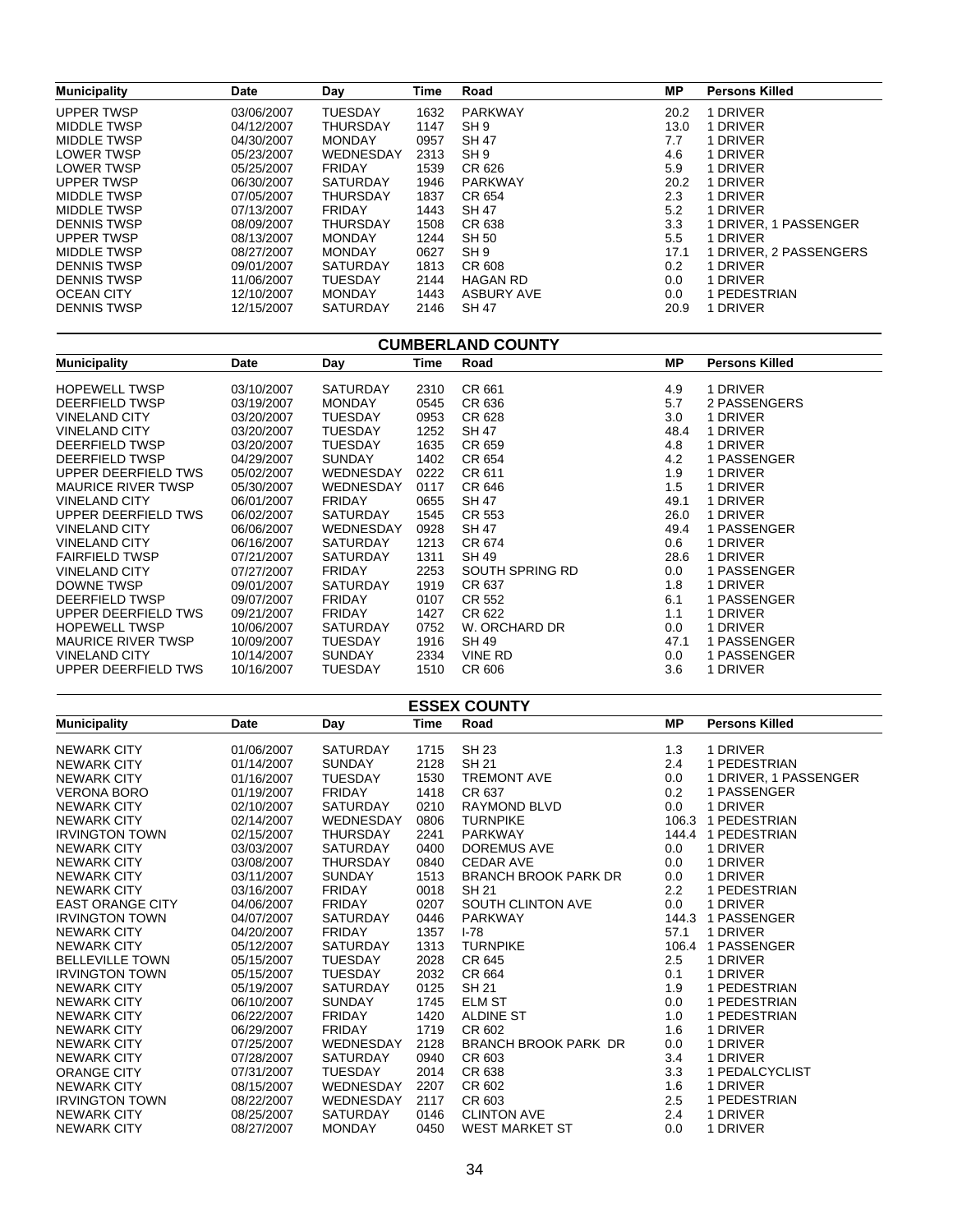| <b>Municipality</b>     | Date       | Day             | Time | Road              | MP.   | <b>Persons Killed</b> |
|-------------------------|------------|-----------------|------|-------------------|-------|-----------------------|
| <b>NEWARK CITY</b>      | 08/28/2007 | <b>TUESDAY</b>  | 0435 | SH 21             | 3.9   | 1 PEDESTRIAN          |
| <b>NEWARK CITY</b>      | 09/04/2007 | <b>TUESDAY</b>  | 1530 | N. 9TH ST         | 0.0   | 1 PEDESTRIAN          |
| <b>NEWARK CITY</b>      | 09/11/2007 | TUESDAY         | 1845 | <b>FERRY ST</b>   | 0.0   | 1 DRIVER              |
| VERONA BORO             | 09/19/2007 | WEDNESDAY       | 1758 | CR 636            | 4.6   | 1 DRIVER              |
| <b>BELLEVILLE TOWN</b>  | 09/30/2007 | <b>SUNDAY</b>   | 0337 | CR 645            | 0.8   | 1 DRIVER              |
| <b>NEWARK CITY</b>      | 10/04/2007 | THURSDAY        | 1030 | <b>RENNER AVE</b> | 0.0   | 1 PEDESTRIAN          |
| <b>EAST ORANGE CITY</b> | 10/06/2007 | <b>SATURDAY</b> | 2101 | $1-280$           | 11.6  | 1 DRIVER              |
| <b>EAST ORANGE CITY</b> | 10/09/2007 | TUESDAY         | 0010 | <b>PARKWAY</b>    | 146.7 | 1 DRIVER              |
| <b>WEST ORANGE TOWN</b> | 10/12/2007 | <b>FRIDAY</b>   | 0915 | <b>CHERRY LA</b>  | 0.0   | 1 DRIVER              |
| <b>NEWARK CITY</b>      | 10/13/2007 | SATURDAY        | 0440 | SH <sub>1</sub>   | 49.5  | 1 PASSENGER           |
| <b>NEWARK CITY</b>      | 10/19/2007 | <b>FRIDAY</b>   | 1330 | 3RD ST            | 0.0   | 1 PEDESTRIAN          |
| <b>NEWARK CITY</b>      | 10/24/2007 | WEDNESDAY       | 1837 | <b>BROAD ST</b>   | 0.0   | 1 PEDESTRIAN          |
| <b>NEWARK CITY</b>      | 10/27/2007 | <b>SATURDAY</b> | 0120 | SOUTH 20TH ST     | 0.0   | 1 DRIVER              |
| <b>NEWARK CITY</b>      | 10/27/2007 | <b>SATURDAY</b> | 2310 | SH 21             | 2.9   | 1 DRIVER              |
| <b>MILLBURN TWSP</b>    | 10/31/2007 | WEDNESDAY       | 0819 | CR 510            | 21.3  | 1 PEDESTRIAN          |
| <b>NEWARK CITY</b>      | 11/02/2007 | <b>FRIDAY</b>   | 2126 | SH 21             | 1.7   | 1 DRIVER, 1 PASSENGER |
| <b>NEWARK CITY</b>      | 12/13/2007 | <b>THURSDAY</b> | 1615 | CR 508            | 10.4  | 1 PEDESTRIAN          |
| <b>NEWARK CITY</b>      | 12/18/2007 | TUESDAY         | 0637 | <b>BROAD ST</b>   | 0.0   | 1 PEDALCYCLIST        |
| <b>BELLEVILLE TOWN</b>  | 12/26/2007 | WEDNESDAY       | 1925 | CR 670            | 0.2   | 1 PEDESTRIAN          |

| <b>GLOUCESTER COUNTY</b>  |            |                 |      |                     |           |                        |  |
|---------------------------|------------|-----------------|------|---------------------|-----------|------------------------|--|
| <b>Municipality</b>       | Date       | Day             | Time | Road                | <b>MP</b> | <b>Persons Killed</b>  |  |
| <b>MONROE TWSP</b>        | 01/18/2007 | <b>THURSDAY</b> | 1619 | CR 555              | 32.9      | 1 DRIVER               |  |
| <b>HARRISON TWSP</b>      | 02/05/2007 | <b>MONDAY</b>   | 1655 | SH 322              | 12.6      | 1 DRIVER               |  |
| <b>FRANKLIN TWSP</b>      | 02/17/2007 | <b>SATURDAY</b> | 0153 | <b>SH 47</b>        | 57.7      | 1 DRIVER               |  |
| <b>DEPTFORD TWSP</b>      | 03/08/2007 | <b>THURSDAY</b> | 1210 | <b>SH 47</b>        | 72.0      | 1 DRIVER               |  |
| <b>FRANKLIN TWSP</b>      | 03/16/2007 | <b>FRIDAY</b>   | 1521 | CR 655              | 3.6       | 1 PASSENGER            |  |
| <b>ELK TWSP</b>           | 03/16/2007 | <b>FRIDAY</b>   | 1808 | <b>SH 55</b>        | 47.4      | 1 DRIVER, 2 PASSENGERS |  |
| <b>WESTVILLE BORO</b>     | 04/23/2007 | <b>MONDAY</b>   | 0843 | $1-295$             | 25.0      | 1 DRIVER               |  |
| <b>LOGAN TWSP</b>         | 05/02/2007 | WEDNESDAY       | 1017 | $1-295$             | 10.9      | 1 DRIVER               |  |
| <b>FRANKLIN TWSP</b>      | 05/05/2007 | <b>SATURDAY</b> | 2308 | <b>DUTCHMILL RD</b> | 0.0       | 1 DRIVER               |  |
| WOOLWICH TWSP             | 05/12/2007 | <b>SATURDAY</b> | 1226 | CR 694              | 0.6       | 1 PASSENGER            |  |
| <b>FRANKLIN TWSP</b>      | 05/16/2007 | WEDNESDAY       | 1338 | <b>SH 55</b>        | 38.7      | 1 DRIVER               |  |
| <b>MONROE TWSP</b>        | 06/03/2007 | <b>SUNDAY</b>   | 1320 | <b>BROAD ST</b>     | 0.0       | 1 DRIVER               |  |
| WEST DEPTFORD TWSP        | 06/05/2007 | <b>TUESDAY</b>  | 2106 | <b>SH 44</b>        | 6.5       | 1 PEDALCYCLIST         |  |
| <b>MONROE TWSP</b>        | 06/16/2007 | <b>SATURDAY</b> | 1255 | <b>SH 322</b>       | 29.1      | 1 PASSENGER            |  |
| PITMAN BORO               | 06/27/2007 | WEDNESDAY       | 1512 | CR 624              | 4.2       | 1 DRIVER               |  |
| <b>MONROE TWSP</b>        | 06/28/2007 | <b>THURSDAY</b> | 0429 | <b>SH 42</b>        | 0.0       | 1 PEDALCYCLIST         |  |
| <b>WESTVILLE BORO</b>     | 07/10/2007 | <b>TUESDAY</b>  | 0923 | SH 130              | 24.7      | 1 DRIVER               |  |
| <b>CLAYTON BORO</b>       | 07/10/2007 | <b>TUESDAY</b>  | 1049 | <b>SH 47</b>        | 59.1      | 1 DRIVER               |  |
|                           | 07/10/2007 | <b>TUESDAY</b>  | 1937 |                     |           | 1 DRIVER               |  |
| <b>ELK TWSP</b>           |            |                 |      | STANGER AVE         | 0.0       |                        |  |
| <b>FRANKLIN TWSP</b>      | 07/25/2007 | WEDNESDAY       | 1029 | <b>SH 40</b>        | 28.4      | 1 DRIVER               |  |
| <b>HARRISON TWSP</b>      | 08/11/2007 | <b>SATURDAY</b> | 1945 | <b>SH 322</b>       | 11.4      | 1 PASSENGER            |  |
| <b>WOODBURY CITY</b>      | 08/27/2007 | <b>MONDAY</b>   | 0228 | <b>DELAWARE ST</b>  | 0.0       | 1 DRIVER               |  |
| <b>ELK TWSP</b>           | 09/09/2007 | <b>SUNDAY</b>   | 0932 | <b>SH 55</b>        | 45.0      | 1 DRIVER               |  |
| NATIONAL PARK BORO        | 09/10/2007 | <b>MONDAY</b>   | 1543 | CR 642              | 0.8       | 1 DRIVER               |  |
| <b>WASHINGTON TWSP</b>    | 09/12/2007 | WEDNESDAY       | 2339 | <b>SALINA RD</b>    | 0.0       | 1 DRIVER               |  |
| <b>ELK TWSP</b>           | 09/23/2007 | <b>SUNDAY</b>   | 0127 | <b>SH77</b>         | 22.1      | 1 DRIVER, 1 PASSENGER  |  |
| <b>MANTUA TWSP</b>        | 09/28/2007 | <b>FRIDAY</b>   | 1940 | <b>SH 55</b>        | 52.3      | 1 PASSENGER            |  |
| SOUTH HARRISON TWSP       | 09/30/2007 | <b>SUNDAY</b>   | 1150 | <b>SH 45</b>        | 15.7      | 1 PASSENGER            |  |
| <b>WASHINGTON TWSP</b>    | 10/01/2007 | <b>MONDAY</b>   | 2209 | <b>SH 42</b>        | 2.6       | 1 DRIVER               |  |
| <b>WASHINGTON TWSP</b>    | 10/19/2007 | <b>FRIDAY</b>   | 1601 | CR 635              | 6.8       | 1 DRIVER               |  |
| <b>DEPTFORD TWSP</b>      | 10/26/2007 | <b>FRIDAY</b>   | 2230 | <b>CR 553</b>       | 47.7      | 1 PEDESTRIAN           |  |
| <b>WEST DEPTFORD TWSP</b> | 10/27/2007 | <b>SATURDAY</b> | 0049 | $1-295$             | 20.8      | 1 DRIVER               |  |
| <b>ELK TWSP</b>           | 10/28/2007 | <b>SUNDAY</b>   | 1330 | <b>SH 55</b>        | 45.7      | 1 PASSENGER            |  |
| <b>WASHINGTON TWSP</b>    | 11/01/2007 | <b>THURSDAY</b> | 1900 | <b>SH 47</b>        | 66.8      | 1 PEDESTRIAN           |  |
| DEPTFORD TWSP             | 11/04/2007 | <b>SUNDAY</b>   | 1859 | <b>CR 534</b>       | 2.4       | 1 PEDESTRIAN           |  |
| DEPTFORD TWSP             | 11/08/2007 | <b>THURSDAY</b> | 2215 | <b>SH 47</b>        | 73.4      | 1 DRIVER               |  |
| DEPTFORD TWSP             | 11/19/2007 | <b>MONDAY</b>   | 1342 | <b>SH 55</b>        | 55.2      | 1 DRIVER               |  |
| <b>HARRISON TWSP</b>      | 11/21/2007 | WEDNESDAY       | 1231 | CR 667              | 2.0       | 1 DRIVER               |  |
| <b>MONROE TWSP</b>        | 11/22/2007 | <b>THURSDAY</b> | 0912 | CR 555              | 29.6      | 1 DRIVER, 1 PASSENGER  |  |
| <b>ELK TWSP</b>           | 12/04/2007 | TUESDAY         | 2030 | <b>SH 55</b>        | 45.0      | 1 PEDESTRIAN           |  |
| <b>LOGAN TWSP</b>         | 12/10/2007 | <b>MONDAY</b>   | 0514 | CR 653              | 2.6       | 1 DRIVER               |  |
| <b>MONROE TWSP</b>        | 12/15/2007 | <b>SATURDAY</b> | 0230 | <b>CR 538</b>       | 23.6      | 1 DRIVER               |  |
| <b>WASHINGTON TWSP</b>    | 12/20/2007 | <b>THURSDAY</b> | 1742 | CR 654              | 3.8       | 1 DRIVER               |  |
| <b>GLASSBORO BORO</b>     | 12/21/2007 | <b>FRIDAY</b>   | 0159 | <b>GIRARD RD</b>    | 0.0       | 1 PASSENGER            |  |
|                           |            |                 |      |                     |           |                        |  |

| <b>HUDSON COUNTY</b> |            |               |      |       |    |                       |  |  |
|----------------------|------------|---------------|------|-------|----|-----------------------|--|--|
| <b>Municipality</b>  | Date       | Dav           | Time | Road  | МP | <b>Persons Killed</b> |  |  |
| <b>JERSEY CITY</b>   | 01/05/2007 | <b>FRIDAY</b> | 1308 | -SH 7 |    | <b>DRIVER</b>         |  |  |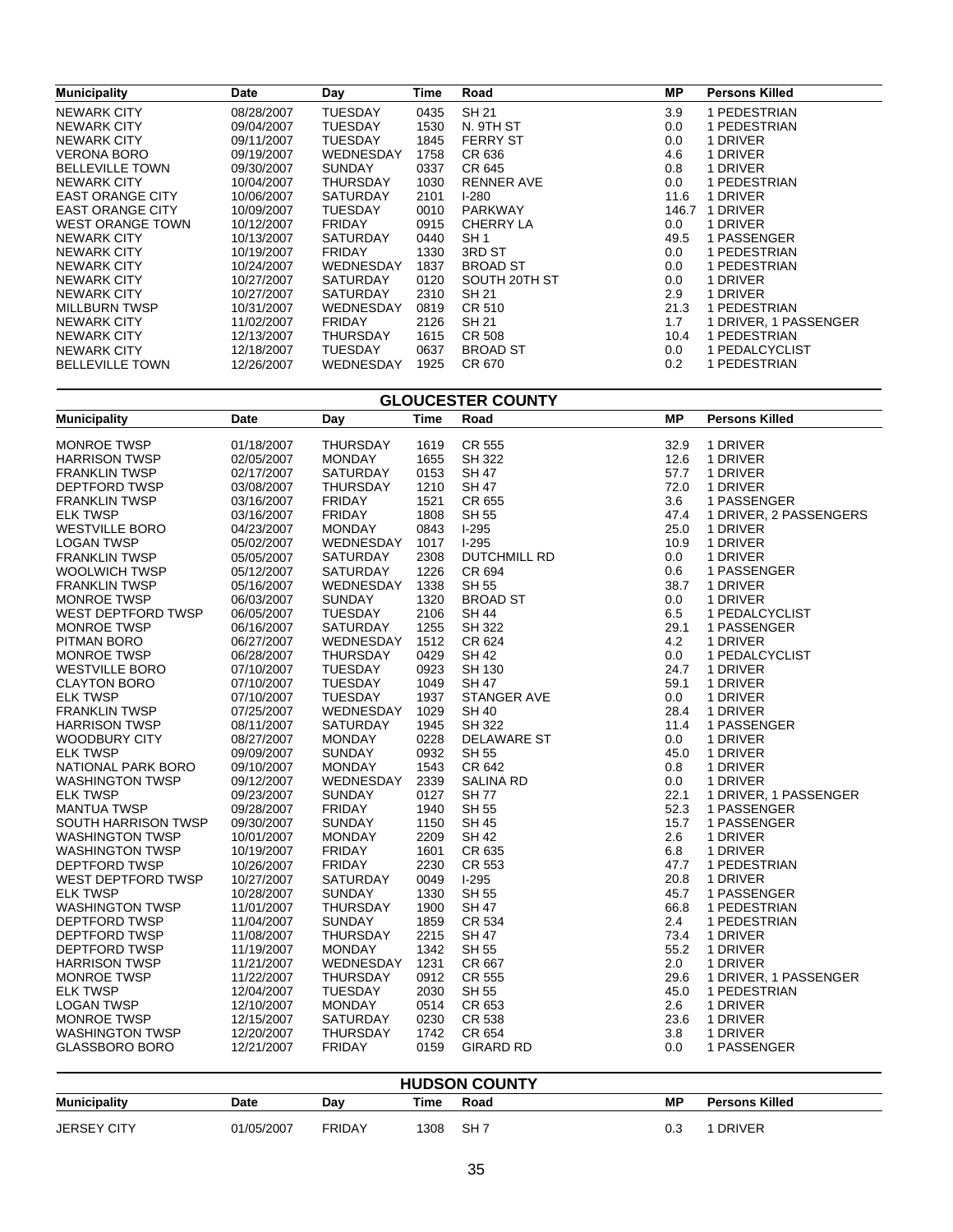| <b>Municipality</b>    | Date       | Day              | Time | Road               | МP      | <b>Persons Killed</b> |
|------------------------|------------|------------------|------|--------------------|---------|-----------------------|
| UNION CITY             | 01/07/2007 | <b>SUNDAY</b>    | 2110 | <b>SUMMIT AVE</b>  | $0.0\,$ | 1 PEDESTRIAN          |
| JERSEY CITY            | 01/23/2007 | <b>TUESDAY</b>   | 2301 | SH <sub>1</sub>    | 54.0    | 1 PASSENGER           |
| NORTH BERGEN TWSP      | 02/06/2007 | <b>TUESDAY</b>   | 1757 | CR 505             | 3.2     | 1 PEDESTRIAN          |
| <b>WEEHAWKEN TWSP</b>  | 02/17/2007 | SATURDAY         | 0106 | PORT IMPERIAL BLVD | $0.0\,$ | 1 DRIVER              |
| <b>JERSEY CITY</b>     | 02/24/2007 | <b>SATURDAY</b>  | 0548 | SH <sub>1</sub>    | 3.0     | 1 PASSENGER           |
| <b>JERSEY CITY</b>     | 04/19/2007 | <b>THURSDAY</b>  | 1730 | OCEAN AVE          | $0.0\,$ | 1 DRIVER              |
| <b>JERSEY CITY</b>     | 05/20/2007 | <b>SUNDAY</b>    | 0314 | <b>BALDWIN AVE</b> | $0.0\,$ | 1 DRIVER              |
| <b>JERSEY CITY</b>     | 06/03/2007 | <b>SUNDAY</b>    | 1606 | <b>SECAUCUS RD</b> | 0.0     | 1 PASSENGER           |
| NORTH BERGEN TWSP      | 06/05/2007 | TUESDAY          | 1236 | PATERSON PLANK RD  | $0.0\,$ | 1 DRIVER              |
| UNION CITY             | 06/28/2007 | <b>THURSDAY</b>  | 1609 | 43RD ST            | $0.0\,$ | 1 PEDESTRIAN          |
| <b>KEARNY TOWN</b>     | 07/09/2007 | <b>MONDAY</b>    | 0355 | SH <sub>1</sub>    | 2.7     | 1 DRIVER              |
| <b>JERSEY CITY</b>     | 07/13/2007 | <b>FRIDAY</b>    | 2238 | CR 501             | 29.6    | 1 PEDESTRIAN          |
| <b>GUTTENBERG TOWN</b> | 07/15/2007 | <b>SUNDAY</b>    | 0040 | FERRY RD.          | 0.0     | 1 PEDESTRIAN          |
| <b>JERSEY CITY</b>     | 07/21/2007 | <b>SATURDAY</b>  | 0030 | CR 501             | 29.1    | 1 PEDESTRIAN          |
| <b>JERSEY CITY</b>     | 07/22/2007 | <b>SUNDAY</b>    | 0058 | SH <sub>1</sub>    | 55.5    | 1 DRIVER              |
| <b>KEARNY TOWN</b>     | 07/23/2007 | <b>MONDAY</b>    | 2126 | <b>TURNPIKE</b>    |         | 110.0 1 PEDESTRIAN    |
| <b>SECAUCUS TOWN</b>   | 07/27/2007 | <b>FRIDAY</b>    | 1833 | CR 681             | 5.1     | 1 PEDESTRIAN          |
| <b>SECAUCUS TOWN</b>   | 08/01/2007 | <b>WEDNESDAY</b> | 1359 | <b>SECAUCUS RD</b> | $0.0\,$ | 1 PASSENGER           |
| UNION CITY             | 09/08/2007 | <b>SATURDAY</b>  | 2318 | MANHATTAN AVE      | 0.0     | 1 DRIVER              |
| <b>JERSEY CITY</b>     | 09/13/2007 | <b>THURSDAY</b>  | 2020 | CR 501             | 32.0    | 1 DRIVER              |
| <b>SECAUCUS TOWN</b>   | 09/25/2007 | <b>TUESDAY</b>   | 2100 | <b>TURNPIKE</b>    | 114.4   | 1 DRIVER              |
| NORTH BERGEN TWSP      | 09/30/2007 | <b>SUNDAY</b>    | 0226 | CR 501             | 34.6    | 1 PEDESTRIAN          |
| <b>JERSEY CITY</b>     | 10/12/2007 | <b>FRIDAY</b>    | 0815 | <b>FULTON AVE</b>  | 0.0     | 1 PASSENGER           |
| <b>JERSEY CITY</b>     | 10/27/2007 | <b>SATURDAY</b>  | 0626 | SH 440             | 25.9    | 1 PEDESTRIAN          |
| UNION CITY             | 12/01/2007 | <b>SATURDAY</b>  | 1836 | CR 501             | 32.8    | 1 PEDESTRIAN          |
|                        |            |                  |      |                    |         |                       |

| <b>HUNTERDON COUNTY</b>  |            |                 |      |        |      |                       |  |  |
|--------------------------|------------|-----------------|------|--------|------|-----------------------|--|--|
| <b>Municipality</b>      | Date       | Day             | Time | Road   | МP   | <b>Persons Killed</b> |  |  |
| <b>UNION TWSP</b>        | 01/26/2007 | <b>FRIDAY</b>   | 1819 | $1-78$ | 16.1 | 1 PASSENGER           |  |  |
| RARITAN TWSP             | 07/01/2007 | <b>SUNDAY</b>   | 2117 | SH 31  | 25.0 | 1 DRIVER              |  |  |
| <b>GLEN GARDNER BORO</b> | 07/17/2007 | <b>TUESDAY</b>  | 1020 | SH 31  | 36.8 | 1 DRIVER              |  |  |
| <b>CLINTON TWSP</b>      | 07/27/2007 | <b>FRIDAY</b>   | 0931 | SH 31  | 31.6 | 1 DRIVER              |  |  |
| <b>CLINTON TWSP</b>      | 09/03/2007 | <b>MONDAY</b>   | 0911 | I-78   | 23.0 | 1 DRIVER              |  |  |
| DELAWARE TWSP            | 09/23/2007 | <b>SUNDAY</b>   | 1146 | CR 523 | 5.5  | 1 DRIVER              |  |  |
| <b>FRENCHTOWN BORO</b>   | 11/17/2007 | <b>SATURDAY</b> | 1553 | SH 12  | 0.4  | 1 PASSENGER           |  |  |

| <b>MERCER COUNTY</b>  |            |                  |      |                          |           |                         |  |  |  |  |
|-----------------------|------------|------------------|------|--------------------------|-----------|-------------------------|--|--|--|--|
| <b>Municipality</b>   | Date       | Day              | Time | Road                     | <b>MP</b> | <b>Persons Killed</b>   |  |  |  |  |
| <b>HAMILTON TWSP</b>  | 01/13/2007 | <b>SATURDAY</b>  | 2339 | CR 524                   | 4.4       | 1 DRIVER                |  |  |  |  |
| <b>HOPEWELL TWSP</b>  | 01/21/2007 | <b>SUNDAY</b>    | 0757 | CR 546                   | 3.3       | 1 DRIVER                |  |  |  |  |
| TRENTON               | 01/24/2007 | <b>WEDNESDAY</b> | 1232 | CR 636                   | 0.8       | 1 DRIVER                |  |  |  |  |
| WEST WINDSOR TWP      | 02/12/2007 | <b>MONDAY</b>    | 1256 | CR 535                   | 6.1       | 1 DRIVER                |  |  |  |  |
| <b>TRENTON</b>        | 02/23/2007 | <b>FRIDAY</b>    | 0239 | <b>SH 129</b>            | 1.1       | 1 PEDESTRIAN            |  |  |  |  |
| <b>EWING TWSP</b>     | 03/21/2007 | WEDNESDAY        | 1235 | CR 622                   | 5.8       | 1 DRIVER                |  |  |  |  |
| <b>LAWRENCE TWSP</b>  | 03/28/2007 | <b>WEDNESDAY</b> | 0400 | CR 546                   | 9.3       | 1 DRIVER                |  |  |  |  |
| <b>WASHINGTON TWP</b> | 05/20/2007 | <b>SUNDAY</b>    | 0338 | <b>TURNPIKE</b>          | 64.6      | 1 PASSENGER             |  |  |  |  |
| <b>EWING TWSP</b>     | 07/24/2007 | TUESDAY          | 1248 | <b>SH 31</b>             | 4.1       | 1 PASSENGER             |  |  |  |  |
| TRENTON               | 07/25/2007 | <b>WEDNESDAY</b> | 1430 | <b>SH 31</b>             | 0.4       | 1 PASSENGER             |  |  |  |  |
| <b>EWING TWSP</b>     | 08/04/2007 | <b>SATURDAY</b>  | 2051 | CR 613                   | 0.2       | 1 PEDESTRIAN            |  |  |  |  |
| <b>HAMILTON TWSP</b>  | 08/06/2007 | <b>MONDAY</b>    | 1350 | CR 524                   | 3.3       | 1 DRIVER                |  |  |  |  |
| <b>EWING TWSP</b>     | 09/01/2007 | <b>SATURDAY</b>  | 2347 | <b>GREEN LN</b>          | 0.4       | 1 DRIVER                |  |  |  |  |
| <b>HOPEWELL TWSP</b>  | 09/13/2007 | <b>THURSDAY</b>  | 1740 | PENNINGTON-ROCKY HILL RD | 0.8       | 1 PASSENGER             |  |  |  |  |
| <b>HAMILTON TWSP</b>  | 09/14/2007 | <b>FRIDAY</b>    | 1041 | $1 - 195$                | 4.6       | 1 DRIVER                |  |  |  |  |
| <b>PRINCETON TWSP</b> | 10/10/2007 | <b>WEDNESDAY</b> | 1207 | <b>NORTH HARRISON ST</b> | 1.2       | 1 PEDALCYCLIST          |  |  |  |  |
| <b>HAMILTON TWSP</b>  | 10/19/2007 | <b>FRIDAY</b>    | 0228 | $1-295$                  | 60.7      | 1 PASSENGER             |  |  |  |  |
| <b>HAMILTON TWSP</b>  | 11/02/2007 | <b>FRIDAY</b>    | 2321 | SH 156                   | 1.0       | 1 DRIVER, 1 PASSENGER   |  |  |  |  |
| <b>HAMILTON TWSP</b>  | 11/13/2007 | <b>TUESDAY</b>   | 1039 | CR 619                   | 0.5       | 1 PASSENGER             |  |  |  |  |
| <b>HAMILTON TWSP</b>  | 11/21/2007 | <b>WEDNESDAY</b> | 1259 | CR 535                   | 0.5       | 1 PEDESTRIAN            |  |  |  |  |
| <b>HAMILTON TWSP</b>  | 11/28/2007 | <b>WEDNESDAY</b> | 2250 | CR 535                   | 5.3       | 1 DRIVER                |  |  |  |  |
| <b>HAMILTON TWSP</b>  | 12/04/2007 | TUESDAY          | 0545 | <b>SH33</b>              | 2.3       | 1 DRIVER                |  |  |  |  |
| <b>EWING TWSP</b>     | 12/28/2007 | <b>FRIDAY</b>    | 1954 | <b>TURNPIKE</b>          | 0.6       | 2 DRIVERS, 2 PASSENGERS |  |  |  |  |

| <b>MIDDLESEX COUNTY</b> |            |                 |      |                 |       |                       |  |  |  |
|-------------------------|------------|-----------------|------|-----------------|-------|-----------------------|--|--|--|
| <b>Municipality</b>     | Date       | Day             | Time | Road            | ΜP    | <b>Persons Killed</b> |  |  |  |
| <b>MONROE TWSP</b>      | 01/05/2007 | FRIDAY          | 1206 | CR 625          | 0.0   | 1 DRIVER              |  |  |  |
| PERTH AMBOY CITY        | 01/05/2007 | FRIDAY          | 1825 | <b>SH 35</b>    | 54.1  | <b>PEDESTRIAN</b>     |  |  |  |
| NEW BRUNSWICK CITY      | 01/06/2007 | SATURDAY        | 1942 | DELAVAN ST      | 0.0   | I PEDESTRIAN          |  |  |  |
| <b>EDISON TWSP</b>      | 01/22/2007 | <b>MONDAY</b>   | 1028 | <b>SH 27</b>    | 20.2  | 1 DRIVER              |  |  |  |
| <b>OLD BRIDGE TWSP</b>  | 01/25/2007 | <b>THURSDAY</b> | 0900 | SH <sub>9</sub> | 124.6 | 1 DRIVER              |  |  |  |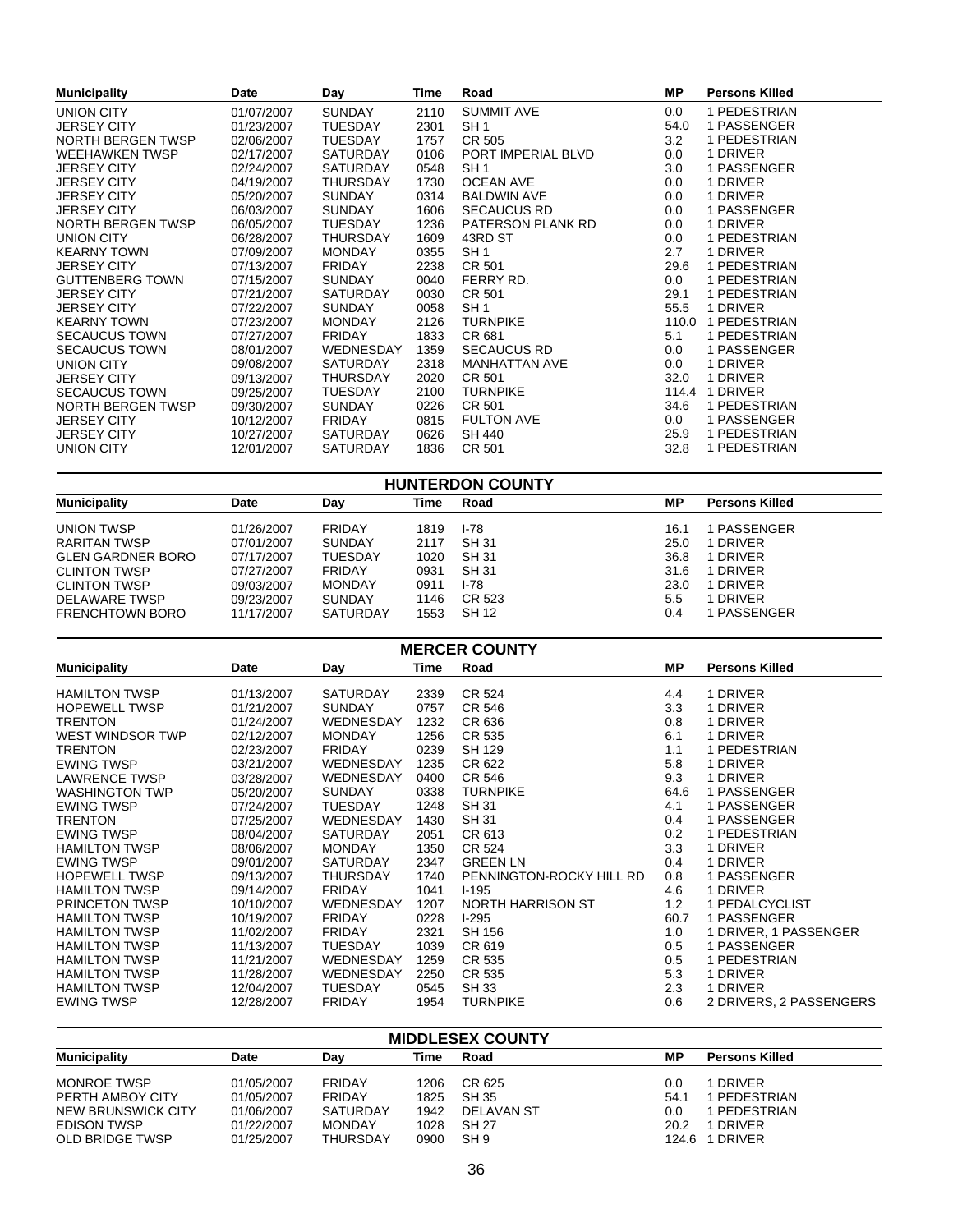| <b>Municipality</b>        | <b>Date</b> | Day             | Time | Road                  | <b>MP</b> | <b>Persons Killed</b> |
|----------------------------|-------------|-----------------|------|-----------------------|-----------|-----------------------|
| <b>PISCATAWAY TWSP</b>     | 02/02/2007  | <b>FRIDAY</b>   | 1127 | CR 622                | 3.8       | 1 DRIVER              |
| <b>EAST BRUNSWICK TWSP</b> | 02/07/2007  | WEDNESDAY       | 0551 | RUES LN               | 0.0       | 1 PEDESTRIAN          |
| SAYREVILLE BORO            | 02/07/2007  | WEDNESDAY       | 1447 | PARKWAY               |           | 123.8 1 DRIVER        |
| <b>METUCHEN BORO</b>       | 04/08/2007  | <b>SUNDAY</b>   | 0046 | <b>SH 27</b>          | 21.5      | 1 DRIVER              |
| <b>EAST BRUNSWICK TWSP</b> | 04/08/2007  | <b>SUNDAY</b>   | 1504 | <b>SH 18</b>          | 37.9      | 1 DRIVER, 1 PASSENGER |
| SOUTH PLAINFIELD BO        | 04/09/2007  | <b>MONDAY</b>   | 2113 | CR 603                | 3.7       | 1 PEDESTRIAN          |
| <b>WOODBRIDGE TWSP</b>     | 04/29/2007  | <b>SUNDAY</b>   | 1505 | <b>TURNPIKE</b>       | 90.6      | 1 DRIVER              |
| PLAINSBORO TWSP            | 04/30/2007  | <b>MONDAY</b>   | 1212 | NOSTRAND RD           | 0.0       | 1 DRIVER              |
| NEW BRUNSWICK CITY         | 05/02/2007  | WEDNESDAY       | 1929 | SH <sub>1</sub>       | 28.0      | 1 DRIVER              |
| <b>WOODBRIDGE TWSP</b>     | 05/16/2007  | WEDNESDAY       | 1847 | SH <sub>1</sub>       | 38.1      | 1 DRIVER              |
| <b>EDISON TWSP</b>         | 05/20/2007  | <b>SUNDAY</b>   | 0627 | <b>CR 514</b>         | 31.2      | 1 DRIVER              |
| SAYREVILLE BORO            | 06/03/2007  | <b>SUNDAY</b>   | 2250 | PARKWAY               |           | 125.2 1 DRIVER        |
| <b>OLD BRIDGE TWSP</b>     | 06/04/2007  | <b>MONDAY</b>   | 1922 | CR 626                | 5.0       | 1 PEDESTRIAN          |
| <b>EDISON TWSP</b>         | 06/05/2007  | <b>TUESDAY</b>  | 1330 | <b>SH 27</b>          | 19.4      | 1 DRIVER              |
| <b>EDISON TWSP</b>         | 06/19/2007  | <b>TUESDAY</b>  | 1253 | $I-287$               | 3.8       | 1 PEDESTRIAN          |
| <b>OLD BRIDGE TWSP</b>     | 07/02/2007  | <b>MONDAY</b>   | 2230 | SH <sub>9</sub>       |           | 124.9 1 PEDESTRIAN    |
| WOODBRIDGE TWSP            | 07/08/2007  | <b>SUNDAY</b>   | 1948 | <b>CR 514</b>         | 34.0      | 1 DRIVER              |
| <b>OLD BRIDGE TWSP</b>     | 07/26/2007  | <b>THURSDAY</b> | 0819 | <b>SH 18</b>          | 31.9      | 1 DRIVER              |
| <b>EDISON TWSP</b>         | 07/31/2007  | <b>TUESDAY</b>  | 0911 | CR 649                | 1.7       | 1 PEDESTRIAN          |
| <b>WOODBRIDGE TWSP</b>     | 08/04/2007  | SATURDAY        | 0258 | CR 604                | 7.8       | 1 DRIVER              |
| PISCATAWAY TWSP            | 08/09/2007  | THURSDAY        | 1051 | CR 665                | 0.5       | 1 PASSENGER           |
| <b>OLD BRIDGE TWSP</b>     | 08/14/2007  | TUESDAY         | 1714 | SH <sub>9</sub>       |           | 122.5 1 DRIVER        |
| <b>NEW BRUNSWICK CITY</b>  | 08/14/2007  | TUESDAY         | 2114 | <b>COMMERCIAL AVE</b> | 0.0       | 1 DRIVER              |
| <b>OLD BRIDGE TWSP</b>     | 08/22/2007  | WEDNESDAY       | 1341 | <b>SH 18</b>          | 31.3      | 1 PASSENGER           |
| <b>NEW BRUNSWICK CITY</b>  | 08/23/2007  | <b>THURSDAY</b> | 0221 | SH <sub>1</sub>       | 27.2      | 1 DRIVER              |
| SOUTH PLAINFIELD BO        | 09/02/2007  | <b>SUNDAY</b>   | 2255 | <b>KENYON AVE</b>     | 0.0       | 1 DRIVER              |
| <b>WOODBRIDGE TWSP</b>     | 09/22/2007  | <b>SATURDAY</b> | 0406 | CR 655                | 0.6       | 1 DRIVER              |
| SAYREVILLE BORO            | 09/24/2007  | <b>MONDAY</b>   | 1148 | <b>KARCHER ST</b>     | 0.0       | 1 PASSENGER           |
| <b>MONROE TWSP</b>         | 10/01/2007  | <b>MONDAY</b>   | 1619 | LOWER MATCHAPONIX AVE | 0.0       | 1 PEDESTRIAN          |
| SAYREVILLE BORO            | 10/02/2007  | <b>TUESDAY</b>  | 2149 | SH <sub>9</sub>       |           | 131.1 1 PEDALCYCLIST  |
| <b>MONROE TWSP</b>         | 10/04/2007  | <b>THURSDAY</b> | 1051 | <b>TURNPIKE</b>       | 74.0      | 1 DRIVER              |
| <b>NEW BRUNSWICK CITY</b>  | 10/05/2007  | <b>FRIDAY</b>   | 2328 | SH <sub>1</sub>       | 27.2      | 1 PEDESTRIAN          |
| NEW BRUNSWICK CITY         | 10/06/2007  | <b>SATURDAY</b> | 0324 | SH <sub>1</sub>       | 27.2      | 1 PEDESTRIAN          |
| <b>EAST BRUNSWICK TWSP</b> | 10/06/2007  | <b>SATURDAY</b> | 2020 | CR 613                | 8.4       | 1 PASSENGER           |
| <b>EAST BRUNSWICK TWSP</b> | 10/11/2007  | <b>THURSDAY</b> | 0514 | <b>SH 18</b>          | 36.3      | 1 PEDESTRIAN          |
| <b>CRANBURY TWSP</b>       | 10/18/2007  | THURSDAY        | 2254 | <b>TURNPIKE</b>       | 69.4      | 1 PEDESTRIAN          |
| <b>METUCHEN BORO</b>       | 10/24/2007  | WEDNESDAY       | 0847 | CR 669                | 0.9       | 1 PEDESTRIAN          |
| PLAINSBORO TWSP            | 10/24/2007  | WEDNESDAY       | 1853 | CR 615                | 0.3       | 1 DRIVER              |
| PLAINSBORO TWSP            | 10/27/2007  | SATURDAY        | 0212 | SH <sub>1</sub>       | 12.1      | 1 DRIVER              |
| <b>WOODBRIDGE TWSP</b>     | 10/27/2007  | <b>SATURDAY</b> | 0635 | PARKWAY               |           | 132.9 1 DRIVER        |
| NEW BRUNSWICK CITY         | 11/01/2007  | THURSDAY        | 1824 | CR 691                | 0.1       | 1 PEDESTRIAN          |
| <b>EDISON TWSP</b>         | 11/09/2007  | <b>FRIDAY</b>   | 2348 | SH <sub>1</sub>       | 29.9      | 1 PEDESTRIAN          |
| <b>SOUTH BRUNSWICK TWS</b> | 11/10/2007  | <b>SATURDAY</b> | 0255 | SH <sub>1</sub>       | 19.9      | 1 DRIVER              |
| SOUTH PLAINFIELD BO        | 11/10/2007  | <b>SATURDAY</b> | 0310 | $I-287$               | 5.3       | 2 PEDESTRIANS         |
| SOUTH BRUNSWICK TWS        | 11/21/2007  | WEDNESDAY       | 0318 | SH <sub>1</sub>       | 15.9      | 1 DRIVER              |
| <b>WOODBRIDGE TWSP</b>     | 11/23/2007  | <b>FRIDAY</b>   | 0829 | PARKWAY               |           | 129.7 1 DRIVER        |
| SOUTH BRUNSWICK TWS        | 12/28/2007  | <b>FRIDAY</b>   | 0258 | SH <sub>1</sub>       | 20.4      | 1 PASSENGER           |

| <b>MONMOUTH COUNTY</b>  |            |                  |      |                  |         |                             |  |  |  |  |
|-------------------------|------------|------------------|------|------------------|---------|-----------------------------|--|--|--|--|
| <b>Municipality</b>     | Date       | Day              | Time | Road             | MР      | <b>Persons Killed</b>       |  |  |  |  |
| WEST LONG BRANCH BO     | 01/04/2007 | <b>THURSDAY</b>  | 2145 | CR 32            | 1.6     | 1 PASSENGER                 |  |  |  |  |
| <b>FREEHOLD TWSP</b>    | 01/10/2007 | <b>WEDNESDAY</b> | 1412 | <b>CR 55</b>     | 2.9     | 2 DRIVERS, 2 PASSENGERS     |  |  |  |  |
| <b>OCEAN TWSP</b>       | 02/09/2007 | <b>FRIDAY</b>    | 2015 | SUNSET AVE       | 0.0     | 1 PEDESTRIAN                |  |  |  |  |
| <b>MARLBORO TWSP</b>    | 02/12/2007 | <b>MONDAY</b>    | 1442 | <b>SH79</b>      | 10.5    | 1 DRIVER                    |  |  |  |  |
| ABERDEEN TWSP           | 03/11/2007 | <b>SUNDAY</b>    | 1350 | CR <sub>3</sub>  | 12.3    | 1 PEDESTRIAN                |  |  |  |  |
| NEPTUNE TWSP            | 03/11/2007 | <b>SUNDAY</b>    | 1901 | CR 40            | 0.5     | 1 PEDESTRIAN                |  |  |  |  |
| NEPTUNE TWSP            | 03/14/2007 | <b>WEDNESDAY</b> | 2049 | <b>SH33</b>      | 38.6    | 3 PASSENGERS                |  |  |  |  |
| ASBURY PARK CIT         | 03/22/2007 | <b>THURSDAY</b>  | 2111 | <b>GRAND AVE</b> | 0.0     | 1 PEDESTRIAN                |  |  |  |  |
| <b>WALL TWSP</b>        | 04/27/2007 | <b>FRIDAY</b>    | 1729 | $1-195$          | 33.7    | 1 DRIVER                    |  |  |  |  |
| <b>WALL TWSP</b>        | 05/10/2007 | THURSDAY         | 1720 | $1-195$          | 31.9    | 1 DRIVER                    |  |  |  |  |
| <b>HOWELL TWSP</b>      | 05/17/2007 | <b>THURSDAY</b>  | 0723 | CR 547           | 14.6    | 1 PASSENGER                 |  |  |  |  |
| <b>HOLMDEL TWSP</b>     | 05/18/2007 | <b>FRIDAY</b>    | 1405 | <b>PARKWAY</b>   | 116.3   | 1 DRIVER                    |  |  |  |  |
| <b>LONG BRANCH CITY</b> | 05/26/2007 | <b>SATURDAY</b>  | 1950 | WESTWOOD AVE     | $0.0\,$ | 1 DRIVER                    |  |  |  |  |
| <b>FREEHOLD TWSP</b>    | 06/02/2007 | <b>SATURDAY</b>  | 1512 | SH <sub>9</sub>  |         | 111.4 1 DRIVER              |  |  |  |  |
| <b>FREEHOLD TWSP</b>    | 06/03/2007 | <b>SUNDAY</b>    | 0111 | CR 537           | 13.9    | 1 DRIVER                    |  |  |  |  |
| <b>WALL TWSP</b>        | 06/04/2007 | <b>MONDAY</b>    | 0735 | <b>PARKWAY</b>   | 94.5    | 1 DRIVER                    |  |  |  |  |
| <b>WALL TWSP</b>        | 06/09/2007 | <b>SATURDAY</b>  | 0130 | <b>SH 34</b>     | 1.8     | 1 DRIVER, 1 PASSENGER       |  |  |  |  |
| <b>MILLSTONE TWSP</b>   | 06/09/2007 | <b>SATURDAY</b>  | 1731 | CR 524           | 18.1    | 1 PASSENGER                 |  |  |  |  |
| <b>WALL TWSP</b>        | 06/15/2007 | <b>FRIDAY</b>    | 2047 | SH 34            | 0.7     | 1 PASSENGER                 |  |  |  |  |
| <b>HOLMDEL TWSP</b>     | 06/16/2007 | <b>SATURDAY</b>  | 0214 | <b>PARKWAY</b>   |         | 115.6 1 DRIVER, 1 PASSENGER |  |  |  |  |
| <b>MILLSTONE TWSP</b>   | 06/18/2007 | <b>MONDAY</b>    | 0815 | $1-195$          | 15.1    | 1 DRIVER                    |  |  |  |  |
| <b>MATAWAN BORO</b>     | 06/26/2007 | <b>TUESDAY</b>   | 1433 | <b>SH 34</b>     | 22.2    | 1 DRIVER                    |  |  |  |  |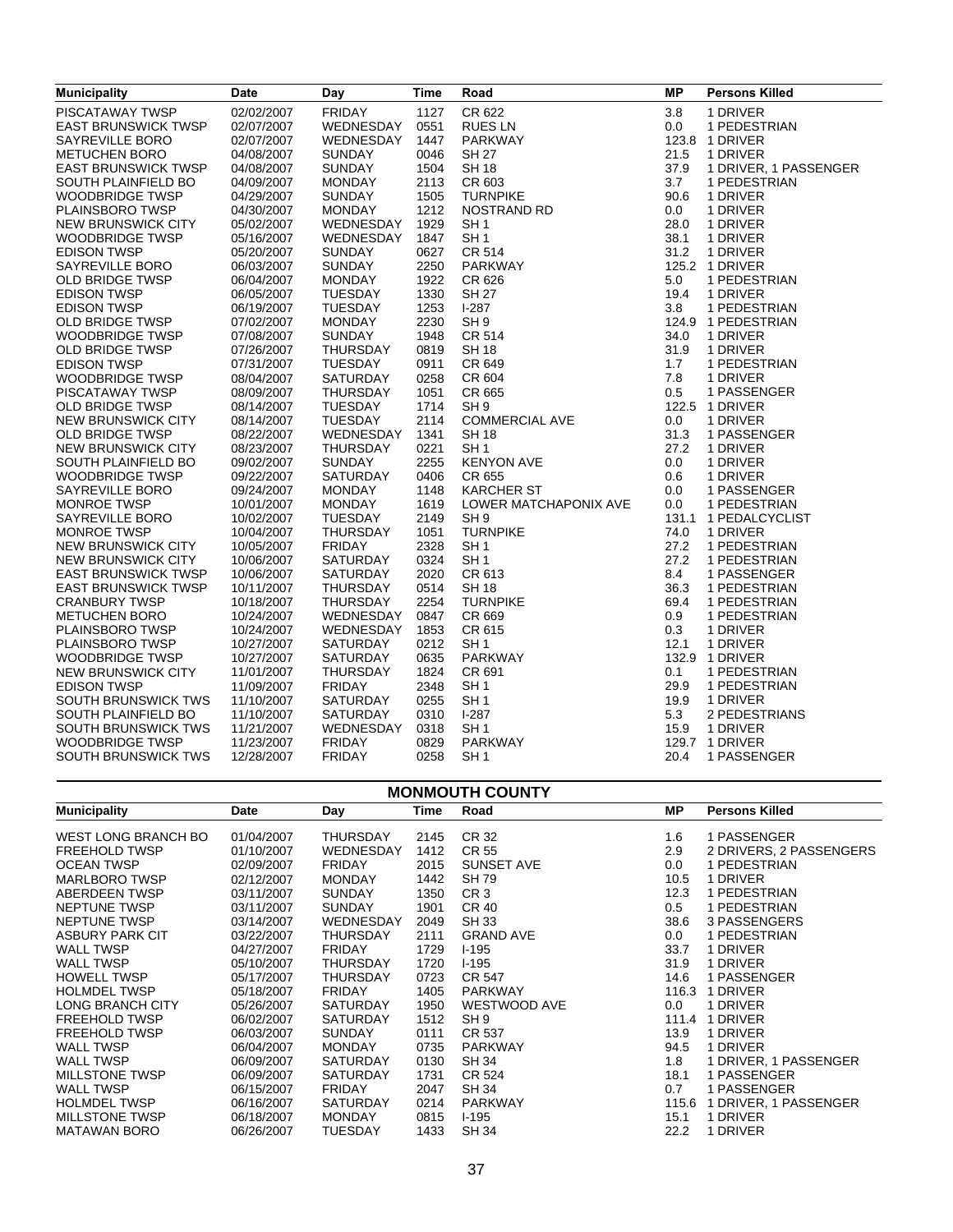| <b>Municipality</b>    | Date       | Day              | Time | Road                  | <b>MP</b> | <b>Persons Killed</b> |
|------------------------|------------|------------------|------|-----------------------|-----------|-----------------------|
| <b>MARLBORO TWSP</b>   | 07/08/2007 | <b>SUNDAY</b>    | 0115 | <b>SH 18</b>          | 27.2      | 1 PASSENGER           |
| <b>WALL TWSP</b>       | 07/15/2007 | <b>SUNDAY</b>    | 0301 | <b>PARKWAY</b>        | 94.8      | 1 DRIVER, 1 PASSENGER |
| UPPER FREEHOLD TWSP    | 07/20/2007 | <b>FRIDAY</b>    | 0956 | <b>HOLMES MILL RD</b> | 0.0       | 1 DRIVER              |
| <b>HOWELL TWSP</b>     | 07/29/2007 | <b>SUNDAY</b>    | 0837 | $1-195$               | 31.4      | 1 DRIVER              |
| <b>HOWELL TWSP</b>     | 07/29/2007 | <b>SUNDAY</b>    | 2336 | <b>SH 34</b>          | 9.1       | 1 DRIVER              |
| SHREWSBURY TWSP        | 08/01/2007 | WEDNESDAY        | 1537 | <b>SH 35</b>          | 31.9      | 1 PEDESTRIAN          |
| <b>KEYPORT BORO</b>    | 08/05/2007 | <b>SUNDAY</b>    | 1622 | <b>SH 35</b>          | 43.4      | 1 DRIVER              |
| <b>WALL TWSP</b>       | 08/11/2007 | <b>SATURDAY</b>  | 2311 | <b>PARKWAY</b>        | 95.3      | 1 DRIVER              |
| <b>FREEHOLD TWSP</b>   | 08/25/2007 | <b>SATURDAY</b>  | 1602 | CR 537                | 53.7      | 1 DRIVER              |
| WEST LONG BRANCH BO    | 09/12/2007 | WEDNESDAY        | 0651 | <b>SH71</b>           | 12.9      | 1 PEDESTRIAN          |
| <b>MIDDLETOWN TWSP</b> | 09/14/2007 | <b>FRIDAY</b>    | 0010 | <b>SH 35</b>          | 35.2      | 1 DRIVER              |
| <b>FREEHOLD TWSP</b>   | 09/28/2007 | <b>FRIDAY</b>    | 0411 | CR 527                | 20.0      | 1 DRIVER              |
| <b>FREEHOLD TWSP</b>   | 10/01/2007 | <b>MONDAY</b>    | 1337 | CR 537                | 54.4      | 1 DRIVER              |
| <b>FREEHOLD TWSP</b>   | 10/05/2007 | <b>FRIDAY</b>    | 2210 | <b>CENTER ST</b>      | 0.0       | 1 DRIVER, 1 PASSENGER |
| <b>HOWELL TWSP</b>     | 10/06/2007 | <b>SATURDAY</b>  | 0737 | <b>SH33</b>           | 31.7      | 1 DRIVER              |
| <b>FREEHOLD TWSP</b>   | 10/07/2007 | <b>SUNDAY</b>    | 1832 | CR 537                | 48.9      | 1 DRIVER              |
| <b>EATONTOWN BORO</b>  | 11/06/2007 | <b>TUESDAY</b>   | 0541 | <b>SH 36</b>          | 1.3       | 1 PEDESTRIAN          |
| <b>ASBURY PARK CIT</b> | 11/13/2007 | <b>TUESDAY</b>   | 1808 | FIFTH AVE             | 0.0       | 1 PEDALCYCLIST        |
| <b>MIDDLETOWN TWSP</b> | 11/13/2007 | <b>TUESDAY</b>   | 1910 | <b>PARKWAY</b>        | 109.5     | 1 DRIVER              |
| <b>MILLSTONE TWSP</b>  | 11/25/2007 | <b>SUNDAY</b>    | 1720 | <b>SH 33</b>          | 19.1      | 1 PEDESTRIAN          |
| <b>FREEHOLD TWSP</b>   | 11/26/2007 | <b>MONDAY</b>    | 2210 | SH <sub>9</sub>       | 111.3     | 1 PEDESTRIAN          |
| <b>WALL TWSP</b>       | 11/30/2007 | <b>FRIDAY</b>    | 1449 | <b>PARKWAY</b>        | 99.2      | 1 DRIVER              |
| <b>MARLBORO TWSP</b>   | 12/03/2007 | <b>MONDAY</b>    | 2118 | CR 520                | 3.2       | 1 PEDESTRIAN          |
| <b>COLTS NECK TWSP</b> | 12/12/2007 | <b>WEDNESDAY</b> | 2308 | CR 537                | 57.5      | 1 DRIVER              |

#### **MORRIS COUNTY**

**MP**

| Date       | Day             | Time |                        | <b>MP</b>                                               | <b>Persons Killed</b> |
|------------|-----------------|------|------------------------|---------------------------------------------------------|-----------------------|
| 01/07/2007 | <b>SUNDAY</b>   | 0216 | MT. PLEASANT AVE       | 0.0                                                     | 1 PASSENGER           |
| 01/09/2007 | <b>TUESDAY</b>  | 1619 | SH 206                 | 92.8                                                    | 1 DRIVER              |
| 01/14/2007 | <b>SUNDAY</b>   | 1749 | SH 206                 | 83.0                                                    | 1 DRIVER              |
| 01/23/2007 | TUESDAY         | 1611 | MILLBROOK AVE          | 0.0                                                     | 1 DRIVER              |
| 02/03/2007 | <b>SATURDAY</b> | 0756 | SH 202                 | 45.0                                                    | 1 DRIVER              |
| 02/04/2007 | <b>SUNDAY</b>   | 1501 | <b>SH 24</b>           | 2.5                                                     | 1 DRIVER              |
| 02/23/2007 | FRIDAY          | 2034 | <b>FRANKLIN RD</b>     | 0.0                                                     | 2 PASSENGERS          |
| 02/24/2007 | <b>SATURDAY</b> | 0853 | $1-287$                | 42.8                                                    | 1 DRIVER              |
| 03/13/2007 | <b>TUESDAY</b>  | 2226 | <b>HACKLEBARNEY RD</b> | 0.0                                                     | 1 PASSENGER           |
| 04/30/2007 | <b>MONDAY</b>   | 1945 | CAMDEN RD              | 0.0                                                     | 1 DRIVER              |
| 05/11/2007 | FRIDAY          | 2302 | <b>SH 46</b>           | 43.5                                                    | 1 DRIVER              |
| 05/15/2007 | <b>TUESDAY</b>  | 2051 | $I-80$                 | 35.0                                                    | 1 DRIVER              |
| 05/16/2007 | WEDNESDAY       | 0550 | $I-80$                 | 45.3                                                    | 1 DRIVER              |
| 05/27/2007 | <b>SUNDAY</b>   | 1241 | SH 15                  | 13.5                                                    | 1 DRIVER              |
| 06/24/2007 | <b>SUNDAY</b>   | 0755 | CR 510                 | 6.3                                                     | 1 DRIVER              |
| 07/04/2007 | WEDNESDAY       | 0127 | CR 661                 | 1.1                                                     | 1 DRIVER              |
| 07/20/2007 | <b>FRIDAY</b>   | 2020 | <b>SH 46</b>           | 25.0                                                    | 1 DRIVER              |
| 08/04/2007 | SATURDAY        | 0358 | $I-80$                 | 44.1                                                    | 1 DRIVER              |
| 08/15/2007 | WEDNESDAY       | 0022 |                        | 37.3                                                    | 1 DRIVER              |
| 08/31/2007 | <b>FRIDAY</b>   | 1700 | <b>SH 206</b>          | 84.0                                                    | 1 DRIVER              |
| 09/13/2007 | THURSDAY        | 1738 | $I-80$                 | 42.5                                                    | 1 DRIVER              |
| 09/18/2007 | <b>TUESDAY</b>  | 1810 | CR 670                 | 3.1                                                     | 1 DRIVER              |
| 10/05/2007 | <b>FRIDAY</b>   | 0719 | $1-287$                | 44.0                                                    | 1 DRIVER              |
| 10/23/2007 | <b>TUESDAY</b>  | 2218 |                        | 28.6                                                    | 1 DRIVER              |
| 12/07/2007 | <b>FRIDAY</b>   | 0801 |                        |                                                         | 1 DRIVER              |
| 12/22/2007 | <b>SATURDAY</b> | 1227 | SH 10                  | 0.3                                                     | 1 PEDESTRIAN          |
| 12/28/2007 | <b>FRIDAY</b>   | 1925 |                        | 50.1                                                    | 1 PEDESTRIAN          |
|            |                 |      |                        | Road<br>SH 46<br><b>SH 46</b><br>CR 510<br><b>SH 46</b> | 8.2                   |

| <b>OCEAN COUNTY</b>        |            |                 |      |                     |      |                       |  |  |  |  |
|----------------------------|------------|-----------------|------|---------------------|------|-----------------------|--|--|--|--|
| <b>Municipality</b>        | Date       | Day             | Time | Road                | MР   | <b>Persons Killed</b> |  |  |  |  |
| <b>JACKSON TWSP</b>        | 01/04/2007 | <b>THURSDAY</b> | 1753 | <b>CR 547</b>       | 5.4  | 1 PASSENGER           |  |  |  |  |
| <b>MANCHESTER TWSP</b>     | 01/10/2007 | WEDNESDAY       | 0639 | CR 539              | 22.8 | 1 DRIVER              |  |  |  |  |
| <b>TOMS RIVER</b>          | 01/14/2007 | <b>SUNDAY</b>   | 0908 | <b>SH 37</b>        | 6.7  | 1 PEDESTRIAN          |  |  |  |  |
| <b>BRICK TWSP</b>          | 01/19/2007 | <b>FRIDAY</b>   | 1510 | CR 549              | 8.5  | 1 PEDESTRIAN          |  |  |  |  |
| <b>BRICK TWSP</b>          | 01/21/2007 | <b>SUNDAY</b>   | 0053 | PARKWAY             | 90.9 | 1 DRIVER              |  |  |  |  |
| LITTLE EGG HARBOR T        | 01/21/2007 | <b>SUNDAY</b>   | 2231 | PARKWAY             | 59.2 | 1 DRIVER              |  |  |  |  |
| <b>LACEY TWSP</b>          | 02/03/2007 | <b>SATURDAY</b> | 0059 | CR 614              | 8.2  | 1 DRIVER              |  |  |  |  |
| STAFFORD TWSP              | 02/07/2007 | WEDNESDAY       | 1709 | JANE DR             | 0.0  | 1 DRIVER              |  |  |  |  |
| <b>SEASIDE HEIGHTS BOR</b> | 02/19/2007 | <b>MONDAY</b>   | 0955 | <b>HAMILTON AVE</b> | 0.0  | 1 DRIVER              |  |  |  |  |
| <b>TOMS RIVER</b>          | 02/22/2007 | <b>THURSDAY</b> | 0158 | CR 549              | 3.5  | 1 DRIVER              |  |  |  |  |
| <b>TOMS RIVER</b>          | 02/27/2007 | <b>TUESDAY</b>  | 2013 | SH <sub>9</sub>     | 96.8 | 1 DRIVER              |  |  |  |  |
| <b>JACKSON TWSP</b>        | 03/07/2007 | WEDNESDAY       | 0708 | CR 638              | 2.7  | 1 DRIVER, 1 PASSENGER |  |  |  |  |
| <b>OCEAN TWSP</b>          | 03/11/2007 | <b>SUNDAY</b>   | 1916 | SH <sub>9</sub>     | 77.3 | 1 DRIVER              |  |  |  |  |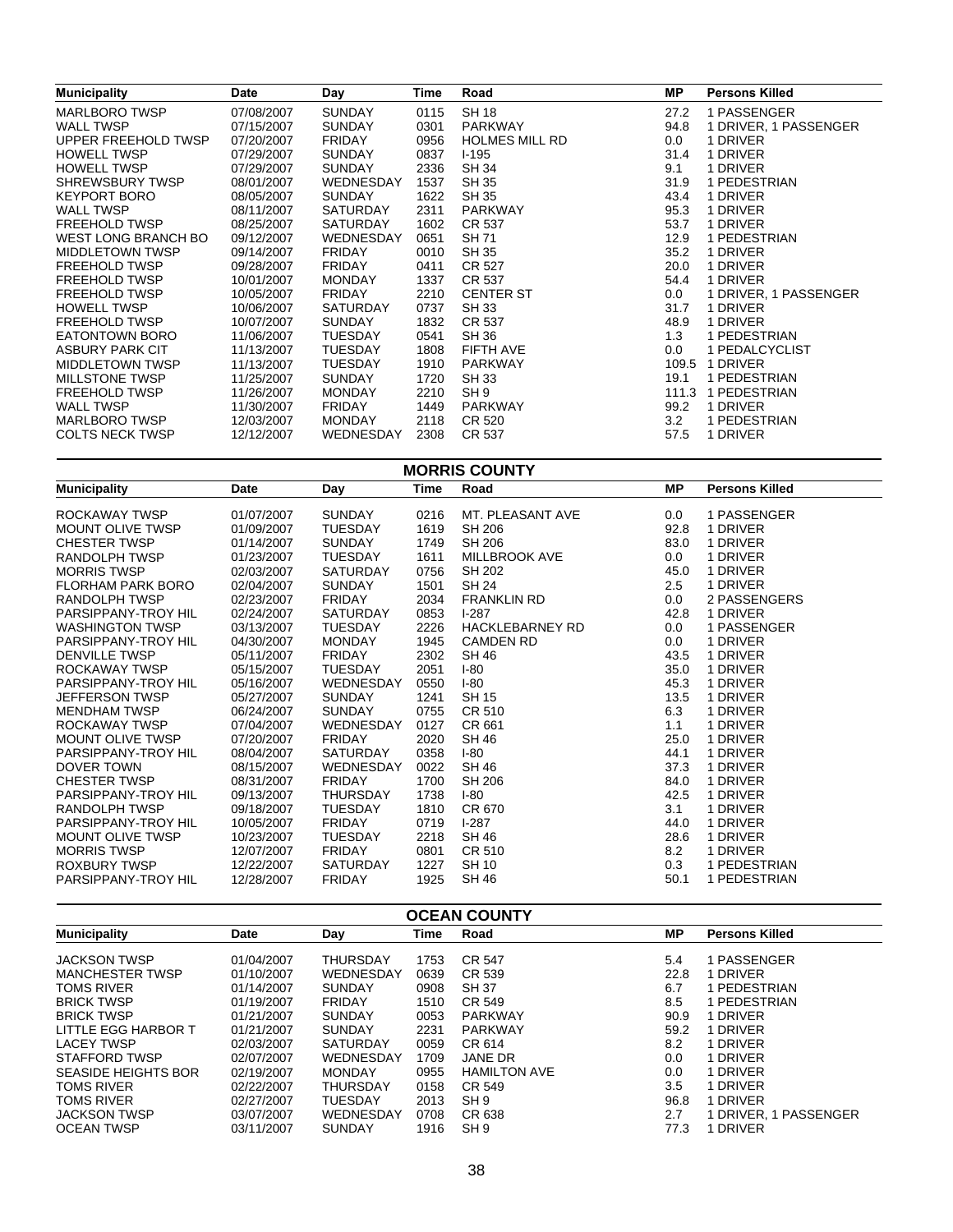| <b>Municipality</b>                          | <b>Date</b>              | Day                              | Time         | Road                 | <b>MP</b>    | <b>Persons Killed</b> |
|----------------------------------------------|--------------------------|----------------------------------|--------------|----------------------|--------------|-----------------------|
| <b>LACEY TWSP</b>                            | 03/16/2007               | <b>FRIDAY</b>                    | 1559         | CR 539               | 16.0         | 1 PASSENGER           |
| <b>MANCHESTER TWSP</b>                       | 03/27/2007               | <b>TUESDAY</b>                   | 1252         | <b>SH70</b>          | 38.4         | 1 DRIVER              |
| <b>MANCHESTER TWSP</b>                       | 03/30/2007               | <b>FRIDAY</b>                    | 1457         | RENAISSANCE BLVD     | 0.1          | 1 PASSENGER           |
| <b>BERKELEY TWSP</b>                         | 03/31/2007               | SATURDAY                         | 0742         | <b>PARKWAY</b>       | 77.6         | 1 DRIVER,             |
| POINT PLEASANT BORO                          | 04/03/2007               | <b>TUESDAY</b>                   | 0749         | <b>SH 88</b>         | 9.3          | 1 DRIVER              |
| LAKEWOOD TWSP                                | 04/07/2007               | <b>SATURDAY</b>                  | 1927         | <b>SHORROCK ST</b>   | 0.0          | 1 DRIVER              |
| <b>LACEY TWSP</b>                            | 05/01/2007               | <b>TUESDAY</b>                   | 2200         | <b>PARKWAY</b>       | 74.9         | 1 DRIVER              |
| <b>TOMS RIVER</b>                            | 05/04/2007               | <b>FRIDAY</b>                    | 1804         | <b>PARKWAY</b>       | 84.4         | 1 PASSENGER           |
| <b>TOMS RIVER</b>                            | 05/05/2007               | <b>SATURDAY</b>                  | 0158         | CR 549               | 3.3          | 1 PEDESTRIAN          |
| <b>TOMS RIVER</b>                            | 05/07/2007               | <b>MONDAY</b>                    | 0948         | CR 623               | 1.2          | 1 PASSENGER           |
| LAKEWOOD TWSP                                | 05/14/2007               | <b>MONDAY</b>                    | 0423         | CR 528               | 28.5         | 1 DRIVER              |
| <b>BERKELEY TWSP</b>                         | 05/20/2007               | <b>SUNDAY</b>                    | 2018         | SH <sub>9</sub>      | 84.6         | 2 DRIVERS             |
| <b>JACKSON TWSP</b>                          | 06/02/2007               | SATURDAY                         | 1643         | CR 571               | 17.2         | 1 DRIVER              |
| <b>TOMS RIVER</b>                            | 06/10/2007               | <b>SUNDAY</b>                    | 2016         | <b>SH 37</b>         | 9.5          | 1 PASSENGER           |
| <b>BRICK TWSP</b>                            | 06/21/2007               | <b>THURSDAY</b>                  | 0128         | PARKWAY              | 90.7         | 1 DRIVER              |
| <b>TOMS RIVER</b>                            | 06/23/2007               | <b>SATURDAY</b>                  | 1608         | PARKWAY              | 81.5         | 1 DRIVER              |
| <b>TOMS RIVER</b>                            | 07/05/2007               | <b>THURSDAY</b>                  | 0055         | PARKWAY              | 85.2         | 1 PASSENGER           |
| <b>TOMS RIVER</b>                            | 07/09/2007               | <b>MONDAY</b>                    | 0414         | CR 549               | 2.7          | 1 DRIVER              |
| STAFFORD TWSP                                | 07/09/2007               | <b>MONDAY</b>                    | 0525         | PARKWAY              | 64.6         | 1 DRIVER              |
| SOUTH TOMS RIVER BO                          | 07/16/2007               | <b>MONDAY</b>                    | 0537         | CR 530               | 30.2         | 1 DRIVER              |
| <b>MANCHESTER TWSP</b>                       | 07/18/2007               | WEDNESDAY                        | 1102         | <b>SH 70</b>         | 34.2         | 1 DRIVER              |
| <b>TOMS RIVER</b>                            | 07/29/2007               | <b>SUNDAY</b>                    | 1428         | TWIN OAKS DR         | 1.0          | 1 DRIVER              |
| <b>JACKSON TWSP</b>                          | 07/29/2007               | <b>SUNDAY</b>                    | 2311         | CR 636               | 5.1          | 1 DRIVER              |
| LAKEWOOD TWSP                                | 07/31/2007               | <b>TUESDAY</b>                   | 1010         | CR 623               | 6.9          | 1 DRIVER              |
| <b>JACKSON TWSP</b>                          | 08/01/2007               | WEDNESDAY                        | 1619         | CR 528               | 27.3         | 1 DRIVER              |
| LITTLE EGG HARBOR T                          | 08/04/2007               | SATURDAY                         | 1242         | <b>MATHISTOWN RD</b> | 0.0          | 1 PEDESTRIAN          |
| <b>MANCHESTER TWSP</b>                       | 08/07/2007               | <b>TUESDAY</b>                   | 1847         | <b>SH70</b>          | 34.1         | 1 DRIVER              |
| <b>BARNEGAT TWSP</b>                         | 08/13/2007               | <b>MONDAY</b>                    | 1642         | CR 539               | 14.0         | 1 PASSENGER           |
|                                              | 08/17/2007               | <b>FRIDAY</b>                    | 1618         | <b>SH72</b>          | 14.1         | 2 DRIVERS             |
| <b>BARNEGAT TWSP</b><br><b>BERKELEY TWSP</b> | 08/22/2007               | WEDNESDAY                        | 1928         | SERPENTINE DR        | 0.0          | 1 DRIVER              |
| POINT PLEASANT BEAC                          | 08/24/2007               | <b>FRIDAY</b>                    | 0205         | <b>SH 35</b>         | 12.9         | 1 DRIVER              |
| <b>BARNEGAT TWSP</b>                         | 08/24/2007               | <b>FRIDAY</b>                    | 1113         | SH <sub>9</sub>      | 75.5         | 1 DRIVER              |
| <b>TOMS RIVER</b>                            | 08/29/2007               | WEDNESDAY                        | 1133         | CR 527               | 7.2          | 1 DRIVER              |
|                                              | 09/04/2007               | <b>TUESDAY</b>                   | 1230         | CR 639               | 1.5          | 1 DRIVER              |
| LAKEWOOD TWSP<br><b>JACKSON TWSP</b>         | 09/09/2007               | <b>SUNDAY</b>                    | 2250         | $I-195$              | 25.2         | 1 DRIVER              |
| LAKEWOOD TWSP                                | 09/10/2007               | <b>MONDAY</b>                    | 0747         | CR 623               | 6.7          | 1 DRIVER              |
| <b>JACKSON TWSP</b>                          | 09/10/2007               | <b>MONDAY</b>                    | 1627         | CR 527               | 15.1         | 3 PASSENGERS          |
| <b>TOMS RIVER</b>                            | 10/11/2007               | <b>THURSDAY</b>                  | 1703         | SH <sub>9</sub>      | 95.5         | 1 DRIVER              |
| <b>BRICK TWSP</b>                            | 10/15/2007               | <b>MONDAY</b>                    | 1946         | CR 549               | 9.1          | 1 PEDESTRIAN          |
| <b>BRICK TWSP</b>                            |                          | <b>TUESDAY</b>                   | 0511         | <b>CR 528</b>        | 35.7         | 1 PEDESTRIAN          |
| TOMS RIVER                                   | 10/30/2007<br>11/11/2007 | <b>SUNDAY</b>                    | 0010         | <b>SH70</b>          | 49.8         | 1 PEDESTRIAN          |
| <b>BRICK TWSP</b>                            |                          | <b>MONDAY</b>                    | 2017         | CR 549               | 9.2          | 1 PEDESTRIAN          |
|                                              | 11/12/2007               |                                  | 2304         |                      |              |                       |
| STAFFORD TWSP                                | 11/16/2007               | <b>FRIDAY</b>                    |              | PARKWAY              | 63.4         | 1 PASSENGER           |
| EAGLESWOOD TWSP                              | 11/30/2007               | <b>FRIDAY</b>                    | 1333         | SH <sub>9</sub>      | 67.0         | 1 DRIVER, 1 PASSENGER |
| <b>TOMS RIVER</b>                            | 12/01/2007               | <b>SATURDAY</b>                  | 0010         | MERRIMAC DR          | 0.0          | 1 DRIVER              |
| <b>BARNEGAT TWSP</b>                         | 12/03/2007               | <b>MONDAY</b>                    | 0025<br>0836 | <b>PARKWAY</b>       | 68.9<br>55.7 | 1 PASSENGER           |
| <b>BRICK TWSP</b>                            | 12/03/2007               | <b>MONDAY</b>                    |              | <b>SH 70</b>         |              | 1 DRIVER              |
| <b>LACEY TWSP</b>                            | 12/06/2007               | <b>THURSDAY</b>                  | 1512         | SH <sub>9</sub>      | 79.6         | 1 DRIVER              |
| LAKEWOOD TWSP                                | 12/06/2007               | <b>THURSDAY</b><br><b>FRIDAY</b> | 1811         | CR 549               | 10.7         | 1 PEDESTRIAN          |
| STAFFORD TWSP                                | 12/07/2007               |                                  | 1636         | NAUTILUS DR          | 0.0          | 1 DRIVER              |
| STAFFORD TWSP                                | 12/12/2007               | WEDNESDAY                        | 1813         | CR 111               | 3.3          | 1 PEDESTRIAN          |
| LAKEWOOD TWSP                                | 12/21/2007               | <b>FRIDAY</b>                    | 1828         | CR 623               | 5.8          | 1 PEDESTRIAN          |
| <b>TOMS RIVER</b>                            | 12/23/2007               | <b>SUNDAY</b>                    | 1627         | PARKWAY              | 87.2         | 1 DRIVER              |
| TOMS RIVER                                   | 12/24/2007               | <b>MONDAY</b>                    | 1841<br>2102 | SH <sub>9</sub>      | 98.6         | 1 PEDESTRIAN          |
| <b>LACEY TWSP</b>                            | 12/31/2007               | <b>MONDAY</b>                    |              | PARKWAY              | 74.8         | 1 DRIVER              |

|  |  |  |  |  |  | <b>PASSAIC COUNTY</b> |  |  |  |  |  |  |  |
|--|--|--|--|--|--|-----------------------|--|--|--|--|--|--|--|
|--|--|--|--|--|--|-----------------------|--|--|--|--|--|--|--|

| <b>Municipality</b>      | Date       | Day             | Time | Road                    | <b>MP</b> | <b>Persons Killed</b> |
|--------------------------|------------|-----------------|------|-------------------------|-----------|-----------------------|
|                          |            |                 |      |                         |           |                       |
| <b>PATERSON CITY</b>     | 01/06/2007 | <b>SATURDAY</b> | 1818 | <b>MADISON AVE</b>      | 0.0       | 1 DRIVER              |
| <b>WAYNE TWSP</b>        | 01/08/2007 | <b>MONDAY</b>   | 1439 | <b>HAMBURG TPKE</b>     | 0.0       | 1 PEDESTRIAN          |
| PASSAIC CITY             | 01/11/2007 | <b>THURSDAY</b> | 1131 | CR 601                  | 2.8       | PEDESTRIAN            |
| <b>CLIFTON CITY</b>      | 02/17/2007 | <b>SATURDAY</b> | 0342 | <b>PARKWAY</b>          | 154.9     | PASSENGER             |
| <b>WAYNE TWSP</b>        | 02/21/2007 | WEDNESDAY       | 1840 | <b>WILLOWBROOK BLVD</b> | 0.0       | I PEDESTRIAN          |
| <b>WAYNE TWSP</b>        | 02/25/2007 | <b>SUNDAY</b>   | 1539 | SH 46                   | 58.7      | <b>PASSENGER</b>      |
| <b>PATERSON CITY</b>     | 03/09/2007 | <b>FRIDAY</b>   | 0753 | SH 20                   | 1.2       | PEDESTRIAN            |
| TOTOWA BORO              | 03/14/2007 | WEDNESDAY       | 1400 | CR 642                  | 0.6       | 1 PEDESTRIAN          |
| <b>PATERSON CITY</b>     | 03/15/2007 | <b>THURSDAY</b> | 2030 | <b>MEMORIAL DR</b>      | 0.0       | 1 PEDESTRIAN          |
| <b>BLOOMINGDALE BORO</b> | 03/24/2007 | <b>SATURDAY</b> | 1814 | CR 700                  | 2.4       | 1 DRIVER              |
| <b>PATERSON CITY</b>     | 04/18/2007 | WEDNESDAY       | 2235 | $1-80$                  | 59.8      | 1 PASSENGER           |
| <b>PATERSON CITY</b>     | 04/21/2007 | <b>SATURDAY</b> | 1857 | CR 649                  | 0.9       | <b>DRIVER</b>         |
| WEST MILFORD TWSP        | 04/22/2007 | <b>SUNDAY</b>   | 1820 | SH 23                   | 18.2      | 1 DRIVER              |
| <b>PATERSON CITY</b>     | 05/06/2007 | <b>SUNDAY</b>   | 0052 | CR 624                  | 1.0       | <b>DRIVER</b>         |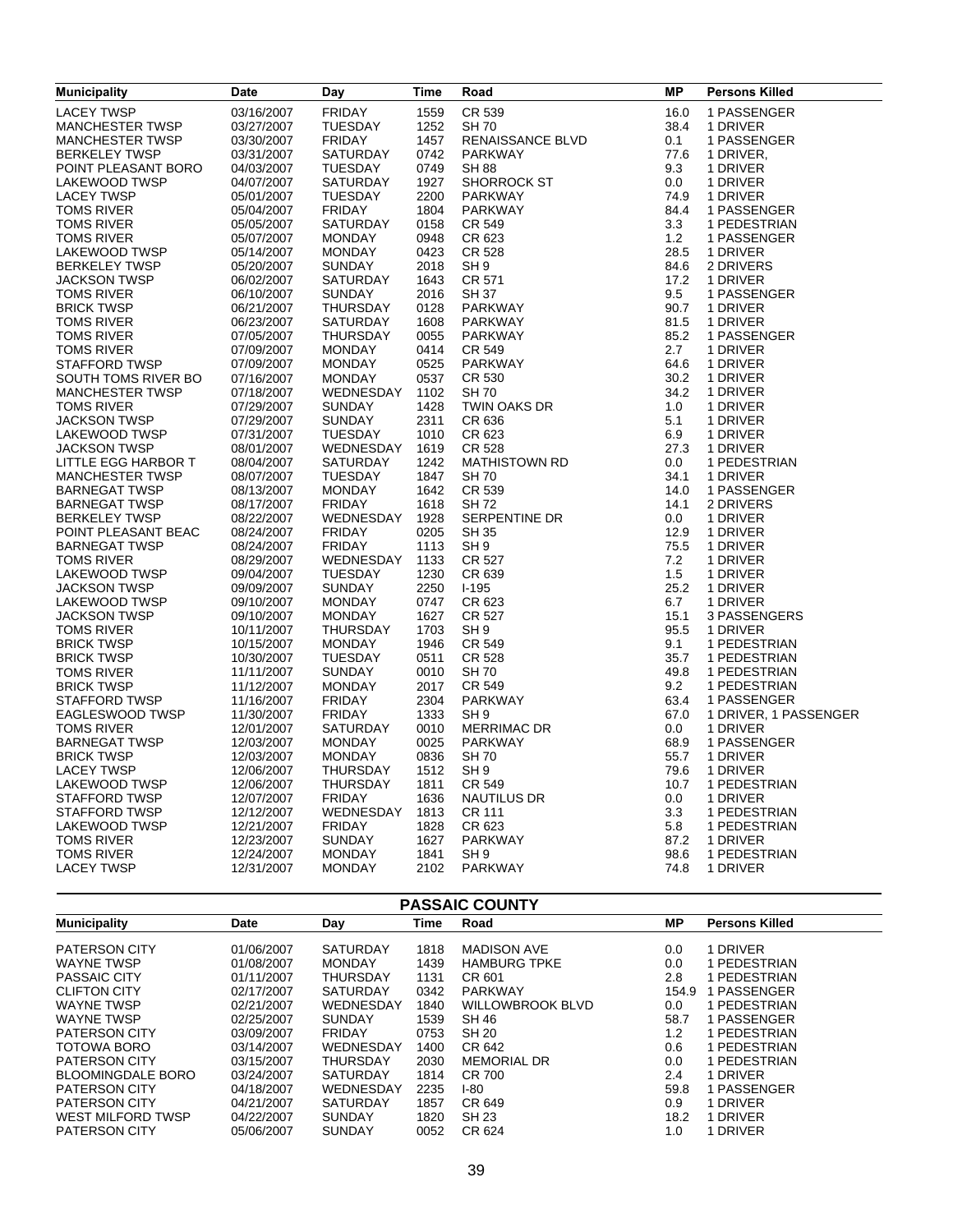| <b>Municipality</b>  | <b>Date</b> | Day             | Time | Road             | MP.     | <b>Persons Killed</b> |
|----------------------|-------------|-----------------|------|------------------|---------|-----------------------|
| <b>CLIFTON CITY</b>  | 06/04/2007  | <b>MONDAY</b>   | 2127 | SH <sub>3</sub>  | 3.8     | 1 PEDESTRIAN          |
| POMPTON LAKES BORO   | 06/17/2007  | <b>SUNDAY</b>   | 0127 | $1-287$          | 54.7    | 1 DRIVER              |
| <b>PATERSON CITY</b> | 07/12/2007  | <b>THURSDAY</b> | 1450 | CR 639           | 3.3     | 1 PEDESTRIAN          |
| <b>PATERSON CITY</b> | 08/19/2007  | <b>SUNDAY</b>   | 0125 | <b>SH 19</b>     | 2.3     | 1 DRIVER, 1 PASSENGER |
| <b>PATERSON CITY</b> | 08/22/2007  | WEDNESDAY       | 0513 | <b>CURTIS PL</b> | 0.0     | 1 PEDESTRIAN          |
| <b>PASSAIC CITY</b>  | 08/24/2007  | <b>FRIDAY</b>   | 2210 | SH 21            | 12.1    | 1 DRIVER              |
| <b>CLIFTON CITY</b>  | 09/01/2007  | <b>SATURDAY</b> | 0238 | <b>PARKWAY</b>   | 154.4   | 1 DRIVER              |
| <b>WAYNE TWSP</b>    | 09/19/2007  | WEDNESDAY       | 0012 | SH 202           | 65.9    | 1 DRIVER              |
| <b>CLIFTON CITY</b>  | 09/28/2007  | <b>FRIDAY</b>   | 1541 | PARKWAY          | 154.1   | 1 DRIVER              |
| <b>CLIFTON CITY</b>  | 10/06/2007  | <b>SATURDAY</b> | 1739 | <b>CUTLER ST</b> | 0.0     | 1 PEDESTRIAN          |
| <b>CLIFTON CITY</b>  | 10/17/2007  | WEDNESDAY       | 0600 | <b>SH 21</b>     | 9.6     | 1 DRIVER              |
| <b>PATERSON CITY</b> | 11/09/2007  | <b>FRIDAY</b>   | 1527 | SH 20            | $2.5\,$ | 1 DRIVER              |
| <b>PATERSON CITY</b> | 11/21/2007  | WEDNESDAY       | 0230 | <b>AUBURN ST</b> | 0.0     | 1 PEDESTRIAN          |
| <b>CLIFTON CITY</b>  | 12/09/2007  | <b>SUNDAY</b>   | 0406 | <b>SH 46</b>     | 61.3    | 1 PASSENGER           |
| <b>PATERSON CITY</b> | 12/24/2007  | <b>MONDAY</b>   | 0225 | I-80             | 60.4    | 1 DRIVER              |

| <b>SALEM COUNTY</b>    |            |                 |      |                 |               |                       |  |  |  |  |
|------------------------|------------|-----------------|------|-----------------|---------------|-----------------------|--|--|--|--|
| <b>Municipality</b>    | Date       | Day             | Time | Road            | <b>MP</b>     | <b>Persons Killed</b> |  |  |  |  |
| UPPER PITTSGROVE TW    | 04/26/2007 | THURSDAY        | 1516 | CR 635          | $5.5^{\circ}$ | 1 DRIVER              |  |  |  |  |
| PILESGROVE TWSP        | 04/27/2007 | <b>FRIDAY</b>   | 1205 | SH 40           | 11.8          | 1 PASSENGER           |  |  |  |  |
| <b>MANNINGTON TWSP</b> | 05/03/2007 | THURSDAY        | 2244 | CR 631          | 3.4           | 1 DRIVER              |  |  |  |  |
| PENNS GROVE BOR        | 06/08/2007 | <b>FRIDAY</b>   | 0657 | SH 130          | 4.0           | 1 DRIVER              |  |  |  |  |
| CARNEYS POINT TWSP     | 06/13/2007 | WEDNESDAY       | 1329 | SH 40           | 2.6           | 1 DRIVER              |  |  |  |  |
| CARNEYS POINT TWSP     | 07/21/2007 | <b>SATURDAY</b> | 0758 | <b>TURNPIKE</b> | 2.3           | 1 DRIVER, 1 PASSENGER |  |  |  |  |
| CARNEYS POINT TWSP     | 07/22/2007 | <b>SUNDAY</b>   | 0727 | $1-295$         | 2.1           | 1 DRIVER              |  |  |  |  |
| UPPER PITTSGROVE TW    | 10/15/2007 | <b>MONDAY</b>   | 1524 | THREE BRIDGE RD | 0.0           | 1 PASSENGER           |  |  |  |  |
| PITTSGROVE TWSP        | 11/09/2007 | <b>FRIDAY</b>   | 0039 | CR 674          | 0.5           | 1 DRIVER, 1 PASSENGER |  |  |  |  |
| <b>PENNSVILLE TWSP</b> | 12/05/2007 | WEDNESDAY       | 0909 | SH 49           | 2.2           | 1 PEDESTRIAN          |  |  |  |  |
| PITTSGROVE TWSP        | 12/29/2007 | <b>SATURDAY</b> | 2036 | CR 639          | 0.8           | 1 DRIVER              |  |  |  |  |

| <b>SOMERSET COUNTY</b>  |            |                 |      |               |      |                        |
|-------------------------|------------|-----------------|------|---------------|------|------------------------|
| <b>Municipality</b>     | Date       | Day             | Time | Road          | МP   | <b>Persons Killed</b>  |
| <b>BEDMINSTER TWSP</b>  | 01/01/2007 | <b>MONDAY</b>   | 0746 | $1-78$        | 30.2 | 1 DRIVER, 2 PASSENGERS |
| <b>WATCHUNG BORO</b>    | 01/22/2007 | <b>MONDAY</b>   | 1032 | <b>SH 22</b>  | 46.0 | 1 DRIVER               |
| NORTH PLAINFIELD BO     | 01/28/2007 | <b>SUNDAY</b>   | 0123 | <b>SH 22</b>  | 15.9 | 1 PEDESTRIAN           |
| <b>BOUND BROOK BORO</b> | 01/30/2007 | <b>TUESDAY</b>  | 1257 | <b>SH 28</b>  | 7.8  | <b>DRIVER</b>          |
| <b>FRANKLIN TWSP</b>    | 04/11/2007 | WEDNESDAY       | 2058 | $1-287$       | 11.1 | 1 DRIVER               |
| <b>BERNARDS TWSP</b>    | 04/18/2007 | WEDNESDAY       | 1808 | $1-287$       | 29.5 | <b>DRIVER</b>          |
| <b>BERNARDS TWSP</b>    | 05/16/2007 | WEDNESDAY       | 0027 | $1-78$        | 32.7 | <b>DRIVER</b>          |
| <b>FRANKLIN TWSP</b>    | 05/25/2007 | <b>FRIDAY</b>   | 2203 | CR 527        | 48.9 | 1 DRIVER               |
| <b>BRIDGEWATER TWSP</b> | 05/26/2007 | <b>SATURDAY</b> | 1530 | $1-287$       | 16.2 | 1 DRIVER               |
| <b>WARREN TWSP</b>      | 06/07/2007 | THURSDAY        | 0043 | $1-78$        | 37.2 | <b>DRIVER</b>          |
| <b>FRANKLIN TWSP</b>    | 07/07/2007 | <b>SATURDAY</b> | 0651 | <b>SH 27</b>  | 13.2 | PEDESTRIAN             |
| <b>BEDMINSTER TWSP</b>  | 07/16/2007 | <b>MONDAY</b>   | 0639 | $1-287$       | 22.6 | <b>DRIVER</b>          |
| <b>FRANKLIN TWSP</b>    | 07/25/2007 | WEDNESDAY       | 0513 | SH 27         | 13.8 | 1 DRIVER               |
| RARITAN BORO            | 08/07/2007 | TUESDAY         | 0950 | <b>SH 202</b> | 23.9 | <b>DRIVER</b>          |
| <b>BRIDGEWATER TWSP</b> | 08/07/2007 | TUESDAY         | 1937 | $1-287$       | 20.2 | <b>DRIVER</b>          |
| <b>WATCHUNG BORO</b>    | 09/23/2007 | <b>SUNDAY</b>   | 1548 | CR 527        | 60.2 | <b>DRIVER</b>          |
| <b>WARREN TWSP</b>      | 12/10/2007 | <b>MONDAY</b>   | 2218 | $1-78$        | 40.2 | <b>DRIVER</b>          |
| NORTH PLAINFIELD BO     | 12/13/2007 | THURSDAY        | 0658 | CR 531        | 10.0 | 1 DRIVER               |
| <b>MANVILLE BORO</b>    | 12/21/2007 | <b>FRIDAY</b>   | 1829 | CR 533        | 28.6 | PEDESTRIAN             |

| <b>SUSSEX COUNTY</b>  |            |                 |      |                               |       |                       |  |
|-----------------------|------------|-----------------|------|-------------------------------|-------|-----------------------|--|
| <b>Municipality</b>   | Date       | Day             | Time | Road                          | MР    | <b>Persons Killed</b> |  |
| <b>NEWTON TOWN</b>    | 01/21/2007 | <b>SUNDAY</b>   | 0614 | SH 206                        | 108.1 | 1 DRIVER              |  |
| <b>WANTAGE TWSP</b>   | 02/24/2007 | SATURDAY        | 0323 | SH 284                        | 3.7   | 1 PASSENGER           |  |
| ANDOVER BORO          | 03/14/2007 | WEDNESDAY       | 1612 | SH 206                        | 102.4 | 1 DRIVER              |  |
| NEWTON TOWN           | 05/25/2007 | <b>FRIDAY</b>   | 1939 | CR 616                        | 0.2   | 1 DRIVER              |  |
| <b>FRANKLIN BORO</b>  | 06/14/2007 | <b>THURSDAY</b> | 2118 | SH 23                         | 33.1  | 1 PEDESTRIAN          |  |
| <b>MONTAGUE TWSP</b>  | 06/24/2007 | <b>SUNDAY</b>   | 1334 | CR 650                        | 7.5   | 1 DRIVER              |  |
| <b>FRANKFORD TWSP</b> | 06/30/2007 | <b>SATURDAY</b> | 2302 | <b>MATTISON RESERVOIR AVE</b> | 0.0   | 1 DRIVER              |  |
| <b>VERNON TWSP</b>    | 07/26/2007 | <b>THURSDAY</b> | 1741 | LAKE WALLKILL RD              | 0.3   | 1 DRIVER              |  |
| <b>SPARTA TWSP</b>    | 08/05/2007 | <b>SUNDAY</b>   | 1710 | <b>SH 15</b>                  | 15.8  | 1 PASSENGER           |  |
| <b>HAMPTON TWSP</b>   | 08/10/2007 | <b>FRIDAY</b>   | 0039 | CR 519                        | 67.3  | 1 PASSENGER           |  |
| <b>HARDYSTON TWSP</b> | 08/19/2007 | <b>SUNDAY</b>   | 2038 | <b>SH 23</b>                  | 29.1  | 1 DRIVER, 1 PASSENGER |  |
| ANDOVER TWSP          | 10/26/2007 | <b>FRIDAY</b>   | 2240 | SH 206                        | 105.4 | 1 DRIVER              |  |
| <b>MONTAGUE TWSP</b>  | 11/04/2007 | <b>SUNDAY</b>   | 1501 | SH 23                         | 49.0  | 1 DRIVER              |  |
| <b>FRANKLIN BORO</b>  | 11/10/2007 | <b>SATURDAY</b> | 1458 | <b>SH 23</b>                  | 34.0  | 1 DRIVER              |  |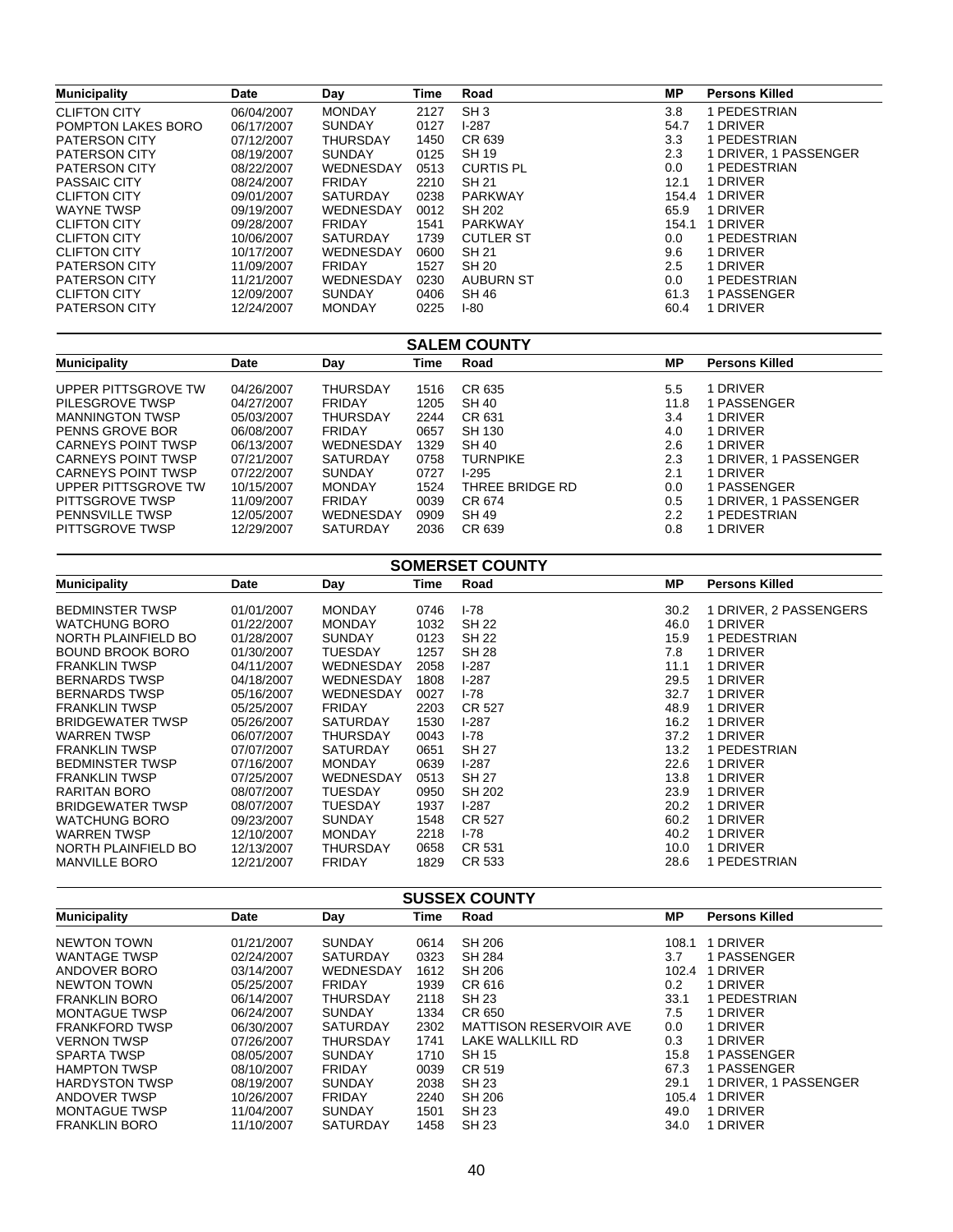| <b>UNION COUNTY</b>      |            |                 |             |                      |           |                       |
|--------------------------|------------|-----------------|-------------|----------------------|-----------|-----------------------|
| <b>Municipality</b>      | Date       | Day             | <b>Time</b> | Road                 | <b>MP</b> | <b>Persons Killed</b> |
| <b>ELIZABETH CITY</b>    | 01/10/2007 | WEDNESDAY       | 0410        | SH <sub>1</sub>      | 45.5      | 1 DRIVER              |
| <b>LINDEN CITY</b>       | 01/10/2007 | WEDNESDAY       | 1358        | <b>TURNPIKE</b>      | 96.8      | 1 DRIVER              |
| <b>MOUNTAINSIDE BORO</b> | 01/13/2007 | <b>SATURDAY</b> | 0041        | <b>SH 22</b>         | 51.5      | 1 DRIVER              |
| <b>PLAINFIELD CITY</b>   | 01/24/2007 | WEDNESDAY       | 0529        | <b>SH 28</b>         | 13.9      | 1 PASSENGER           |
| <b>UNION TWSP</b>        | 02/13/2007 | <b>TUESDAY</b>  | 0155        | <b>SH 22</b>         | 54.1      | 1 DRIVER              |
| <b>CRANFORD TWSP</b>     | 03/30/2007 | <b>FRIDAY</b>   | 1924        | CR 615               | 1.3       | 1 PEDESTRIAN          |
| <b>UNION TWSP</b>        | 04/29/2007 | <b>SUNDAY</b>   | 2025        | <b>LIBERTY AVE</b>   | 0.0       | 1 PEDESTRIAN          |
| <b>RAHWAY CITY</b>       | 05/09/2007 | WEDNESDAY       | 2050        | <b>SH 27</b>         | 28.9      | 1 PEDESTRIAN          |
| <b>LINDEN CITY</b>       | 06/01/2007 | <b>FRIDAY</b>   | 1408        | <b>SH 27</b>         | 32.3      | 1 DRIVER              |
| <b>CLARK TWSP</b>        | 06/08/2007 | <b>FRIDAY</b>   | 1429        | <b>PARKWAY</b>       | 137.2     | 1 DRIVER              |
| <b>PLAINFIELD CITY</b>   | 06/11/2007 | <b>MONDAY</b>   | 1630        | <b>HILLSIDE AVE</b>  | 0.0       | 1 DRIVER              |
| <b>ELIZABETH CITY</b>    | 06/12/2007 | <b>TUESDAY</b>  | 1415        | <b>SH 27</b>         | 35.6      | 1 DRIVER              |
| <b>CLARK TWSP</b>        | 06/17/2007 | <b>SUNDAY</b>   | 1353        | <b>PARKWAY</b>       |           | 136.4 1 DRIVER        |
| <b>MOUNTAINSIDE BORO</b> | 07/10/2007 | <b>TUESDAY</b>  | 2335        | <b>SH 22</b>         | 51.1      | 1 DRIVER, 1 PASSENGER |
| <b>ELIZABETH CITY</b>    | 07/21/2007 | <b>SATURDAY</b> | 2048        | <b>FIRST ST</b>      | 1.6       | 1 PASSENGER           |
| <b>ELIZABETH CITY</b>    | 07/21/2007 | <b>SATURDAY</b> | 2357        | <b>FIRST AVE</b>     | 0.0       | 1 PASSENGER           |
| ELIZABETH CITY           | 07/26/2007 | <b>THURSDAY</b> | 0353        | <b>TURNPIKE</b>      |           | 103.0 1 PASSENGER     |
| <b>PLAINFIELD CITY</b>   | 07/28/2007 | <b>SATURDAY</b> | 1154        | <b>BERCKMAN ST</b>   | 0.0       | 1 DRIVER              |
| <b>HILLSIDE TWSP</b>     | 07/29/2007 | <b>SUNDAY</b>   | 0020        | <b>SH 22</b>         | 56.5      | 1 DRIVER              |
| <b>ELIZABETH CITY</b>    | 08/18/2007 | <b>SATURDAY</b> | 0136        | <b>LIVINGSTON ST</b> | 0.0       | 1 PEDESTRIAN          |
| <b>CLARK TWSP</b>        | 09/18/2007 | <b>TUESDAY</b>  | 1329        | CR 607               | 2.8       | 1 DRIVER              |
| <b>ELIZABETH CITY</b>    | 09/29/2007 | <b>SATURDAY</b> | 1803        | <b>DEHART PL</b>     | 0.0       | 1 PEDALCYCLIST        |
| <b>ELIZABETH CITY</b>    | 10/10/2007 | WEDNESDAY       | 1401        | SH <sub>1</sub>      | 45.1      | 1 DRIVER              |
| <b>UNION TWSP</b>        | 10/15/2007 | <b>MONDAY</b>   | 1330        | $I - 78$             | 51.2      | 2 DRIVERS             |
| <b>LINDEN CITY</b>       | 11/21/2007 | WEDNESDAY       | 2115        | <b>TURNPIKE</b>      | 97.1      | 1 DRIVER              |
| <b>PLAINFIELD CITY</b>   | 11/27/2007 | <b>TUESDAY</b>  | 1725        | <b>LELAND AVE</b>    | 0.0       | 1 PEDESTRIAN          |
| <b>PLAINFIELD CITY</b>   | 12/23/2007 | <b>SUNDAY</b>   | 0015        | CR 601               | 1.0       | 1 PEDESTRIAN          |
| <b>ELIZABETH CITY</b>    | 12/23/2007 | <b>SUNDAY</b>   | 2211        | <b>GRIER AVE</b>     | 0.0       | 1 PEDESTRIAN          |
| <b>PLAINFIELD CITY</b>   | 12/24/2007 | <b>MONDAY</b>   | 2334        | <b>SH 28</b>         | 14.1      | 1 PEDESTRIAN          |

| <b>WARREN COUNTY</b>      |            |               |      |        |           |                       |
|---------------------------|------------|---------------|------|--------|-----------|-----------------------|
| <b>Municipality</b>       | Date       | Day           | Time | Road   | <b>MP</b> | <b>Persons Killed</b> |
| LOPATCONG TWSP            | 02/11/2007 | <b>SUNDAY</b> | 0128 | CR 519 | 31.0      | 1 DRIVER, 1 PASSENGER |
| ALLAMUCHY TWSP            | 03/16/2007 | <b>FRIDAY</b> | 0921 | I-80   | 18.4      | 1 PASSENGER           |
| <b>GREENWICH TWSP</b>     | 03/27/2007 | TUESDAY       | 0235 | SH 57  | 2.9       | 1 DRIVER              |
| POHATCONG TWSP            | 04/09/2007 | MONDAY        | 0457 | I-78   | 0.9       | 1 PEDESTRIAN          |
| KNOWLTON TWSP             | 05/15/2007 | TUESDAY       | 0517 | I-80   | 6.3       | 1 DRIVER              |
| <b>HACKETTSTOWN TOWN</b>  | 06/12/2007 | TUESDAY       | 0101 | SH 46  | 20.8      | 1 DRIVER              |
| <b>FRELINGHUYSEN TWSP</b> | 07/05/2007 | THURSDAY      | 1430 | I-80   | 15.1      | 1 DRIVER              |
| LOPATCONG TWSP            | 10/08/2007 | <b>MONDAY</b> | 2137 | CR 519 | 31.1      | 1 DRIVER              |